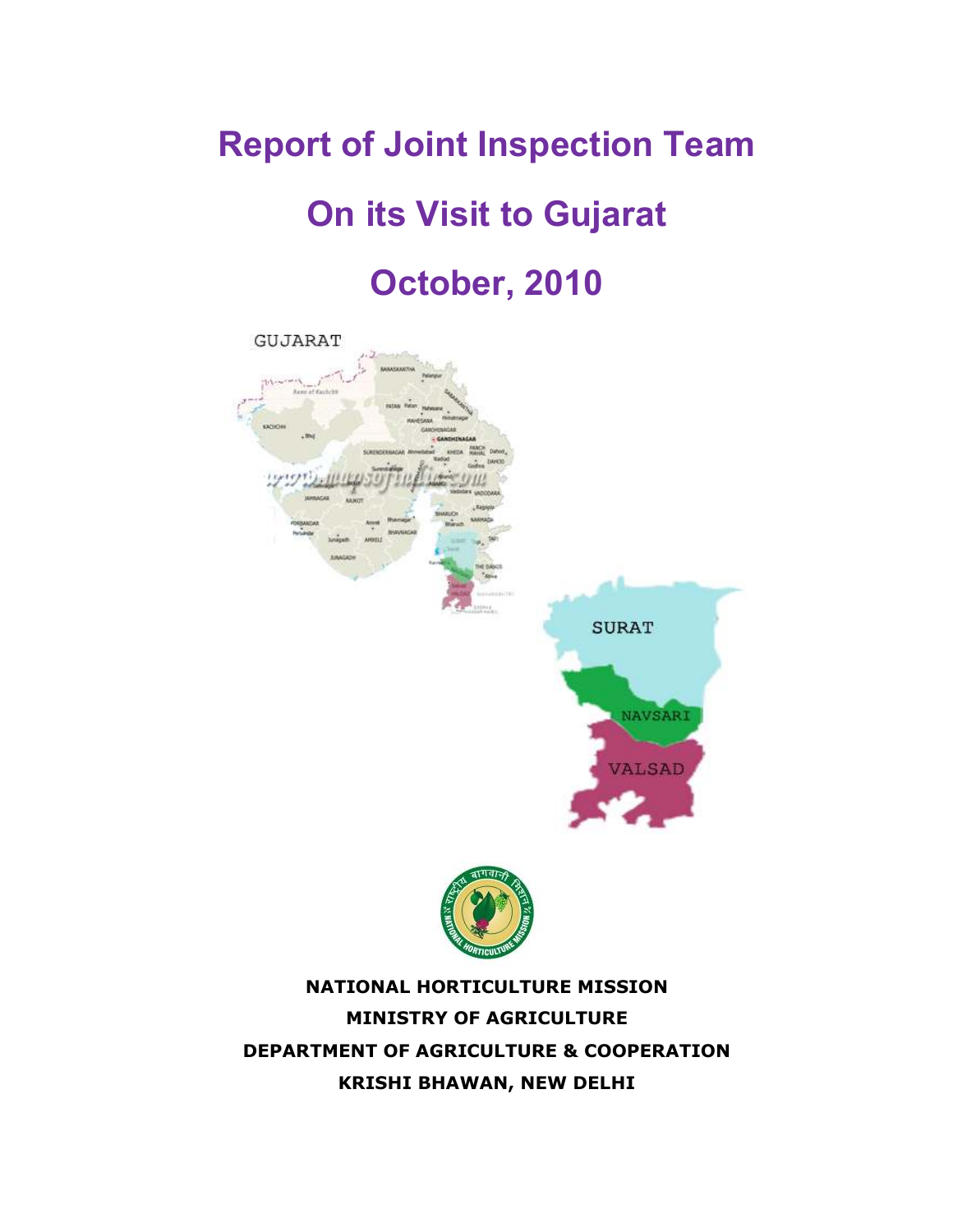# TABLE OF CONTENTS

| S.No. | <b>Particulars</b>                           | Page No. |
|-------|----------------------------------------------|----------|
| 1.    | <b>Horticulture in Gujarat</b>               | 1        |
| 2.    | <b>NHM intervention in Gujarat</b>           | З        |
| 3.    | <b>Field visit to NAVSARI District</b>       | 8        |
| 4.    | <b>Field visit to VALSAD District</b>        | 23       |
| 5.    | <b>Field visit to SURAT District</b>         | 34       |
| 6.    | Wrap up meeting                              | 48       |
| 7.    | <b>Recommendations based on observations</b> | 49       |
| 8.    | <b>Annexure</b>                              | 51       |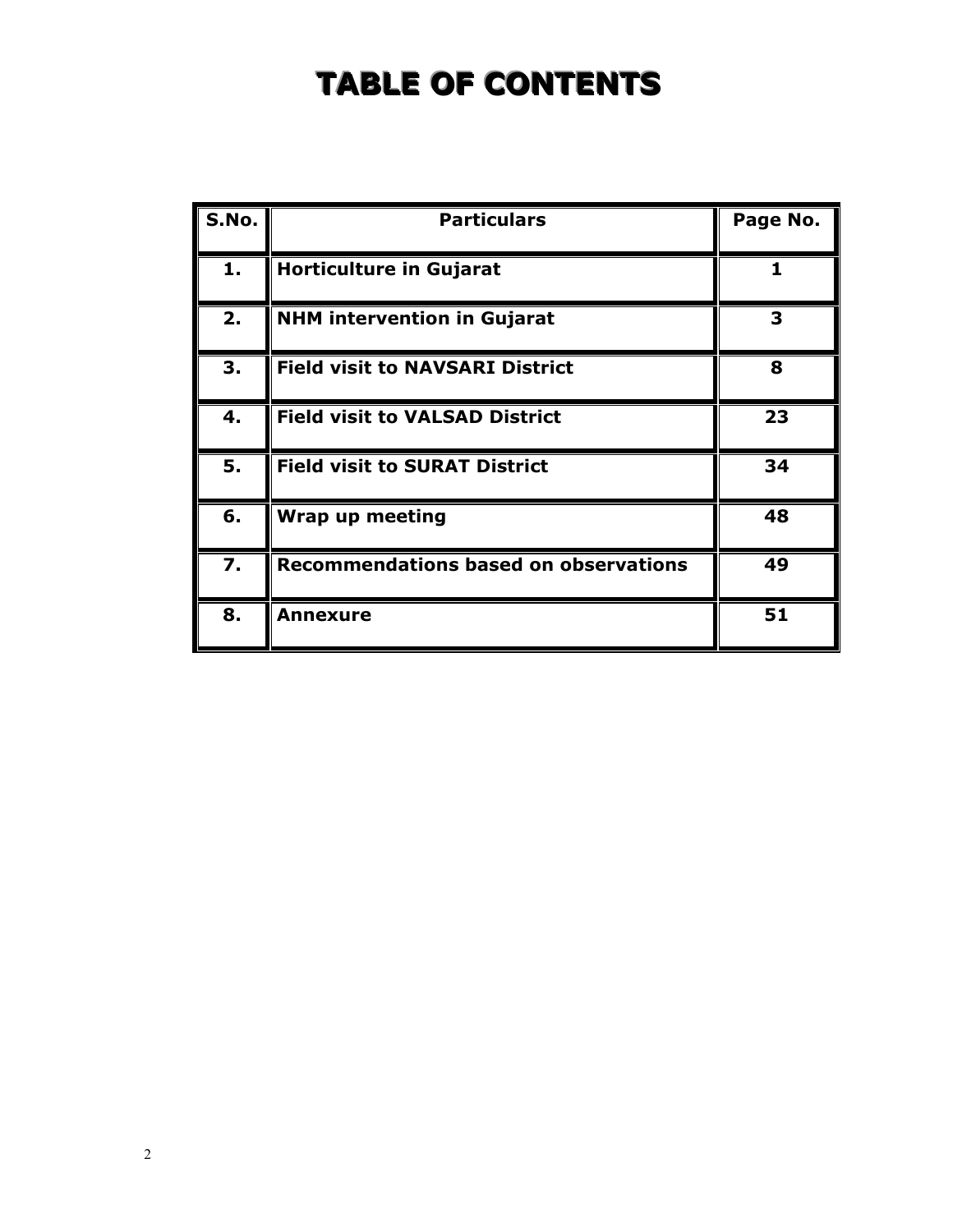# Report of the Joint Inspection Team (JIT) of National Horticulture Mission on its inspection visit to Gujarat during October, 2010

#### **Introduction**

The Joint Inspection Team (JIT) of National Horticulture Mission (NHM) comprising of the following members visited Gujarat State during 3rd, October to 7<sup>th</sup> October, 2010 to review the progress of implementation of the NHM programme in the State:

| Dr. B. S. Negi   | Deputy Commissioner (NHM), Ministry of Agriculture,<br>New Delhi                                                                |
|------------------|---------------------------------------------------------------------------------------------------------------------------------|
| Dr. L.R. Verma   | Professor & Head, Department of Horticulture, SK<br>Agriculture University, Banaskantha                                         |
| Dr Tamil Selvan, | Director, Arecanut and Spices Development, Calicut                                                                              |
| Dr R. G Patil    | Professor and Principal Investigator, Precision Farming<br>Development Centre(PFDC), Gujarat Agriculture<br>University, Navsari |
| Shri S. S Ganvit | Joint Director (Horticulture), Vadodra, Gujarat                                                                                 |

 The JIT visited Navsari, Valsad and Surat districts of south Gujarat along with the field level officers of concerned districts. Before commencement of the visit, preliminary discussions were held at Navsari for briefing the members about the objective of the visit and the methodology to be adopted. A set of Proforma developed by the Department of Agriculture and Cooperation (DAC) for the use of JIT was provided to the SHM representative for providing required information.

## Horticulture in Gujarat

State has achieved considerable growth rate in horticulture during last five years because of serious efforts made by the State Govt. The area & production of horticulture crop was 5.89 lakh ha (5 %of total cropped area) & 59.49 lakh tons in 1998-1999 which increased upto 13.12 lakh ha. & 138.04 lakh tons respectively in 2008-09. State has strong cooperative credit & marketing structure, along with 213 cold storages having 9.50 lakh MT storage capacities, 42 fruit & vegetable cooperative marketing societies and 197 Agriculture Produce Market Committees (APMCs) are dealing with selling & buying of horticulture produce in the State.

Agriculture Export Zones (AEZs) for dehydrated onion and for fruits & vegetables have been established, which will be the back bone to boost horticultural development in the State. Gujarat is having ample potential to export various horticultural produce. The main produces are fresh fruits which includes Mangoes (Kesar and Alphonso), Sapota, Aonla and Dates (khalal). The vegetables viz. okra, beans, bitter gourd, onion fresh as well as flacks and powder, garlic powder and gourds. The spices viz. cumin, fennel and garlic also have potential for export.

In floriculture, major flowers grown in the State are Roses (Deshi & Hybrid), Lily, Marigold, Jasmine & Tuberose. Flowers like carnation, gerbera & rose are also cultivated by using Hi-tech Green house technology in some of the districts. Isabgol Aloevera, Senna, Gugal, Safed musali, Ashvagandha, Kadu-kariyatu, Kaucha, and kalmegh etc. are also being cultivated in the different parts of the State. But the assured market is the major constraints for the development of these crops. However, Isabgol has now found the way to the world market.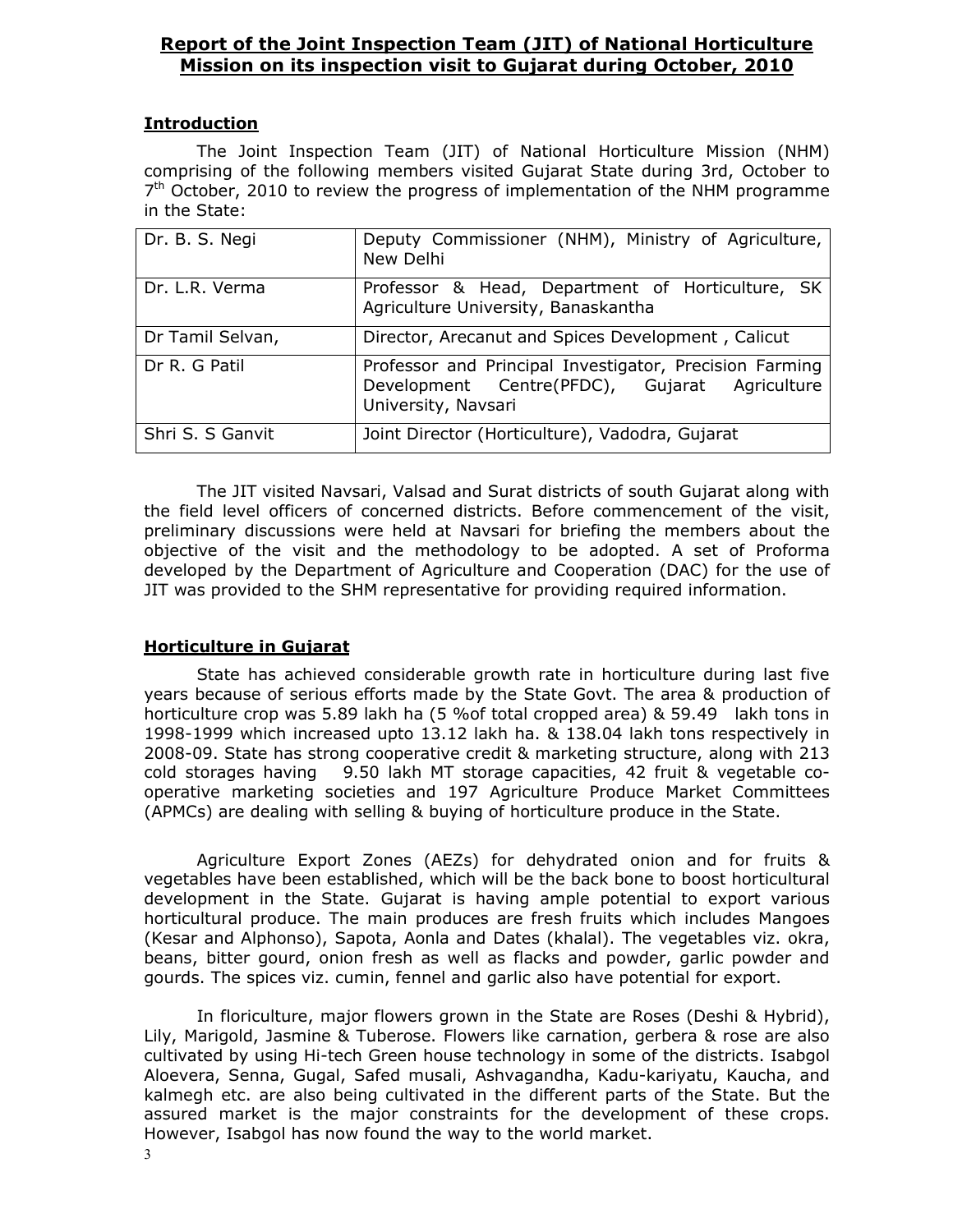Dehydrated vegetables, canned vegetables, Mango Pulp, Juices, Pickles - Chuteny (Sauce) & Ketchup are the important processed products of the State. Onion dehydration industry of the State is biggest in the country & it comprises 80% of total onion dehydration units, which process nearly one lakh ton onion and one lakh ton fruits and vegetables annually. Nearly half of the produce is being exported. Approximately 0.10 lakh ton of Isabgol husk is processed and 0.06 lakh ton of husk is exported to various countries. Mango, Banana, Guava, Sapota, Papaya, Potato, Onion, Garlic, Cumin, Fennel, & Isabgol are the focused crops for the value addition.

Grapes, cashew, medicinal & aromatic crops like Aloe Vera, Palmarosa are emerging as a new potential crops in suitable areas of the State. Investment in Greenhouses, floriculture & medicinal plant projects, tissue culture units, fruit & vegetable processing units has been initiated in the State which show shining future of horticulture sector in the State. Details of Area, production, value shown of State and its leading production of Horticulture crops in the State is given in the Table I to Table 4.

#### Table – 1: Details of Area, Production & Value of Horticulture Crops during X Plan Period.

| Sr.<br>No. | Year                                     | Area  | <b>Production</b> | <b>Value</b> | <b>Value</b><br>Growth<br>Rate% |
|------------|------------------------------------------|-------|-------------------|--------------|---------------------------------|
| 1          | 2001-02                                  | 6.91  | 60.98             | 3368         |                                 |
| 2          | 2002-03                                  | 7.54  | 67.16             | 3577         | 6.20                            |
| 3          | 2003-04                                  | 9.47  | 85.44             | 4840         | 35.30                           |
| 4          | 2004-05                                  | 9.69  | 93.48             | 5376         | 11.07                           |
| 5          | 2005-06                                  | 11.03 | 115.46            | 6485         | 20.62                           |
| 6          | 2006-07                                  | 11.24 | 121.04            | 7737         | 19.30                           |
|            | <b>Cumulative Growth</b><br>Rate (CGR) % | 10.5  | 14.4              | 15.6         | 18.50 Avg.                      |

Area in lakh ha, Production in lakh MT, Value in Rs. Crore)

#### Table – 2: Details of Area, Production & Value of Horticulture Crops during XI Plan period.

|            | (Area in lakh ha, Production in lakh t, Value in RS. Crore) |       |                   |              |                                  |  |  |
|------------|-------------------------------------------------------------|-------|-------------------|--------------|----------------------------------|--|--|
| Sr.<br>No. | Year                                                        | Area  | <b>Production</b> | <b>Value</b> | <b>Value</b><br>Growth<br>Rate % |  |  |
|            | 2007-08                                                     | 12.46 | 144.74            | 9871         | 27.58                            |  |  |
|            | 2008-09                                                     | 13.12 | 138.04            | 10500        | 7.67                             |  |  |

(Area in lakh ha, Production in lakh t, Value in Rs. Crore)

| <b>Crop</b> | <b>Production (lakh MT)</b> |        | Share in % | Rank |
|-------------|-----------------------------|--------|------------|------|
|             | Gujarat                     | India  |            |      |
| Sapota      | 2.55                        | 13.08  | 19.5       |      |
| Onion       | 14.1                        | 135.65 | 10.4       | 3    |
| Lime        | 3.5                         | 25.72  | 14         | フ    |
| Papaya      | 7.22                        | 36.38  | 20         |      |
| Banana      | 35.72                       | 262.17 | 13.6       |      |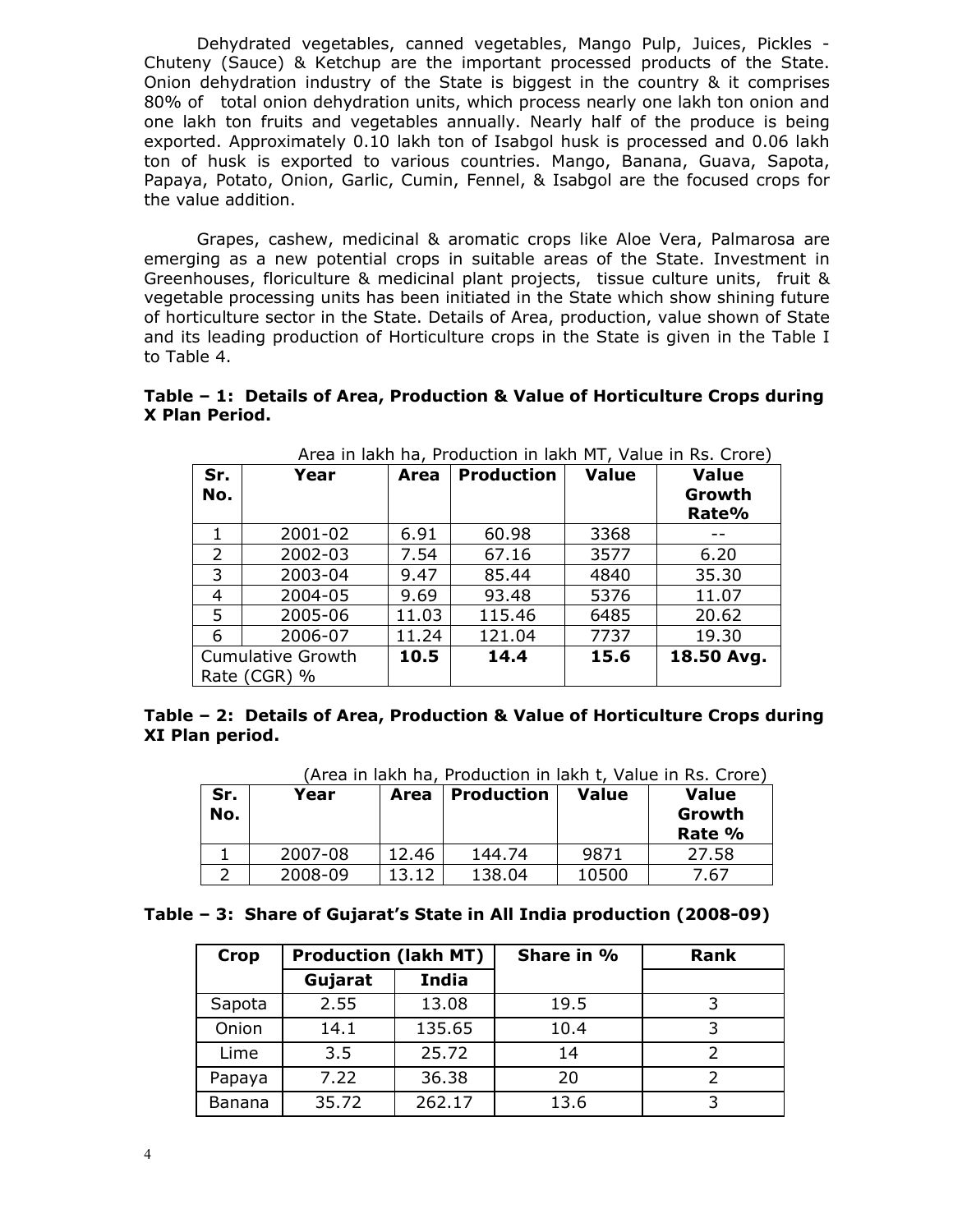Gujarat is enjoying leading position in some of the fruit and vegetable crops in all India productivity rank.

| <b>Crop</b> | Productivity (t / ha) | <b>Rank</b>  |                |
|-------------|-----------------------|--------------|----------------|
|             | Gujarat               | <b>India</b> |                |
| Onion       | 24.5                  | 16.3         | 1              |
| Potato      | 25.4                  | 18.8         | 1              |
| Banana      | 58.7                  | 37.0         | $\overline{2}$ |
| Pomegranate | 9.8                   | 7.4          | 3              |
| Tomato      | 24.4                  | 18.6         | $\overline{2}$ |
| Guava       | 15.4                  | 11.1         | 3              |
| Lime        | 9.9                   | 8.1          | 3              |
| Papaya      | 51.1                  | 37.1         | 3              |
| Sapota      | 9.6                   | 8.4          | 5              |

#### Table- 4: Leading position of Gujarat in major Fruits & Vegetable

(Source: NHB Data Base-2009)

#### NHM Intervention in Gujarat

 The National Horticulture Mission (NHM) was launched in the State during the year 2005-06 in 10 districts. 5 more districts were added in 2006-07 and 2007-08. At present, NHM is being implemented in 15 potential districts covering 10 important crops of the State viz Mango, Sapota, Aonla, Banana, Papaya, Citrus (Lime), Pomegranate, Date palm, Spices, Aromatic Plants and Flowers.

 The year-wise details of funds allocated as per Annual Action Plan, funds released and expenditure incurred during 2005-06 to 2009-10 are given in Table-5.

#### Table- 5: Details of funds provided to SHM, Gujarat

|         |                   |         | (Rs. in crore) |
|---------|-------------------|---------|----------------|
| Year    | <b>Sanctioned</b> | Release | Exp.(GOI       |
|         | AAP (GOI)         | GOI     | share)         |
| 2005-06 | 68.44             | 32.39   | 9.44           |
| 2006-07 | 87.96             | 25.77   | 27.85          |
| 2007-08 | 69.18             | 19.54   | 36.38          |
| 2008-09 | 85.00             | 35.32   | 35.58          |
| 2009-10 | 63.75             | 25.21   | 34.22          |
| Total   | 437.23            | 138.23  | 143.47         |

 Out of Rs. 138.23 crore released by the DAC, the SHM has incurred an expenditure of Rs. 143.47 crore so far. The component wise details of expenditure incurred during 2005-06 to 2009-10 are given in Table-6.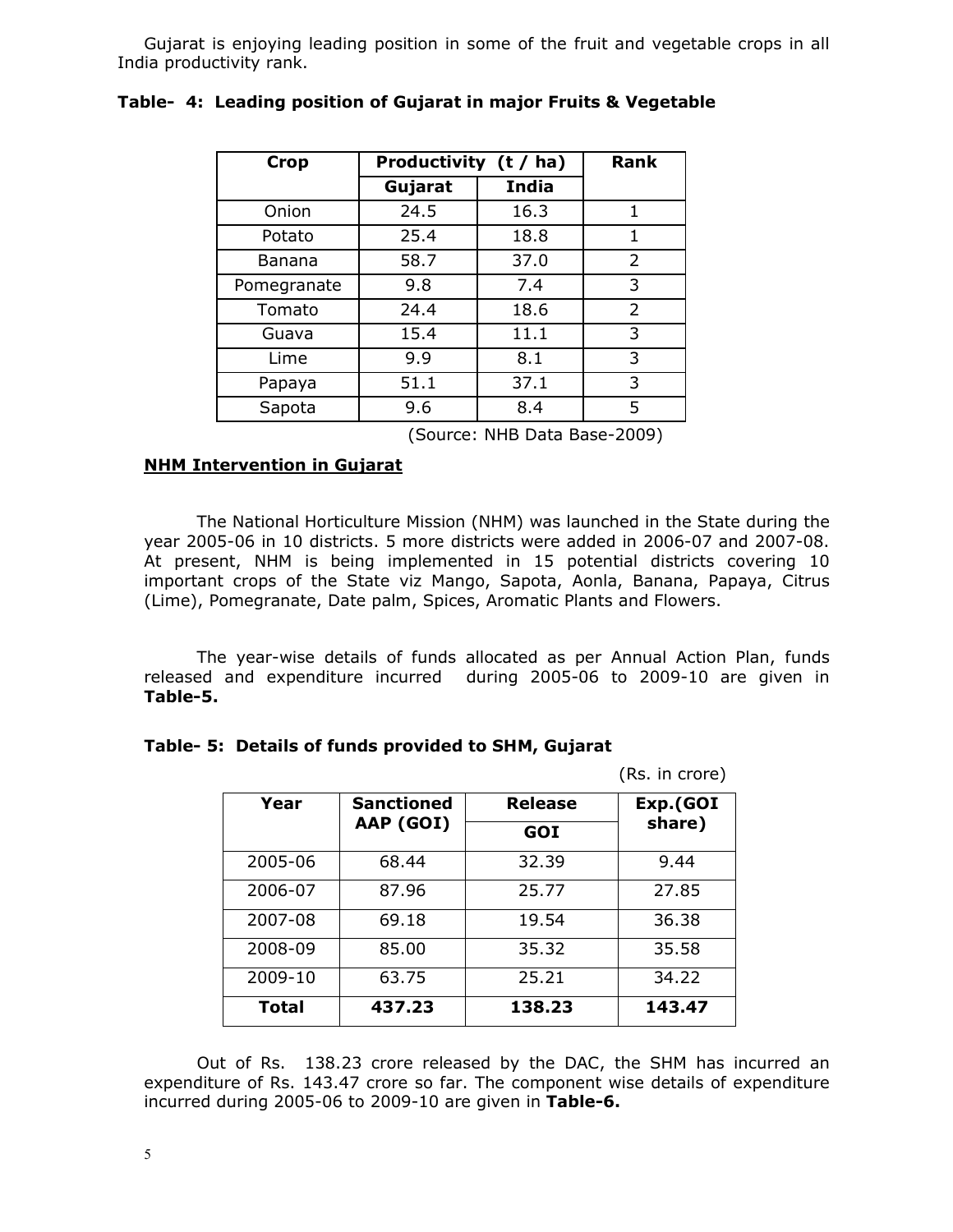#### Table-6: Component wise details of progress under NHM in Gujarat during 2005-06 to 2009-10.

| SI.            | <b>Component</b>                                |                  | <b>Physical</b> |                | <b>Financial</b>   |
|----------------|-------------------------------------------------|------------------|-----------------|----------------|--------------------|
| No.            |                                                 |                  | (Ha/No.)        |                | (Rs. in Lakh)      |
|                |                                                 | <b>Target</b>    | <b>Achmt</b>    | <b>Release</b> | <b>Expenditure</b> |
| $\mathbf{1}$   | Nursery                                         | 44               | 23              | 205.78         | 198.28             |
| $\overline{2}$ | Establishment<br>of<br><b>New</b><br>Garden     | 163307           | 106378          | 16694.03       | 9342.88            |
| 3              | Rejuvenation                                    | 4034             | 605.10          | 545.57         | 62.05              |
| $\overline{4}$ | <b>Community Tanks</b>                          |                  | 445             | 2247.87        | 2224.61            |
| 5              | <b>Protected Cultivation</b>                    | 857              | 629.63          | 215.64         | 137.29             |
| 6              | Promotion of INM/IPM                            | 18113            | 20753           | 428.73         | 435.53             |
| 7              | IPM infrastructure                              | 11               | 7               | 259.86         | 227.51             |
| 8              | Organic Farming                                 | $\overline{728}$ | 1001.16         | 136.27         | 159.91             |
| 9              | Pollination Support to Bee<br>Keeping           | 1750             | 520             | 13.1           | 4.16               |
| 10             | Technology<br>Dissemination<br>through FLD (No) | 5                | 5               | 17.27          | 17.27              |
| 11             | Post Harvest Management                         |                  |                 |                |                    |
|                | pack houses<br>(a)                              | $\overline{2}$   | $\overline{2}$  | 11.075         | 11.075             |
|                | (b)<br>cold storages                            | 32               | 32              | 1601.92        | 1601.92            |
|                | (c)<br>MA storage                               | $\mathbf{1}$     | $\mathbf{1}$    | 113            | 113                |
|                | (d)<br>ref van                                  | $\mathbf{1}$     | $\mathbf{1}$    | 10.57          | 10.57              |
|                | mobile/primary<br>(e)<br>processing units       | $\overline{4}$   | $\overline{4}$  | 17.05          | 17.05              |
|                | (f)<br>ripening chambers                        | $\overline{4}$   | $\overline{4}$  | 58.44          | 58.44              |
|                | Sub total                                       |                  |                 |                |                    |
| 12             | <b>Rural Market</b>                             | $\mathbf{1}$     | $\mathbf{1}$    | 3.75           | 3.75               |

# Planting Material Scenario

The SHM have indicated that they have sufficient planting material for establishment new gardens during 2010-11. The total requirement of planting material required for establishing new gardens and gap filling is being produced from the nurseries under the public sector and private sector and there is no shortage. There are 29 no of fruit nurseries in public sector and 289 nos. of nurseries in private sector in Gujarat State. Sufficient planting material is available in the State. Voluntarily certification of fruits grafts scheme is being implemented in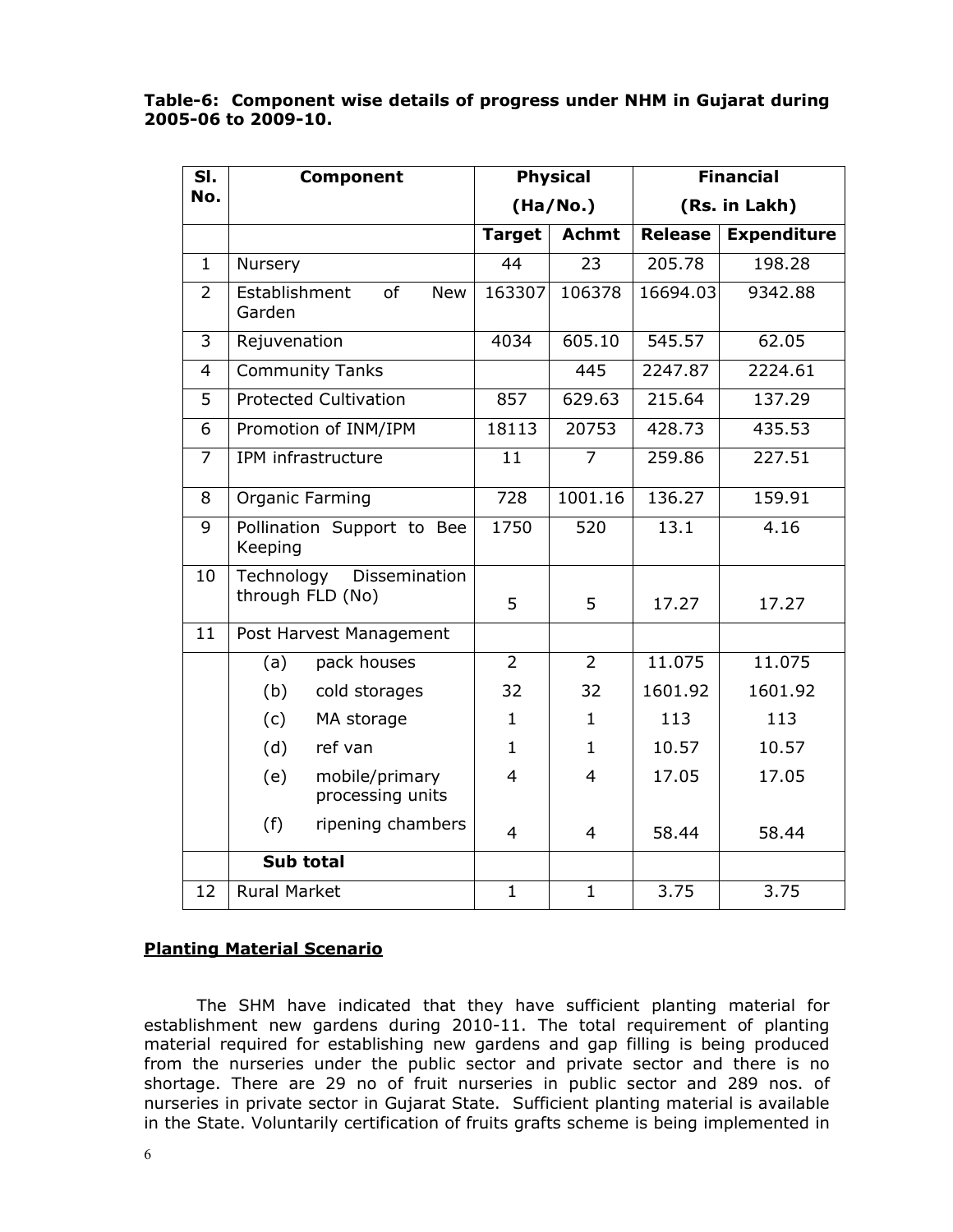the State by the Department of Horticulture. No central purchase system of planting material is under taken by the SHM in the State. Farmers are purchasing from the surrounding and near by fruit nurseries at district level for establishment of new gardens. The District Mission Committee needs to ensure that necessary quality of the nursery, supply of planting material checks are under taken by the experts, so that further get the quality material. The details of availability of planting material are given in Table-7.

|          | Table - 7: Requirement Availability of planting material for fruit crops in |  |  |  |
|----------|-----------------------------------------------------------------------------|--|--|--|
| Gujarat. |                                                                             |  |  |  |

| <b>Crop</b>                                                                  | Area<br><b>Propose</b><br>d in<br>2010-11 | Requirement<br>planting<br>material | of<br><b>Availability</b><br>planting<br>material during<br>2010-11 |                       | Excess/<br><b>Deficit</b><br>lakh no. |
|------------------------------------------------------------------------------|-------------------------------------------|-------------------------------------|---------------------------------------------------------------------|-----------------------|---------------------------------------|
| <b>Perennial</b><br><b>Fruits</b>                                            | 3750                                      | Grafts                              | 11.00 lakh                                                          | Grafts                | 33.87 lakh                            |
|                                                                              |                                           | Plants                              | 5.00 lakh                                                           | Plants                | 50.36 lakh                            |
| <b>Non</b><br><b>Perennial</b><br><b>Fruits</b><br>(Banana<br>and<br>Papaya) | 3350                                      | T.C. Plants                         | 71.00 lakh<br>(Banana)<br>25.00lakh<br>(Papaya)                     | T.C.<br><b>Plants</b> | 250.00 lakh                           |

## Area Expansion

 The year wise detail of physical and financial progress under establishment of new gardens is given in Table-8.

Table-8: Coverage under New Gardens

(Area in ha and Rs. in lakh)

| Year         | <b>Target</b>   |                  |                 | <b>Achievement</b> |
|--------------|-----------------|------------------|-----------------|--------------------|
|              | <b>Physical</b> | <b>Financial</b> | <b>Physical</b> | <b>Financial</b>   |
| 2005-06      | 24383           | 2718.35          | 11591           | 843.88             |
| 2006-07      | 14961           | 1795.41          | 19935           | 1979.55            |
| 2007-08      | 11616           | 1011.12          | 24389           | 2572.95            |
| 2008-09      | 19976           | 1792.41          | 24392           | 2163.05            |
| 2009-10      | 22700           | 1784.50          | 19797           | 1344.35            |
| 2010-11      | 11328           | 1261.98          | 7901            | 541.75             |
| <b>Total</b> | 104964          | 10363.77         | 108005          | 9445.53            |

The programme for establishment of new gardens is being taken up in identified clusters, for which assistance is being provided to the farmers. As per NHM norms, the assistance for area expansion was provided @75% of cost subject to a maximum of Rs. 22500/- per ha for perennial crops and @50% of cost ,subject to maximum of Rs. 15000/- per ha in the case of non perennial crops, which was disbursed in three installments in the ratio of 50:20:30 in the first, second and third year respectively depending upon the desired survival percentage. From 2010-11,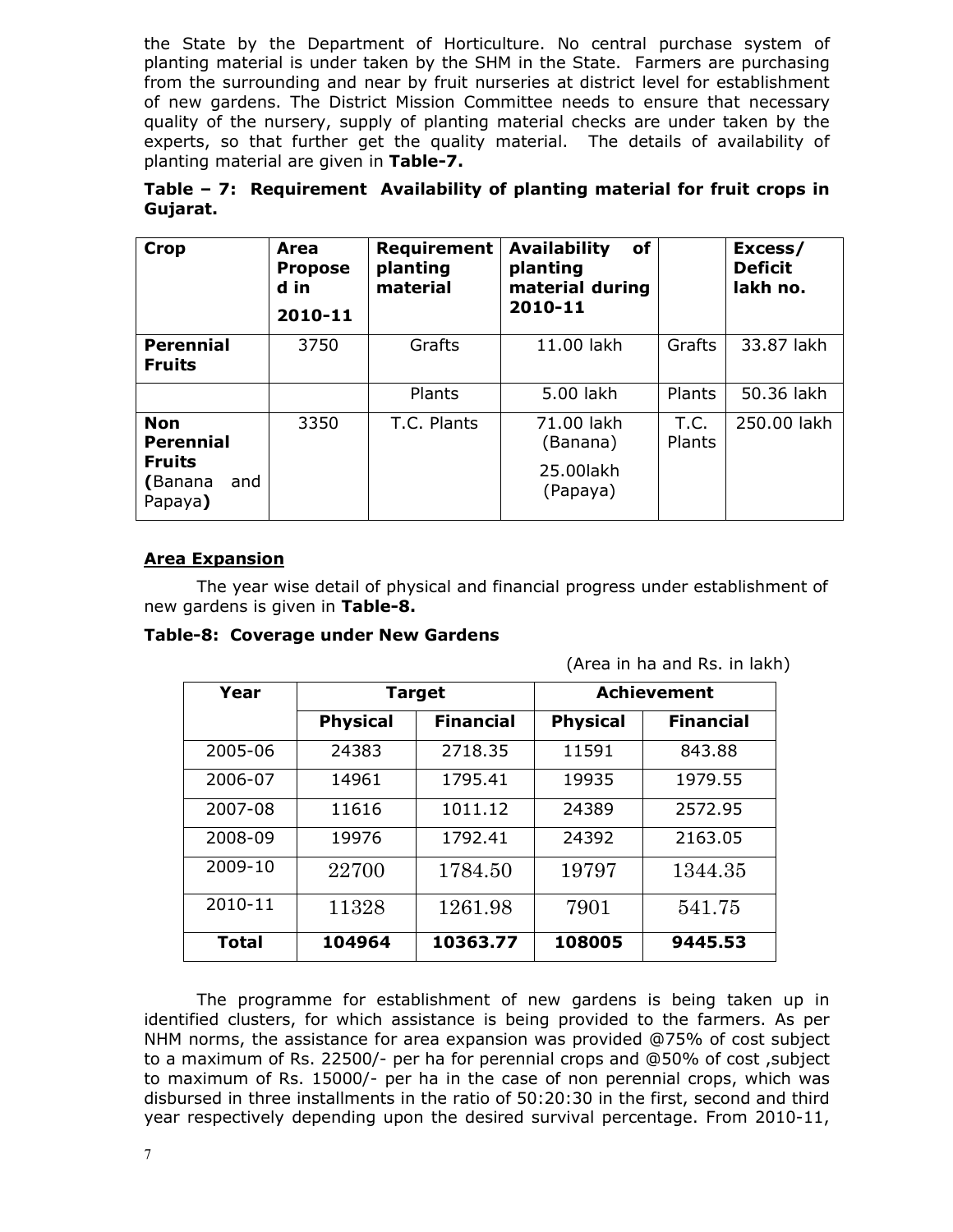the cost norms and pattern of assistance has been revised and assistance is being provided ranging from 50% to 75%5 of cost depending upon the crop(cost intensive and normal spacing).

#### Rejuvenation

 The year wise detail of physical and financial progress under rejuvenation of old and senile orchards is given in Table-9.

|          | Table-9: Rejuvenation programme undertaken in the State (area in ha, Rs. |
|----------|--------------------------------------------------------------------------|
| in lakh) |                                                                          |

| Year                            |           | Target    |                | Achievement |
|---------------------------------|-----------|-----------|----------------|-------------|
|                                 | Physical  | Financial | Physical       | Financial   |
|                                 | (Hectare) | (Rs. in   | (Hectare)      | (Rs. in     |
|                                 |           | Lakhs)    |                | Lakhs)      |
| 2005-06                         | 500       | 75.00     | $\overline{0}$ | 0           |
| 2006-07                         | 1550      | 232.50    | 8.00           | 1.20        |
| 2007-08                         | 1334      | 200.10    | 136.95         | 20.54       |
| 2008-09                         | 500       | 75.00     | 209.73         | 23.11       |
| 2009-10                         | 150       | 22.50     | 190.89         | 22.20       |
| 2010-11<br>(Up to Aug-<br>2010) | 2000      | 300.00    | 243.13         | 27.01       |

#### Community Tanks

Construction of community tanks is a major attraction among the farmers of Gujarat. Since the State has been experiencing frequent spell of droughts, the community tanks come in handy for providing supplemental irrigation. As per the NHM norms, assistance @Rs. 10.00 lakh is available for constructing a community tank, which has the capacity to provide irrigation to 10 ha of land.

As many as 550 community tanks have been constructed in the State under NHM during last 5 years. The Micro Irrigation programme is compulsorily linked with the tanks.

#### Post Harvest Management

#### Pack Houses

The State is lacking in the construction of Pack houses. The available assistance under NHM is 50% of the cost subject to a maximum of Rs. 1.5 lakh per unit. So far, only two pack houses have been constructed under NHM, out of which one is integrated pack house with ripening chamber. SHM needs to play a proactive role in mobilizing the farmers for this important PHM component.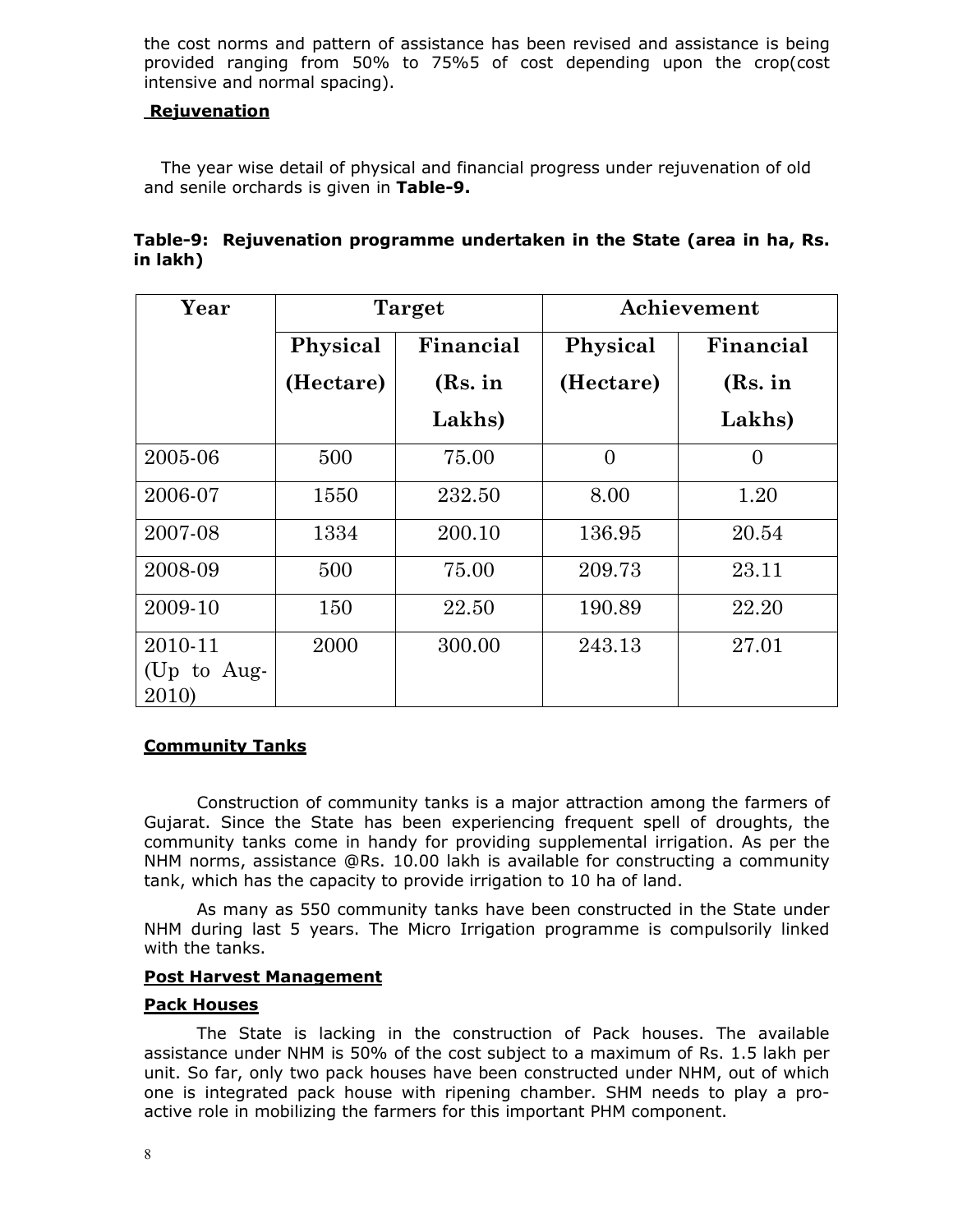#### Cold Storages

 Though not much afford has been made for construction of cold storages under NHM, however, so far, under NHM, 32 cold storages and one modified atmosphere storage unit has been sanctioned in the State during 2005-06 to 2009- 10, which have been completed.

 As per the information provided by the SHM, at present 213 cold storages with 9.50 MT storages capacity are available in the State. However, much more needs to be done in this area to reduce post harvest losses.

#### **Other PHM projects**

 During last 5 years, project for only one ref. van has been sanctioned to the State. Besides, 4 primary processing units for horticulture produce have been sanctioned to the State, which have been set up. One more primary processing unit has been sanctioned in 2010-11. During 2009-10, 4 Ripening chambers were sanctioned and have been completed. During 2010-11, 5 more ripening chambers have been sanctioned.SHM needs to play a pro active role in mobilizing the entrepreneur for setting up of more such units.

#### Market Infrastructure

 Marketing is one of the important components in the NHM scheme. However, so far, only one rural market has been sanctioned in the private sector for the State. The proposal for one wholesale market at Jamnagar is in the pipeline. This project has been approved in principle by the Executive Committee (EC) of NHM. However, required Bank loan has not been ensured for the project. Only one Rural market was sanctioned during 2007-08 in private sector and completed. As per the information provided by the SHM, at present 42 Fruits and Vegetable Cooperative Marketing Society and 197 Agriculture Produce Market Committees exists in the State, which are dealing with the selling and buying in the horticulture produce. However, SHM needs to ensure that the proposed horticulture clusters are linked with the existing infrastructure for PHM and marketing including AEZ, Food Parks and similar facilities set up by the private sector.

 Details of various project activities taken up under NHM during 2005-06 to 2009-10 are given at **Annexure.**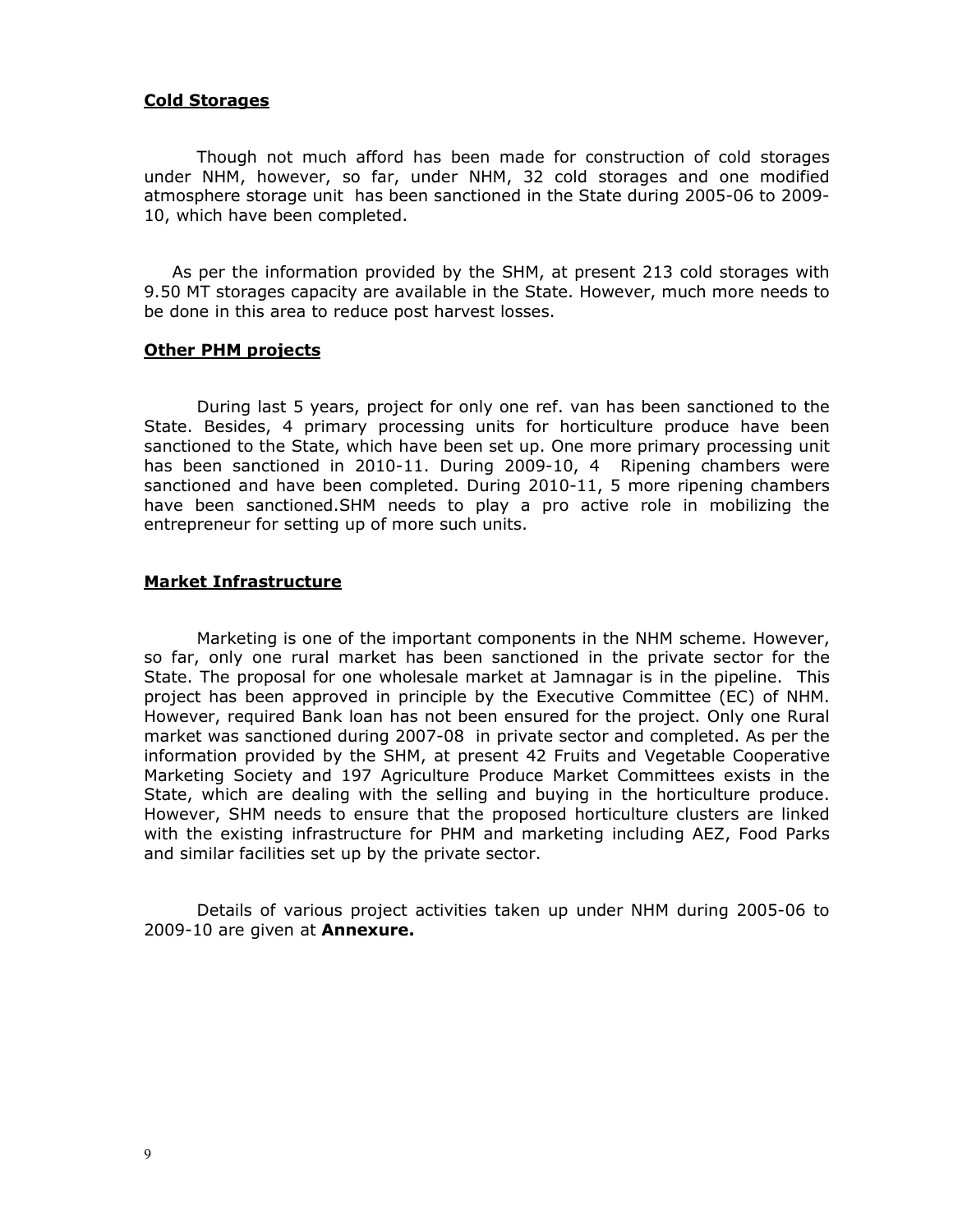# FIELD VISIT NAVSARI DISTRICT

Navsari District is well known for Horticulture Fruit crops. Main fruits are mango, sapota and banana. Besides, large area is under vegetables and floriculture. Navsari is endowed with fertile land, well developed irrigation facility, good rain, well co-operative infrastructure etc. Farmers of the districts are very progressive. Presence of Agriculture University has an added advantage to the farmers. The Navsari district was included under NHM during 2005-06.

 A total cultivable land is 1, 46,966 hectare, out of which 63,099 hectare area is under irrigation. Main source of irrigation is through canals, and tube wells.

Horticulture area since last three years in the district is here under:

#### DETAILS OF NAVSARI DISTRICT "HORTICULTURE SCENARIO"

| SR.<br>NO. | <b>DETAILS OF DISTRICT</b>                         | AREA/NO.            |
|------------|----------------------------------------------------|---------------------|
| 1.         | <b>Total Cultivated Area in Hectare</b>            | 146966              |
| 2.         | <b>Irrigation Area covered in Hectare</b>          | 63099               |
| З.         | <b>Total Land holding Families</b>                 | 94777               |
| (a)        | Marginal Farmers (No.)                             | 54600               |
| (b)        | Small Farmers (No.)                                | 18880               |
| (c)        | Scheduled Tribe (%)                                | 32                  |
| (d)        | Scheduled cast (%)                                 | 3                   |
| 4.         | <b>Main Agriculture crops</b>                      | Paddy, Sugarcane    |
| 5.         | <b>Horticulture crops</b>                          | <b>Year 2009-10</b> |
| А.         | <b>Fruits crops</b>                                | <b>Hectare</b>      |
|            | 1. Mango (ha)                                      | 19060               |
|            | 2. Sapota (ha)                                     | 5880                |
|            | 3. Banana (ha)                                     | 450                 |
|            | 4. Coconut (ha)                                    | 350                 |
|            | 5. Papaya & others fruits crops (ha)               | 205                 |
| В.         | <b>Vegetables (Kharif, Rabi, Summer)</b><br>(ha)   | 9661                |
| C.         | <b>Spices (Chillies, Ginger, Turmeric)</b><br>(ha) | 320                 |
| D.         | <b>Floriculture crops</b>                          | 1309                |
|            | (Rose, Marigold, Spider Lilly) (ha)                |                     |
| Е.         | <b>Aromatic &amp; Medicinal Crops (ha)</b>         | 30                  |
|            | <b>Total Horticulture Crops in Hectare</b>         | 37,345              |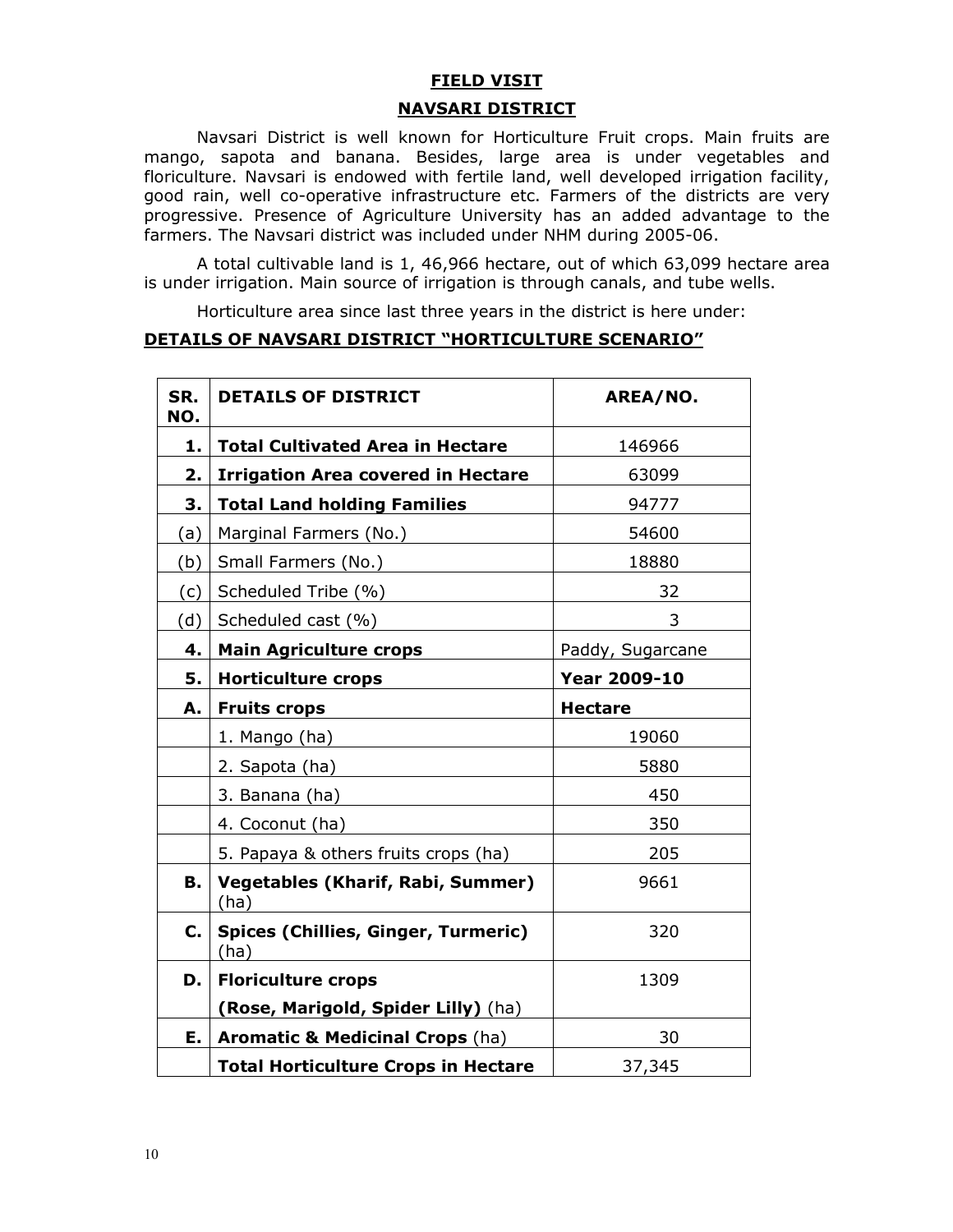On 04.10.2010, team first visited State Agricultural University, Navsari. Following projects were visited by the Team:

# Navsari Agriculture University

# 1. Model Nursery

### i. Name and address of Beneficiary

Regional Horticultural Research Station, ASPEE College of Horticulture and Forestry, Navsari Agricultural University, Navsari.

# ii. Year of implementation

2005-06

## iii. Components.

Green house, net house, mist chamber, mother block,

## iv. Irrigation Facility

Micro irrigation (Drip, Sprinkler)

# v. Total amount of subsidy assistance due to the beneficiary as

18.00 lakh



2. Model Nursery (ornamental) Floriculture and Landscaping

ASPEE College of Horticulture and Forestry, NAU, Navsari



i. Year of implementation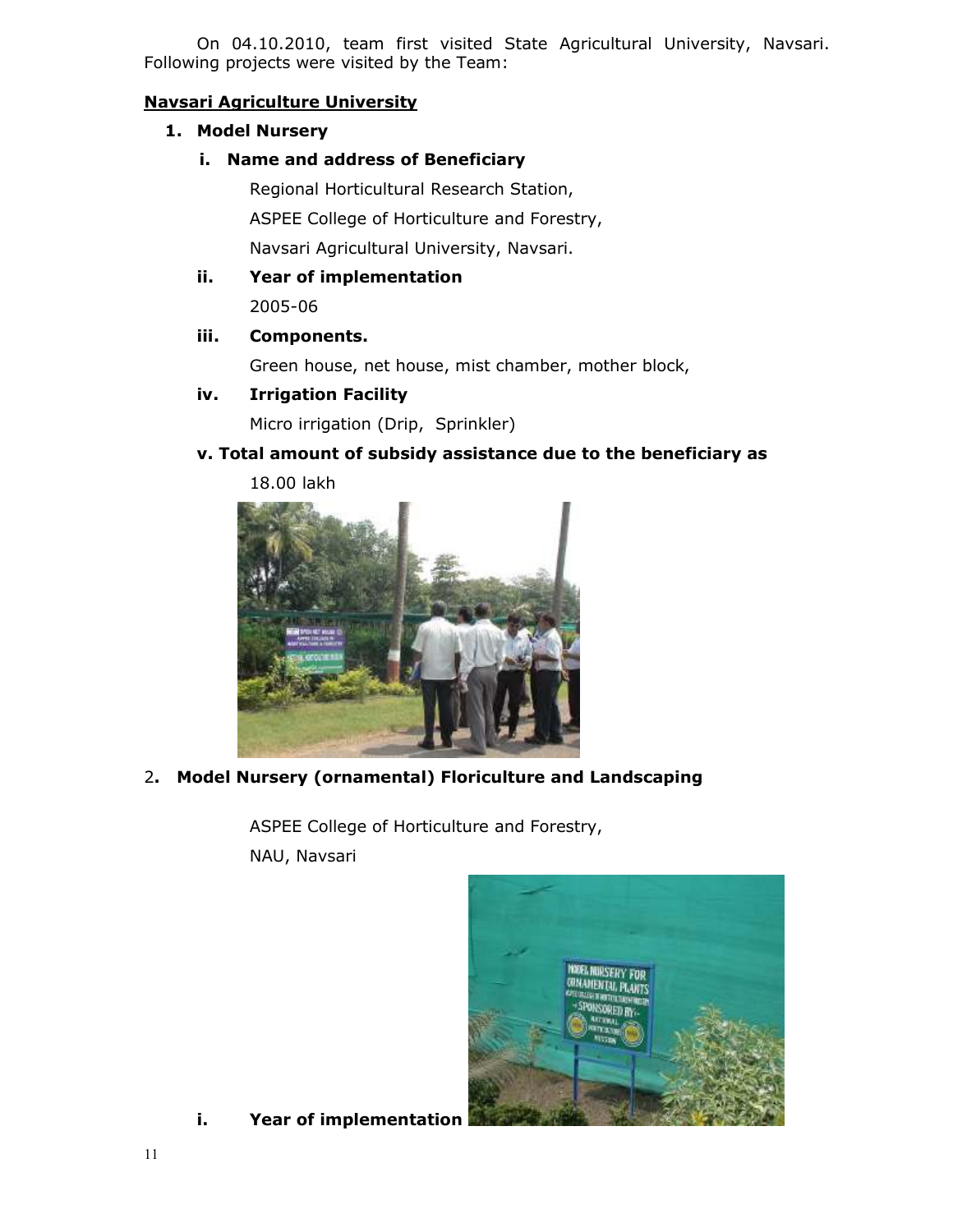2006-07

# ii. Components.

 Green house, Net house, Shed net house for Heliconia, Tunnels, Polyhouse, Propagation unit, Shades for succulent plants, mist chamber, mother block

# iii. Irrigation Facility

Micro irrigation (Drip, Sprinkler)

# iv. Total amount of subsidy assistance due to the beneficiary as 18.00 lakh

# 3. Model Nursery for Medicinal and Aromatic Plants

ASPEE College of Horticulture and Forestry,



NAU, Navsari

- i. Year of implementation 2008-09
- ii. Components.

Green house, net house, mist chamber, mother block,

iii. Irrigation Facility

Micro irrigation (Drip, Sprinkler)

iv. Total amount of subsidy assistance due to the beneficiary as

18.00 lakh



4. Name and address of Beneficiary whose field visited: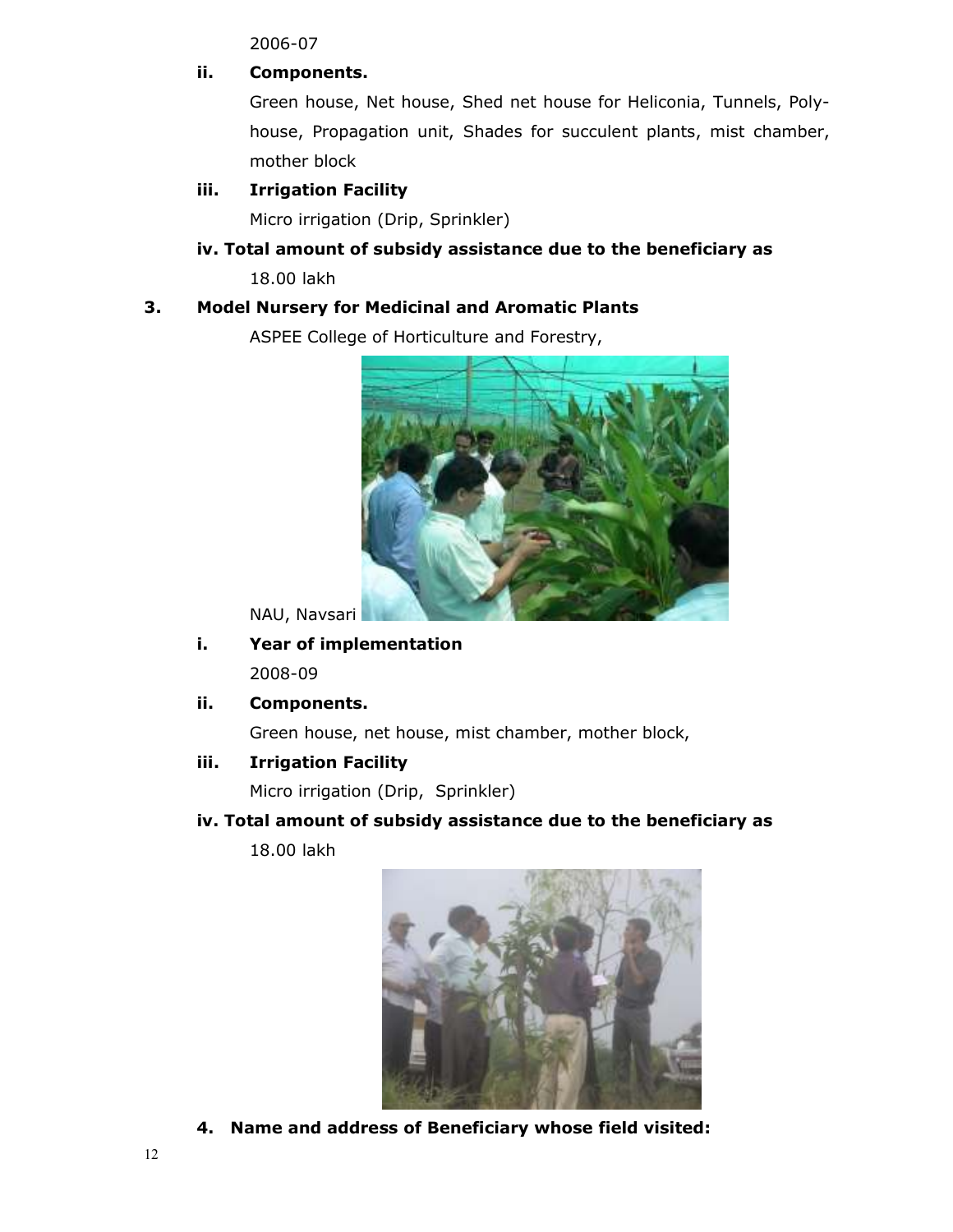Balvantbhai Bhikhabhai Patel Sukhai Ta. Chikli, Navsari.

- i. Crop Cluster under which covered Mango
- ii. Total land available with the beneficiary (ha.) 2:35:40 ha
- iii. Name and Variety of crop planted Mango, Kesar
- iv. Source of planting material Grafted plants from approved Nursery
- v. Number of plants planted and spacing 190 (10 m x10 m)
- vi. Date of planting 2008-09
- vii. Number of plants which survived (also indicate percentage survival). 175 (92 %)
- viii. Total amount of subsidy assistance due to the beneficiary as Rs 6725/- (First year Rs. 4819, Second year Rs.1906)

# ix. Amount of paid and date of payment

Rs 4819 (Feb' 2009) Rs. 1906 (Sept'09)

x. Mode of payment

Cheque

xi. Source of irrigation water (Bore well/Tube well/ Canal)

Bore well

xii. Whether Drip/Sprinkler system in use.

Drip

xiii. Other inputs provided

No

xiv. Whether assistance availed for organic farming.

No

xv. If, so area covered.

N.A.

xvi. Assistance availed.

nil

xvii. Available marketing facility for the crop.

Easily Marketable at Local Market

xviii. Other infrastructure available in the vicinity.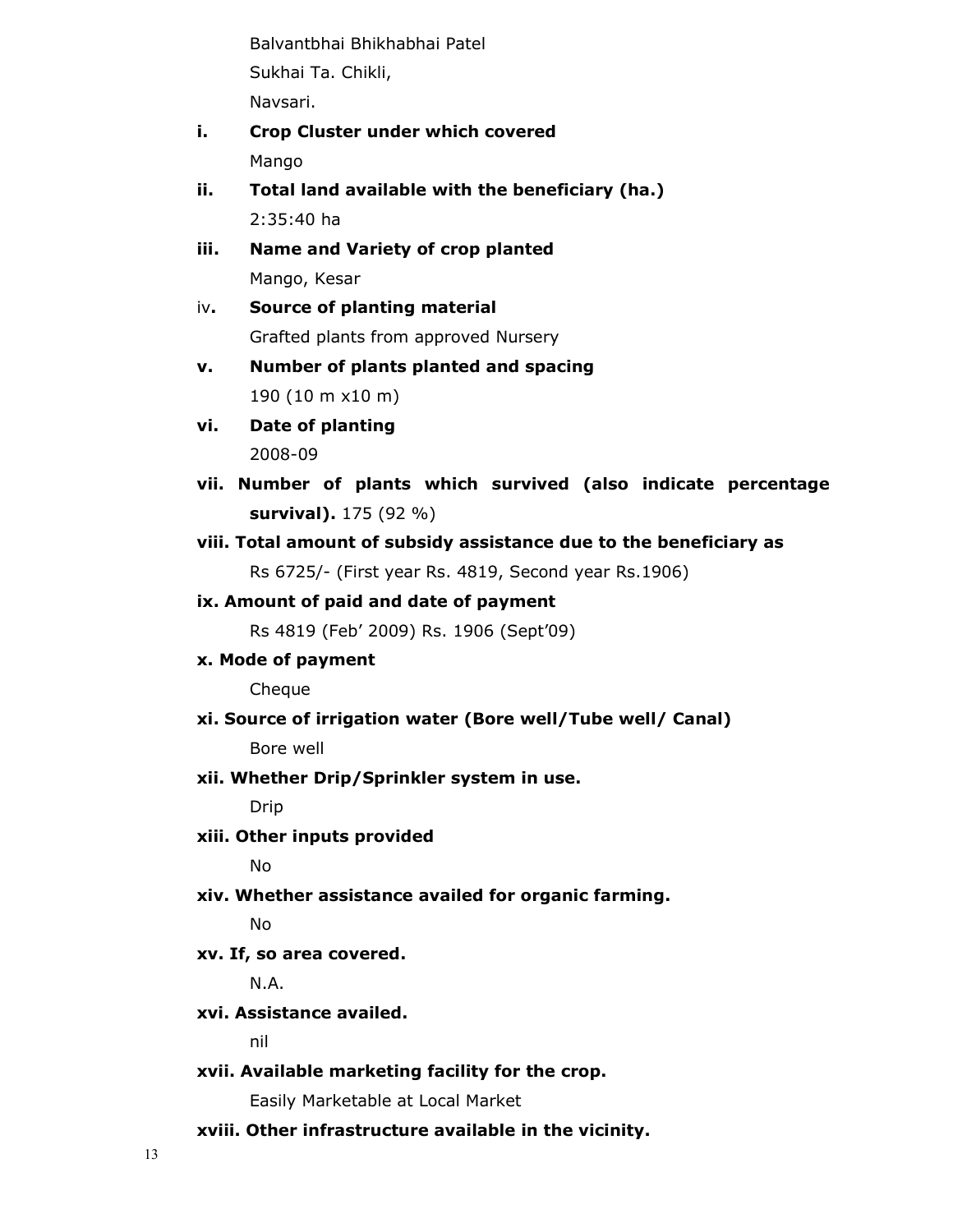Co-operative Society, local market, ripening chamber

## xix. General upkeep of the plot:

Very good

# xx. Any other relevant observation by the JIT

## 5. Name and address of Beneficiary whose field visited:

Amrutbhai Bhikhabhai Patel Sukhai Ta. Chikli, Navsari.

 i. Total land available with the beneficiary (ha.) 3.15 ha

# ii. Crop Cluster under which covered Mango.



- iii. Name and Variety of crop planted Mango Kesar variety.
- iv. Source of planting material Grafted plants from reputed approved nursery
- v. Number of plants planted and spacing 211 (10 m x 10 m)
	- vi. Date of planting.

July 2008

- vii. Number of plants which survived (also indicate percentage survival). 202 (95 %)
- viii. Total amount of subsidy assistance due to the beneficiary as (Rs.) Rs 9303

# ix. Amount of paid and date of payment

First installment: Rs 6647 Feb- 2009,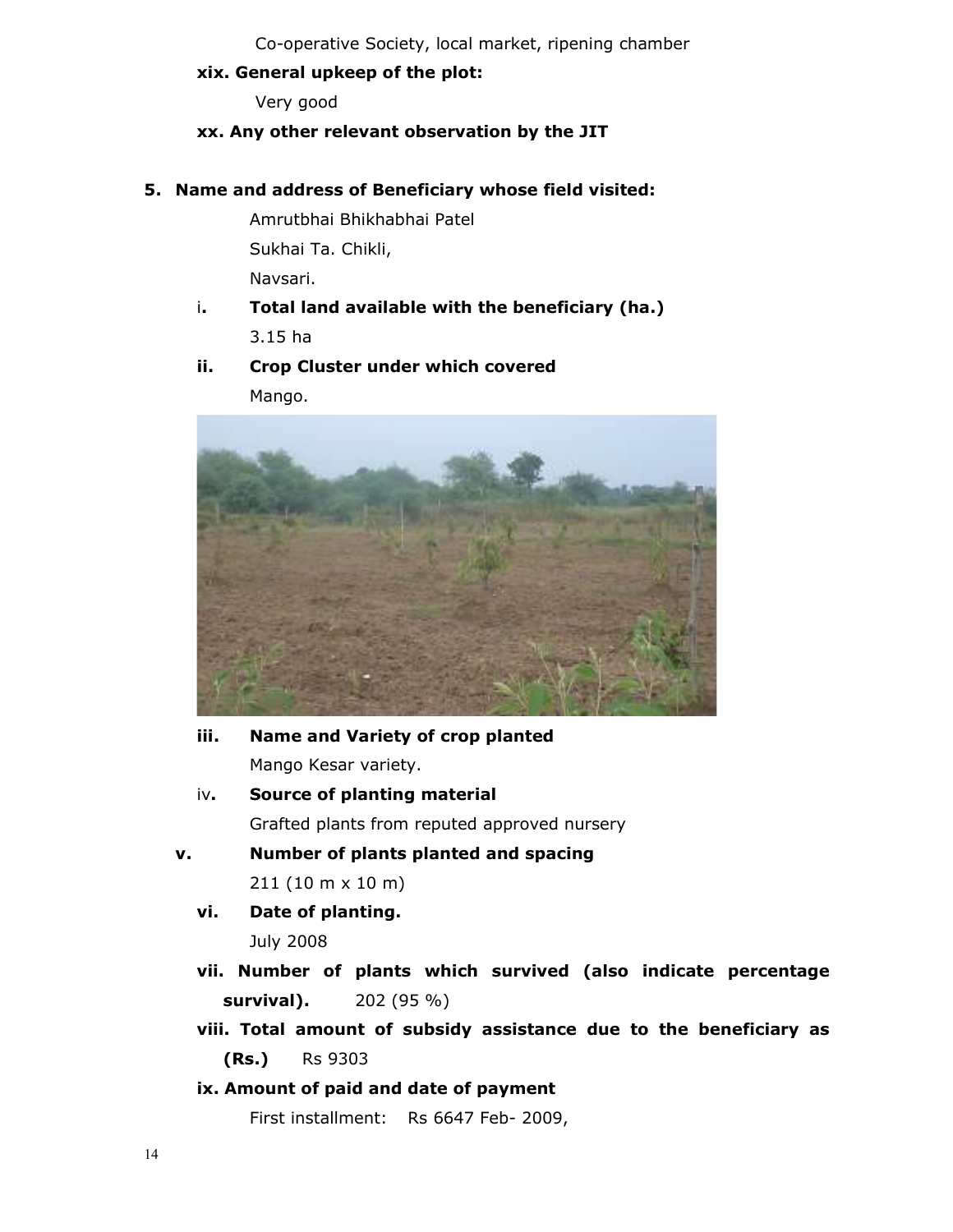Second installment: Rs. 2656 Sep-2009

x. Mode of payment

Cheque

xi. Source of irrigation water (Bore well/Tube well/ Canal)

Bore well

xii. Whether Drip/Sprinkler system in use.

Drip

xiii. Other inputs provided

No

xiv. Whether assistance availed for organic farming.

No

## xv. If, so area covered.

N.A.

## xvi. Assistance availed.

nil

xvii. Available marketing facility for the crop.

Local Market available

## xviii. Other infrastructure available in the vicinity.

Ripening Chamber, Co-operative Societies

## xix. General upkeep of the plot:

Very good

## xx. Any other relevant observation by the JIT

## 6. Name and address of Beneficiary whose field visited:

Chhotubhai Kanjibhai Patel Sukhai Ta. Chikli, Navsari.

- i. Total land available with the beneficiary (ha.) 3:64:07 ha
- ii. Crop Cluster under which covered Mango.
- iii. Name and Variety of crop planted Mango Kesar.
- iv. Source of planting material Grafted plants from reputed nursery
- v. Number of plants planted and spacing 523 (10 m x 10 m)
- vi. Date of planting.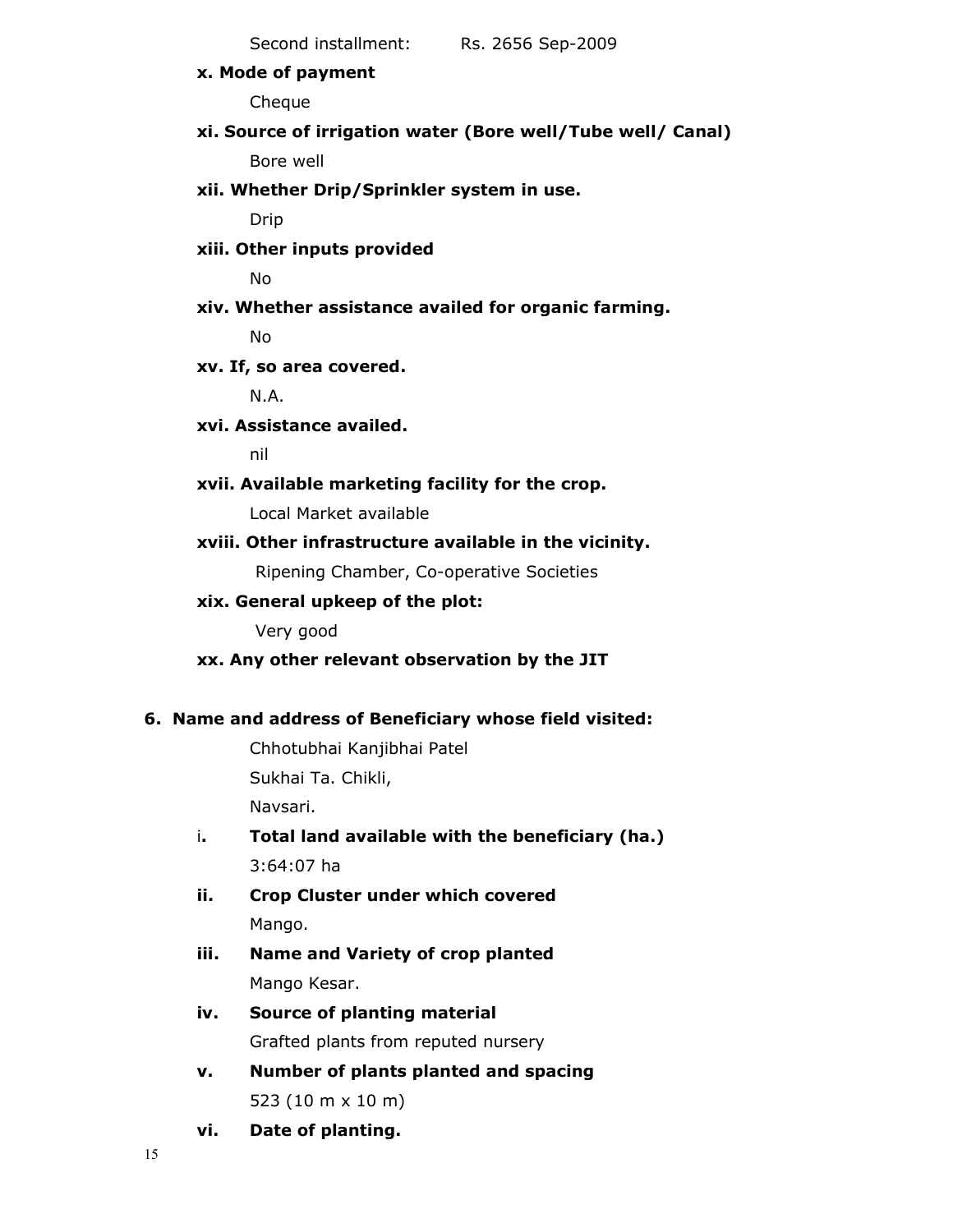August 2008

vii. Number of plants which survived (also indicate percentage survival). 498 (95 %)

viii. Total amount of subsidy assistance due to the beneficiary as (Rs.) Rs 13609/-

ix. Amount of paid and date of payment

| First installment   | Rs 9734 Feb- 2009, |
|---------------------|--------------------|
| Second installment: | Rs. 3875 Sep-2009  |

#### x. Mode of payment

Cheque

xi. Source of irrigation water (Bore well/Tube well/ Canal)

Bore well

xii. Whether Drip/Sprinkler system in use.

No

xiii. Other inputs provided

No

xiv. Whether assistance availed for organic farming.

No

#### xv. If, so area covered.

N.A.

xvi. Assistance availed.

nil

#### xvii. Available marketing facility for the crop.

Local Market available

#### xviii. Other infrastructure available in the vicinity.

Ripening Chamber, Co-operative Societies

## xix. General upkeep of the plot:

Very good.

## xx. Any other relevant observation by the JIT

#### 7. Name and address of Beneficiary whose field visited:

Thakorbhia Sukhabhai Patel Sukhai Ta. Chikli, Navsari.

- i. Total land available with the beneficiary (ha.) 2:90:52 ha
- ii. Crop Cluster under which covered Mango.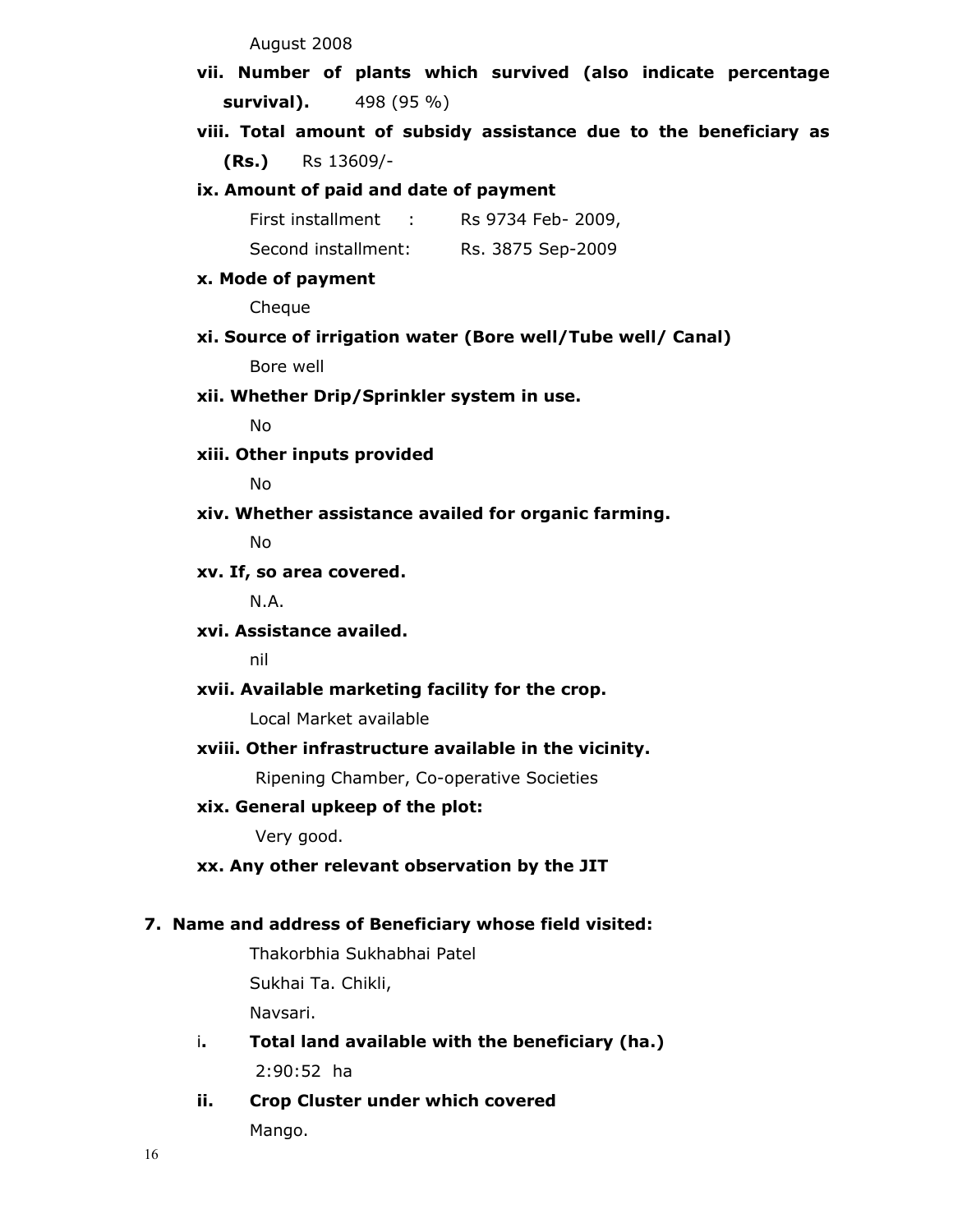| iii. | <b>Name and Variety of crop planted</b>                            |
|------|--------------------------------------------------------------------|
|      | Mango, Alphanso.                                                   |
| iv.  | Source of planting material                                        |
|      | Grafted plants from reputed nursery                                |
| v.   | Number of plants planted and spacing                               |
|      | 640 (10 m x 10 m)                                                  |
| vi.  | Date of planting.                                                  |
|      | July, 2008                                                         |
|      | vii. Number of plants which survived (also indicate percentage     |
|      | 615 (96 %)<br>survival).                                           |
|      | viii. Total amount of subsidy assistance due to the beneficiary as |
|      | (Rs.)                                                              |
|      | Rs 17560/-                                                         |
|      | ix. Amount of paid and date of payment                             |
|      | First installment : Rs 12560 Feb- 2009,                            |
|      | Second installment:<br>Rs. 5000 Sep-2009                           |
|      | Total<br>: Rs. $17560/-$                                           |
|      | x. Mode of payment                                                 |
|      | Cheque                                                             |
|      | xi. Source of irrigation water (Bore well/Tube well/ Canal)        |
|      | Bore well                                                          |
|      | xii. Whether Drip/Sprinkler system in use.                         |
|      | <b>No</b>                                                          |
|      | xiii. Other inputs provided                                        |
|      | No                                                                 |
|      | xiv. Whether assistance availed for organic farming.               |
|      | <b>No</b>                                                          |
|      | xv. If, so area covered.                                           |
|      | N.A.                                                               |
|      | xvi. Assistance availed.                                           |
|      | nil                                                                |
|      | xvii. Available marketing facility for the crop.                   |
|      | Local                                                              |
|      | xviii. Other infrastructure available in the vicinity.             |
|      | $- -$                                                              |
|      | xix. General upkeep of the plot:                                   |
|      | Very Good                                                          |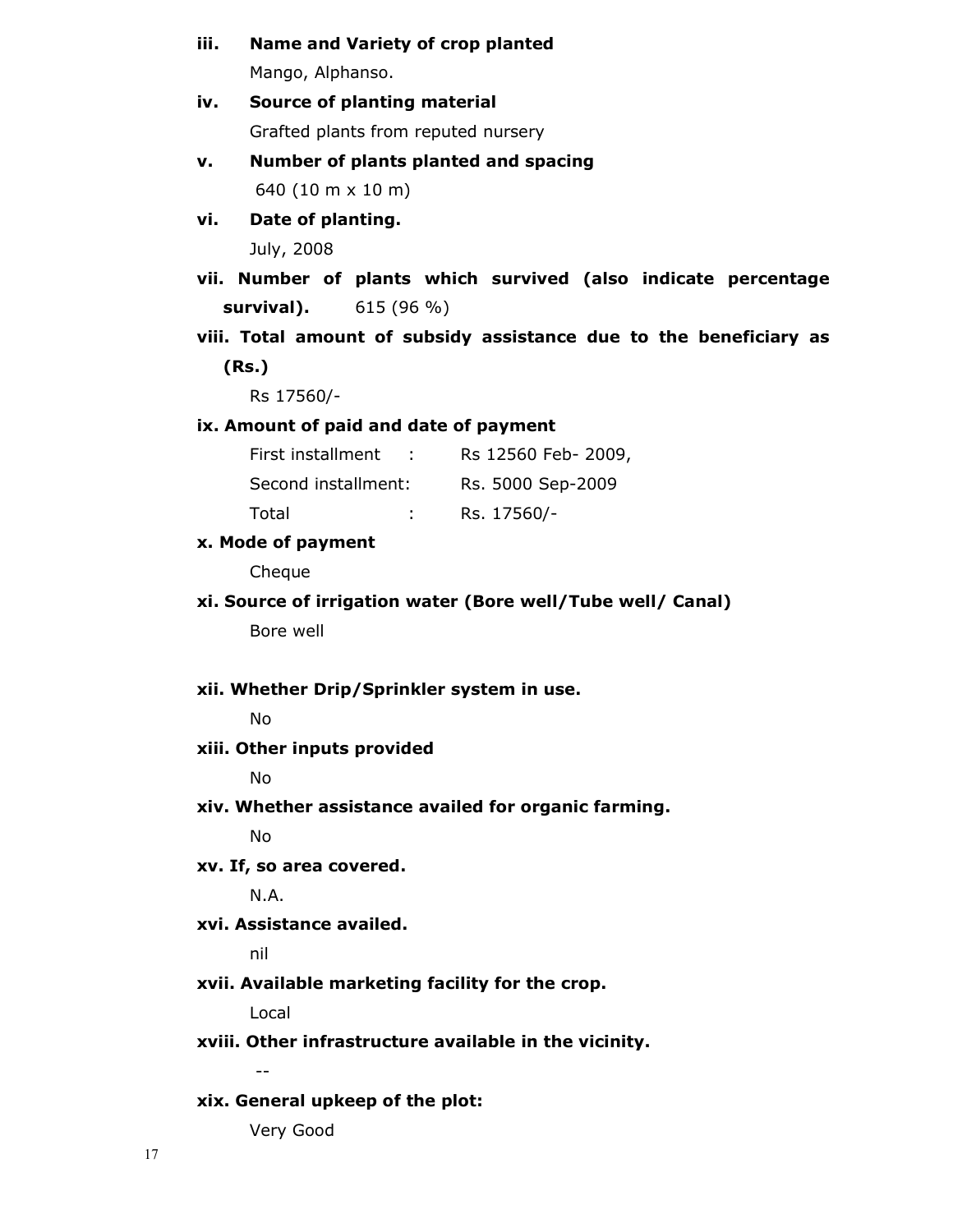

## 8. Name and address of Beneficiary whose field visited:

Jhaverbhai Kalabhai Patel Gandevi Ta. Gandevi, Navsari.

- i. Total land available with the beneficiary (ha.) 5:71:62 ha
- ii. Crop Cluster under which covered Gerbera in 1008 Sqm area
- iii. Name and Variety of crop planted Gerbera in Green house
- iv. Source of planting material Tissue culture from K. F. Biotech
- v. Number of plants planted and spacing 6683
- vi. Date of planting.

September, 2010

vii. Number of plants which survived (also indicate percentage survival).

95% (Replanting done)

viii. Total amount of subsidy assistance due to the beneficiary as (Rs.) Rs 467500/-

# ix. Amount of paid and date of payment

Rs 467500/- Oct, 2010

x. Mode of payment

Cheque

xi. Source of irrigation water (Bore well/Tube well/ Canal)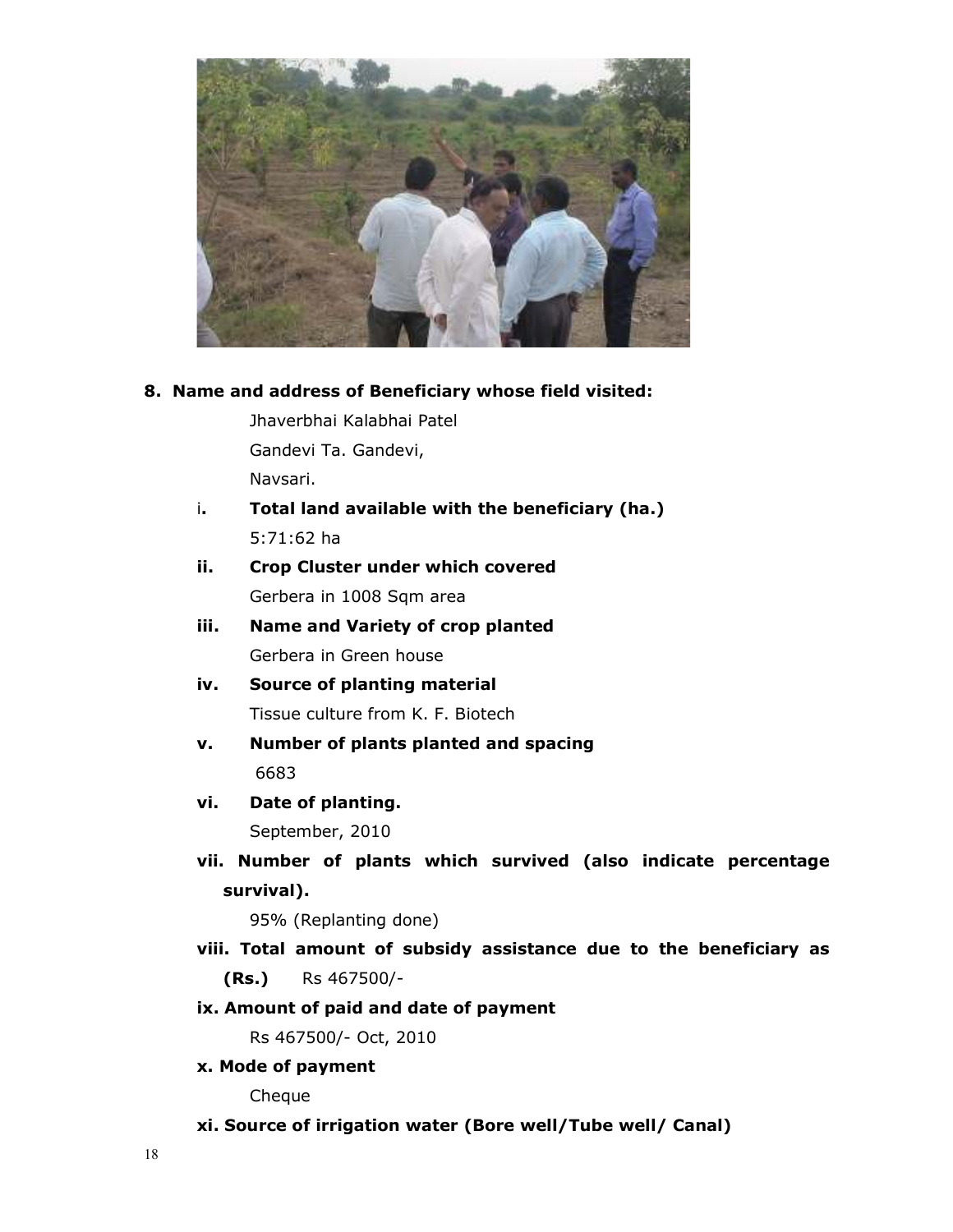Bore well

xii. Whether Drip/Sprinkler system in use.

Drip irrigation

#### xiii. Other inputs provided

No

xiv. Whether assistance availed for organic farming.

No

xv. If, so area covered. N.A.



xvi. Assistance availed.

nil

xvii. Available marketing facility for the crop.

Local market

- xviii. Other infrastructure available in the vicinity.
- xix. General upkeep of the plot:

Very good

xx. Any other relevant observation by the JIT

## 9. Model Nursery Pvt.

i. Name and address of Beneficiary whose field visited: Samirbhai Anilbhai Vashi Ambeti Ta. Gandevi, Navsari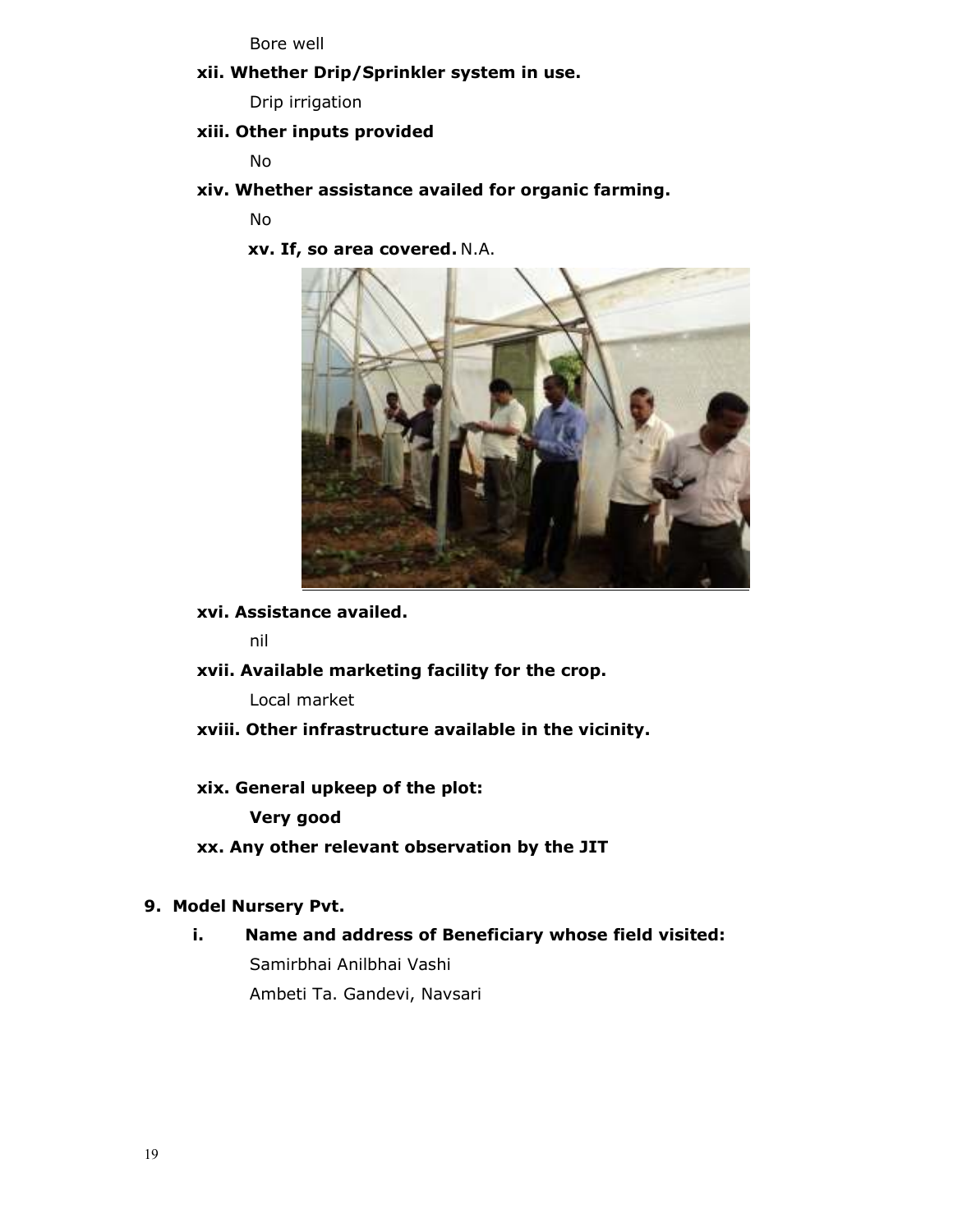

# ii. Year of implementation 2006-07

# iii. Components.

Green house, net house, mist chamber, mother block

# iv. Irrigation Facility

Micro irrigation (Drip, Sprinkler)

# v Total Project Cost:

Rs. 14.30 lakh

vi. Total amount of subsidy assistance due to the beneficiary as Rs 7.70 lakh

First installment : Rs 385000,

Second installment: Rs. 385000

vi. Name and Variety of crop planted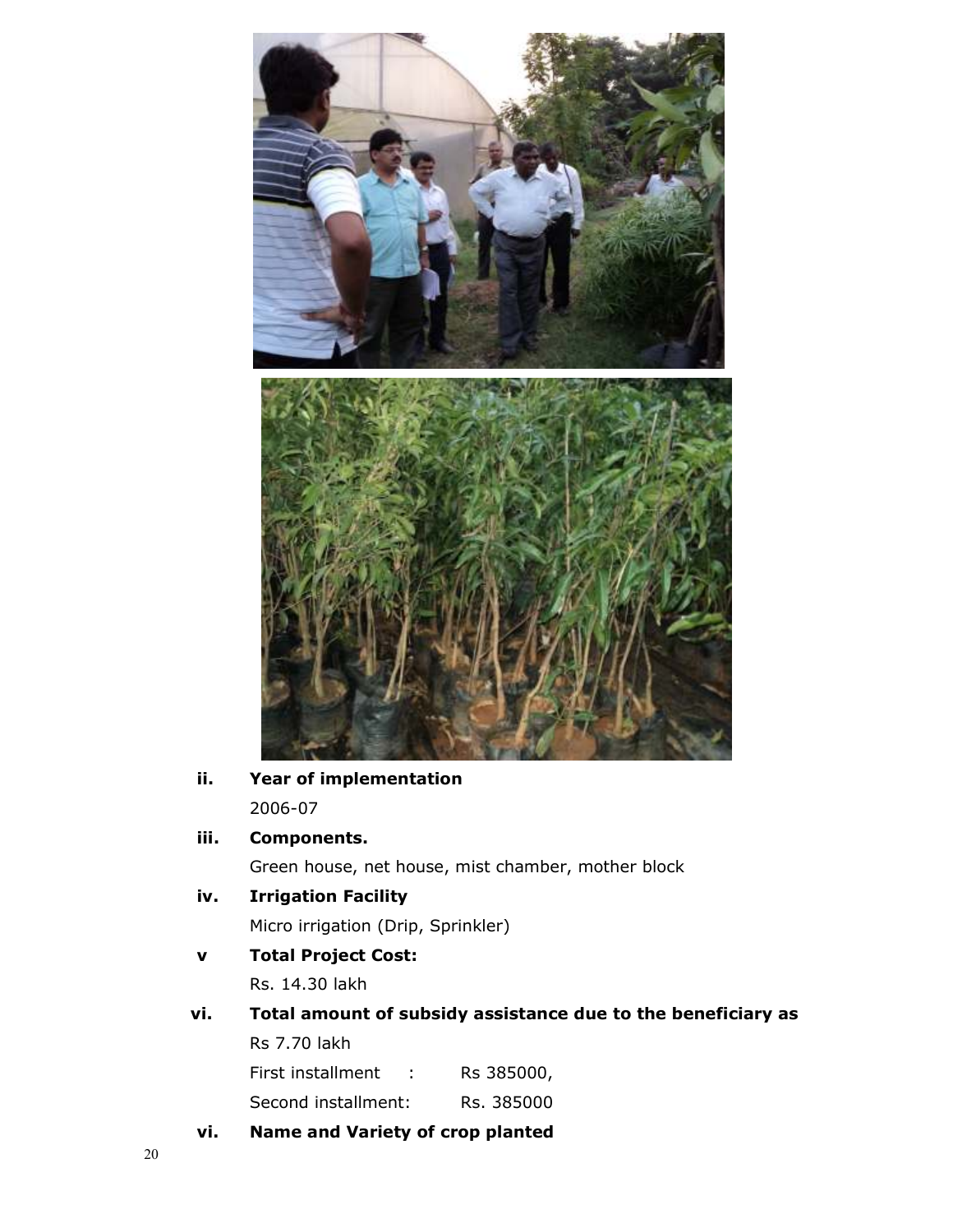Fruit crops - mango

sapota

# 10. Processing Unit Funded by NHB

# i. Name & Location :

Patson Foods (India) Pvt. Ltd. supported by NHB Sisodra, Navsari.

# ii. Project Cost /Amount Released by DAC/ Expenditure incurred

Project Cost : Rs. 265 Lakh Amount Released by NHB : Rs. 25.00 Lakh (First installment 2006 & second installment in 2008)



# iii. Commodity

Fruit pulp, fruit slice in sugar syrup, pickles, chutneys, canned vegetables, tomato products, Pastes, sauces, jams and jellies.

# iv. Condition of infrastructure

Very Good

| v. | <b>Whether NHB Logo displayed</b> | - Yes |
|----|-----------------------------------|-------|
|    |                                   |       |

Whether funds disbursed to Agency - Yes

# 11. Processing Unit Funded by NHM

i. Name & Location : Name: Ajitaben Sanjaybhai Nayak, Gandevi Ta. Gandevi

District: Navsari

# ii. Project Cost / Amount Released by DAC/ Expenditure incurred

| Project Cost:           | Rs. 50.36 Lakh (2007-08) |
|-------------------------|--------------------------|
| Amount Released by DAC: | Rs. 7.99 Lakh            |

iii. Capacity of unit

10 tonnes/day

iv. Commodity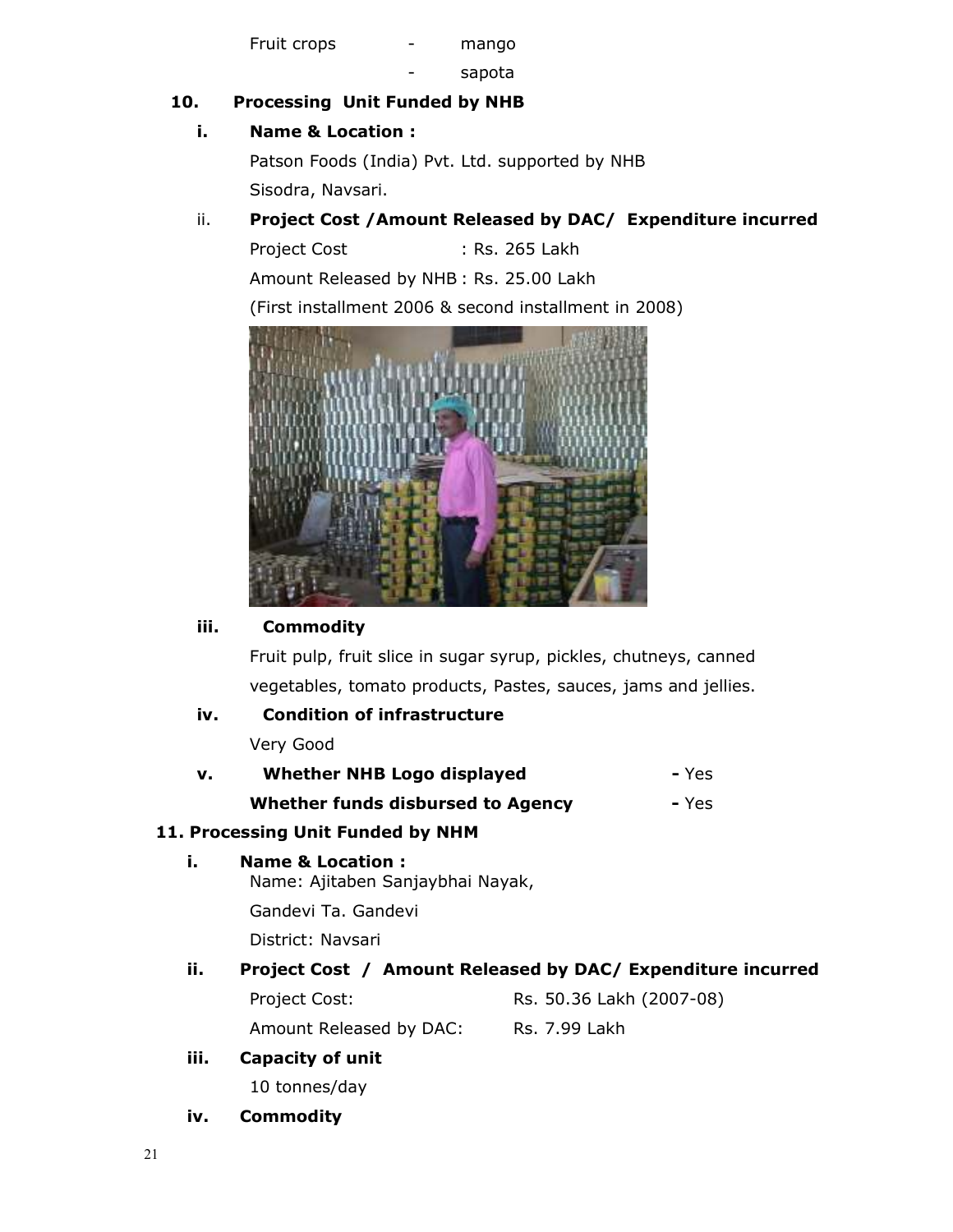Frozen Products, Mango pulp, Guava pulp, Jamun pulp, etc.

- v. Condition of infrastructure Very Good
- vi. Whether NHM Logo displayed Yes
- vi. Whether funds disbursed to Agency Yes

# 12. Ripening Chamber

i. Name & Location :

Name: Kanayyalal Pokardas Hirani, APMC, Viraval, District: Navsari



ii. Project Cost / Amount Released by DAC/ Expenditure incurred

iii. Project Cost . Rs. 78.22 Lakh (2010-

|      | 11)                           |            |                                |
|------|-------------------------------|------------|--------------------------------|
| iv.  | <b>Amount Released by DAC</b> | $\sim 100$ | Rs. 23.06 Lakh (under process) |
| V.   | <b>Capacity of unit</b>       |            | 90 ton                         |
| vi.  | <b>Commodity</b>              |            | :Banana                        |
| vii. | Condition of infrastructure : |            | Very good                      |

viii. Whether NHM Logo displayed: Yes

ix. Whether funds disbursed to Agency: Not yet

# 13. Grading and Collection Centre

# i. Name & Location :

Name: Kharel Vibhag Vivida Karyakari Sahkari Mandali ltd, Kharel, Ta. Gandevi, District: Navsari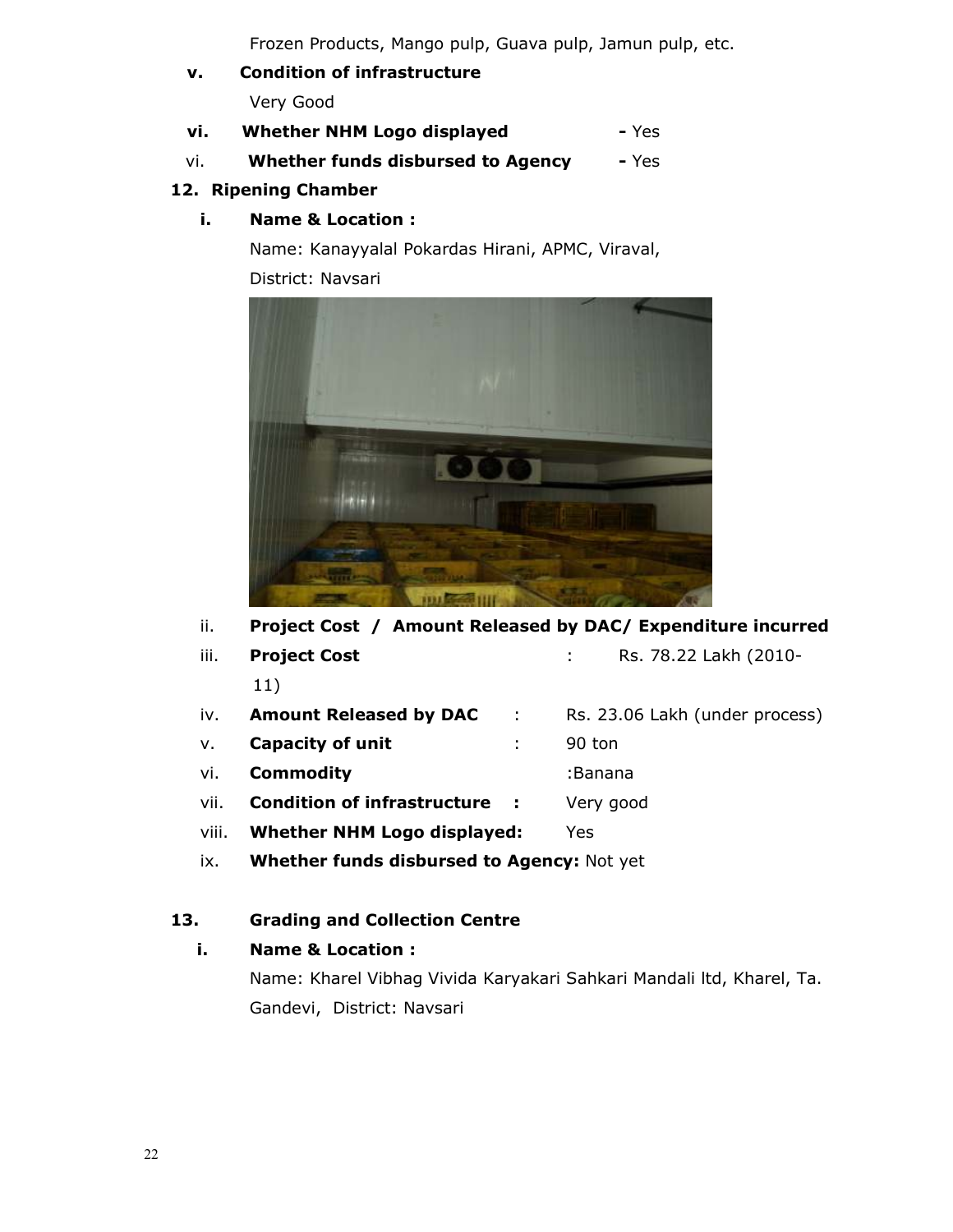



|  |  |  |  |  | Project Cost / Amount Released by DAC/ Expenditure incurred |  |
|--|--|--|--|--|-------------------------------------------------------------|--|
|--|--|--|--|--|-------------------------------------------------------------|--|

- iii. **Project Cost** : Rs. 19.37 Lakh (2010-11) iv. **Amount Released by DAC** : Rs. 8.25 Lakh (under process)
- v. **Capacity of unit** the state of the state of the state of the state of the state of the state of the state of the state of the state of the state of the state of the state of the state of the state of the state of the s
- vi. **Commodity commodity chiku** (sapota)
- vii. **Condition of infrastructure** : Good
- viii. Whether NHM Logo displayed: Yes
- ix. Whether funds disbursed to Agency: Not yet

# Main Observations of JIT

- 1. There is sufficient potential in Navsari District for area expansion of various horticulture crops especially mango, banana and other activities like setting up of nurseries, construction of community water tanks, post harvest management and marketing. In the district all the major activities have been taken up.
- 2. Out of 13 projects visited by team, 12 were funded under NHM and 1 project was funded by NHB. No programme of NBM and CDB was implemented in the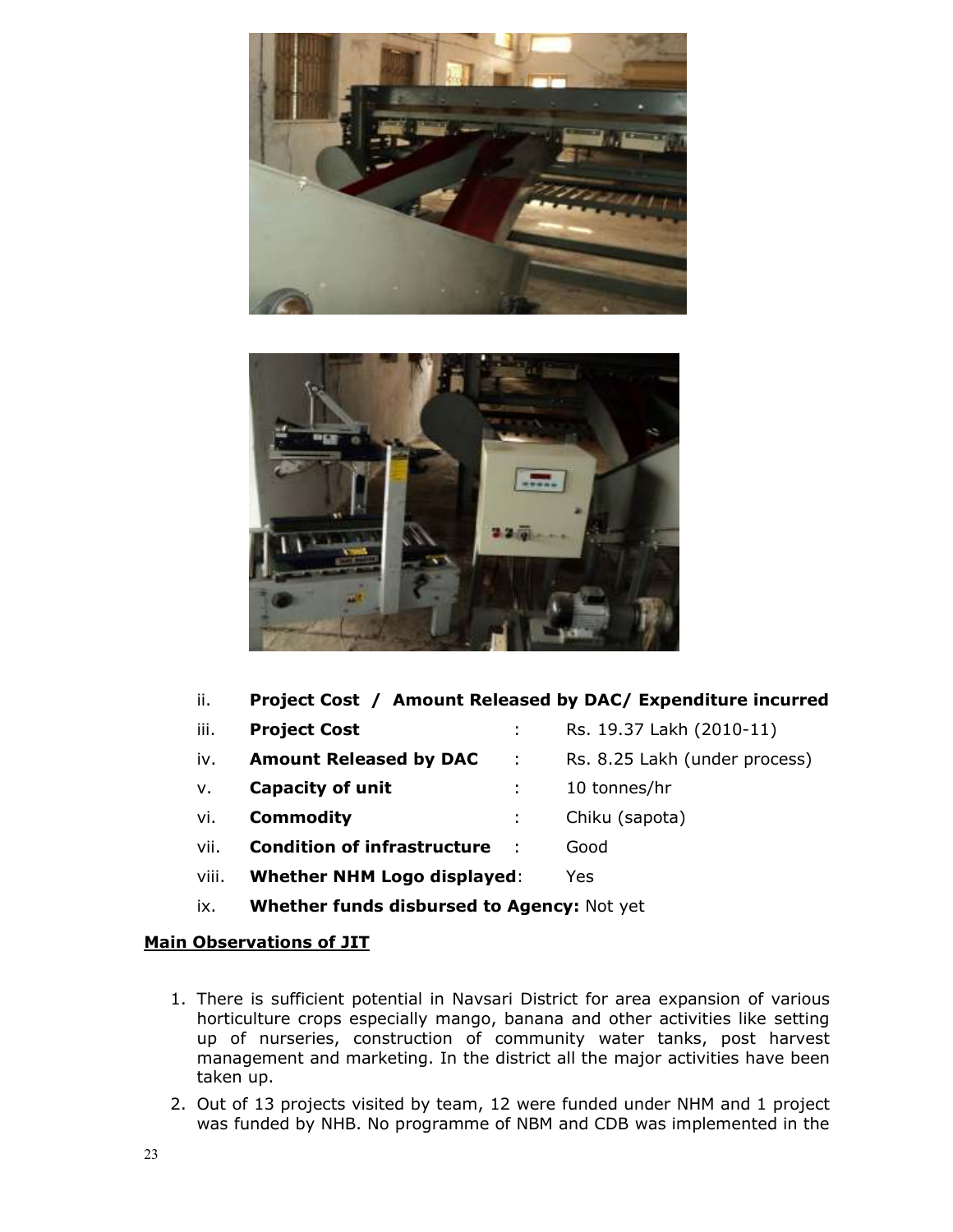district. The programme of Micro irrigation was linked with area expansion of NHM.

- 3. The Navsari Agriculture University has implemented18 projects under NHM from 2006-07 to 2008-09. Out of which 13 projects are implemented in the main campus and 5 off campus. Out of these 5 programmes relates to training, seminar, workshop, 2 projects on rehabilitation of existing tissue culture lab, 7 nurseries (4 small and 3 model), 1 leaf tissue analysis lab and 2 plants health clinic, 1 project on creation of water resources at University campus was also implemented during 2007-08. This activity is basically meant for farmers as community water tank. It is not understood how this activity was implemented by University. The clarification needs to be given by the SHM. During the visit, only projects on model nursery of fruits & vegetables, flowers, aromatic & medicinal plants and tissue culture lab were seen, which were found in good condition. Team also met Director of Research and other Principal Investigators of the projects being implemented by the University. University should focus on development of new varieties of various horticulture crops suitable for the different agro-ecological region of the State and can take up the programmes of front line demonstrations in University farms as well as farmer's field. Vegetable seed production programme can also be taken up by the University. University should collaborate with the SHM for providing the technical back stopping for effective implementation of NHM programme in the State.
- 4. The quality of implementation of the programme at field level is satisfactory and beneficiaries are appreciable of the programme activities.
- 5. There is need for construction of community water tanks/ponds in the district to tap the rain water and also link these structures with permanent water source wherever feasible to make the water available for horticulture crops in the lean period. These community tanks/ponds could be constructed under NHM or under MNREGS and funds for lining could be availed under NHM for the tanks constructed under MNREGS. These tanks should invariably be linked with Micro Irrigation programme for horticulture crops.
- 6. Keeping in view the vast area under horticulture crops in the district and additional area being brought under cultivation in NHM, there is a good scope for setting up of PHM and marketing infrastructure in the district. Though, during last two years quit a few projects of cold storages and ripening chambers have come up in the district, District Mission Committee (DMC) needs to play a pro active role in mobilizing the farmers/entrepreneurs, towards these activities.
- 7. In the farmer's field, sign board along with NHM logo was not seen in many places. The DMC needs to ensure that proper sign boards are erected at each site. Deputy Director (Horticulture) of the district has assured to put the sign board at each project site.
- 8. The training of farmers on various aspect of horticulture needs to be conducted by involving SAU, KVKs and ATMA.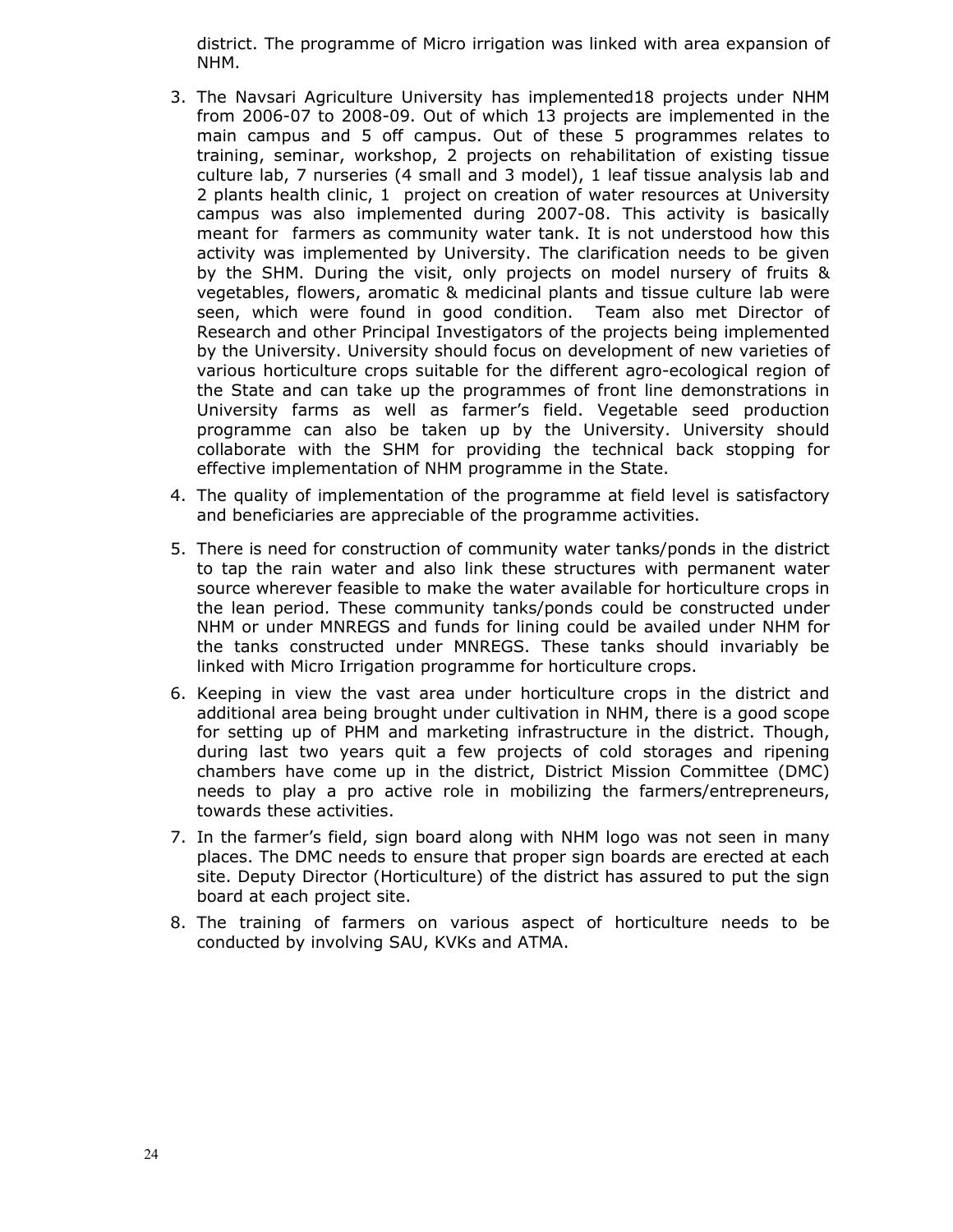## VALSAD DISTRICT

 Valsad district is well known for Alphanso Mango. Farmers are very progressive, and are mango crop growers since long. Agro-climatic condition of the district is suitable for Mango, Sapota, and vegetable crops. Out of total cultivated area of 1.63 lakh ha, 45365 ha is under horticulture crop. Therefore, this district is known as horticulture hub in the state.

| S. No. | <b>DETAIL OF DISTRICT</b>                  | AREA/No.         |
|--------|--------------------------------------------|------------------|
| 1.     | <b>Total Cultivated Area (ha)</b>          | 163419           |
| 2.     | <b>Irrigation Area covered (ha)</b>        | 58051            |
| 3.     | Total Land holding Families (No.)          | 96728            |
| (a)    | Marginal Farmers (No.)                     | 54753            |
| (b)    | Small Farmers (No.)                        | 19418            |
| (c)    | Scheduled Tribe (No.)                      | 53470            |
| (d)    | Scheduled cast (No.)                       | 3280             |
| (e)    | Normal (Big) (No.)                         | 22555            |
| 4.     | <b>Main Agriculture crops</b>              | Paddy, Sugarcane |
| 5.     | <b>Horticulture crops</b>                  |                  |
| А.     | <b>Fruits crops</b>                        |                  |
|        | 1. Mango (ha)                              | 25410            |
|        | 2. Sapota (ha)                             | 3223             |
|        | 3. Banana (ha)                             | 630              |
|        | 4. Coconut (ha)                            | 2865             |
|        | 5. Papaya & others fruits crops (ha)       | 2490             |
| В.     | Vegetables (Kharif, Rabi, Summer) (ha)     | 7229             |
| C.     | Spices (Chillies, Ginger, Turmeric) (ha)   | 177              |
| D.     | Floriculture crops (ha)                    | 116              |
|        | (Rose, Marigold, Spider Lilly)             |                  |
| Ε.     | <b>Aromatic &amp; Medicinal Crops (ha)</b> | 30               |
|        | <b>Total Horticulture Crops in Hectare</b> | 45,365           |

#### DETAIL OF VALSAD DISTRICT "HORTICULTURE SCENARIO"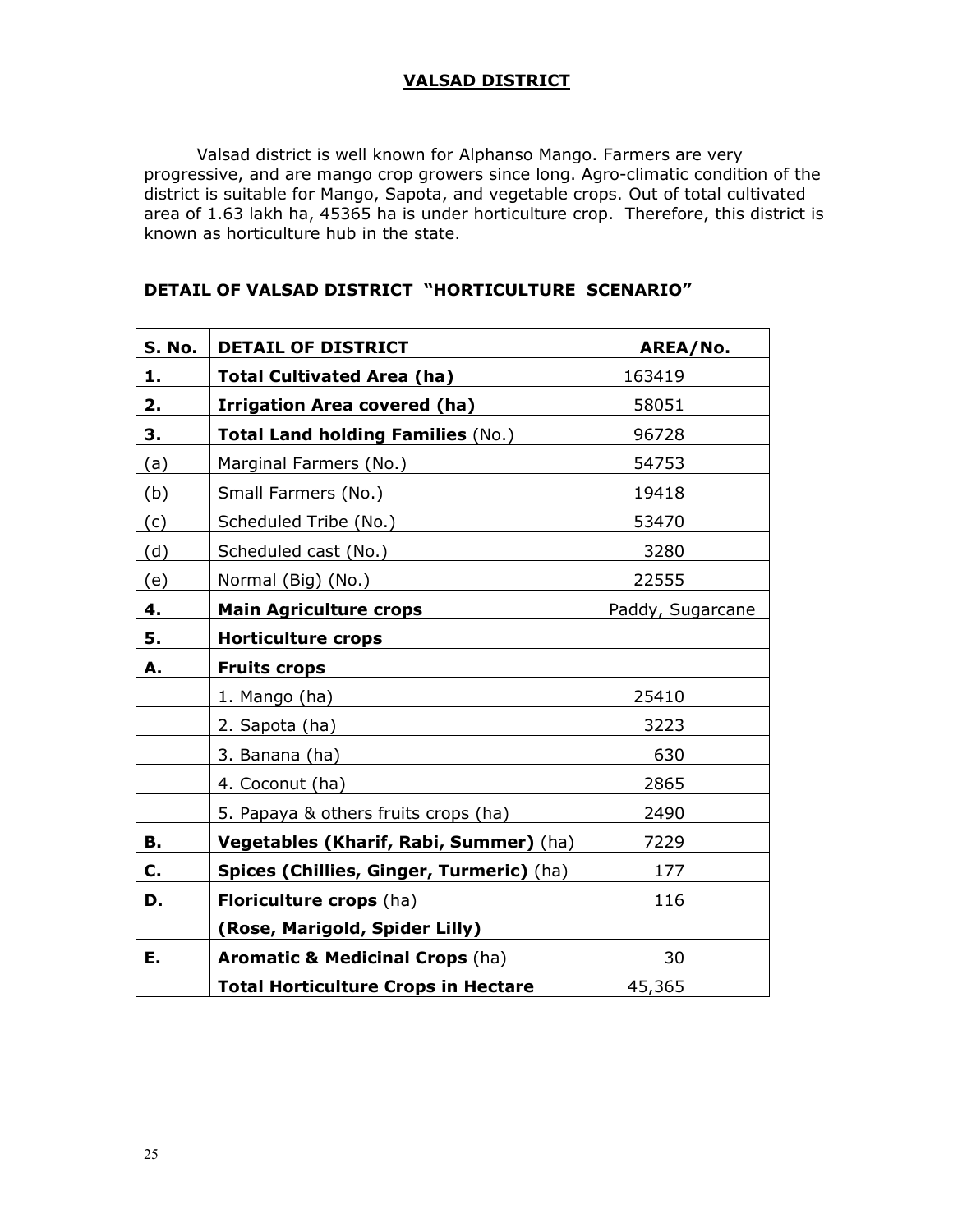## **Rejuvenation**

#### 1. Name and address of Beneficiary whose field visited:

 Shri Rajeshbhai Ratanchand Shah Kalgam, Fansa, Ta Umargam,

Valsad.

- i. Total land available with the beneficiary (ha.): 4 ha
- ii. Crop Cluster under which covered: Mango.
- iii. Name and Variety of crop planted: Mango (Alphanso)

iv. Source of planting material : Grafted plants from approved **Nursery** 

v. Number of plants rejuvenated : 200 in 2 ha area

vi. Date of rejuvenated : June, 2006

vii. Number of plants which survived after rejuvenation (also indicate percentage survival):  $100\%$ 

viii. Amount of paid and date of payment : Rs 30000/- Feb 2007

- ix. Mode of payment : Cheque
- x. Source of irrigation water (Bore well/Tube well/ Canal) Bore well
- xi. Whether Drip/Sprinkler system in use. Drip



xii. Other inputs provided

No

xiii. Whether assistance availed for organic farming.

No

xiv. 19. If, so area covered.

N.A.

## xv. Assistance availed.

nil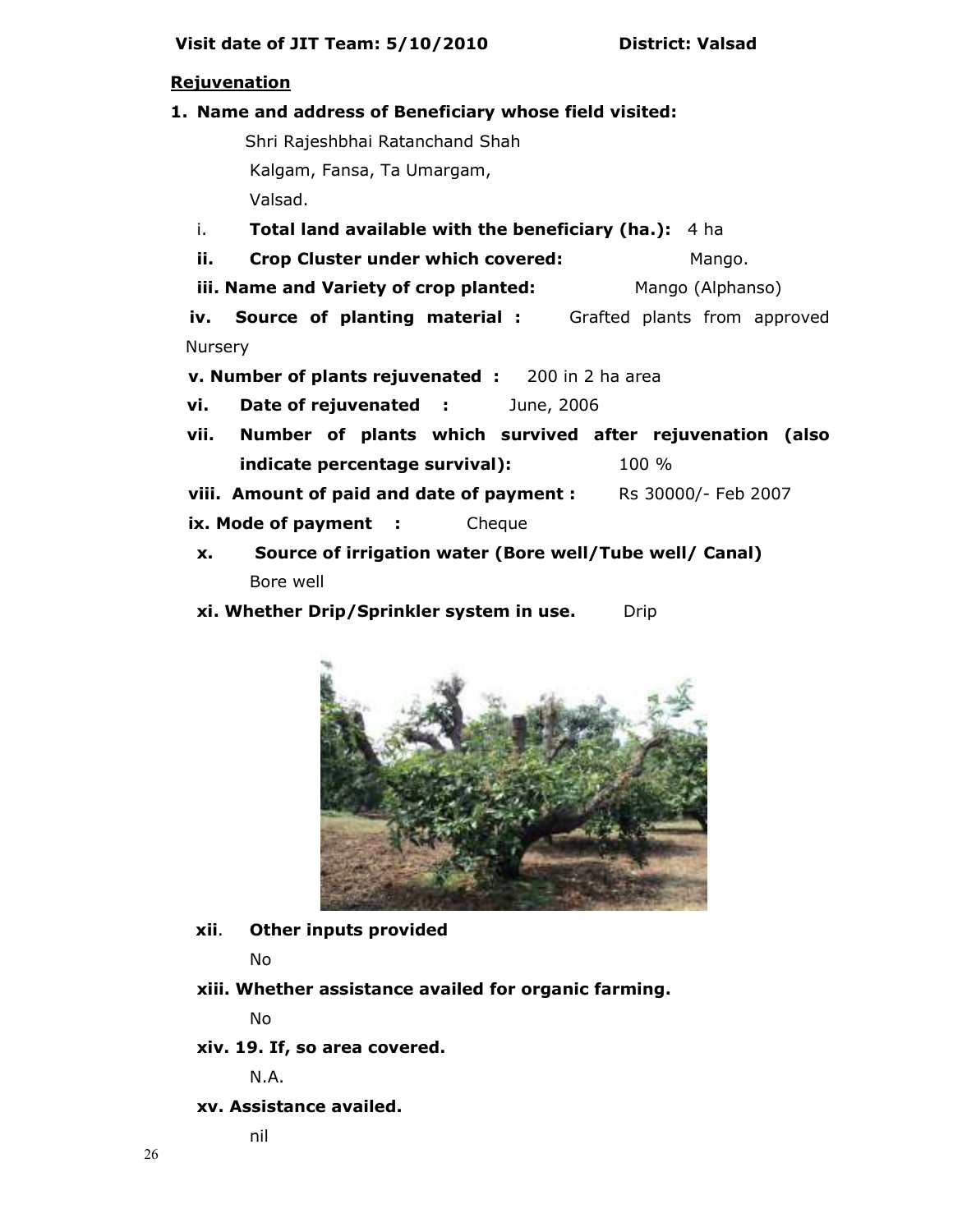# xvi. Available marketing facility for the crop.

Easily Marketable at Local Market and also sent to Mumbai

#### xvii. Other infrastructure available in the vicinity.

Co-operative Society, local market, Ripening chamber, Cold Storage

#### xviii. General upkeep of the plot:

Very good

#### **Rejuvenation**

## 2. Name and address of Beneficiary whose field visited:

 Shri Ratanchand Maganlal Shah Kalgam, Fansa, Ta Umargam, Valsad.

- i. Total land available with the beneficiary (ha.) 4 ha
- ii. Crop Cluster under which covered Mango.

# iii. Name and Variety of crop planted

Mango (Alphanso)



# iv. Sources of planting material Grafted plants

- v. Number of plants rejuvenated 200 in 2.0 ha area
- vi. Date of rejuvenated

June, 2006

vii. Number of plants which survived after rejuvenation (also indicate percentage survival).

100 %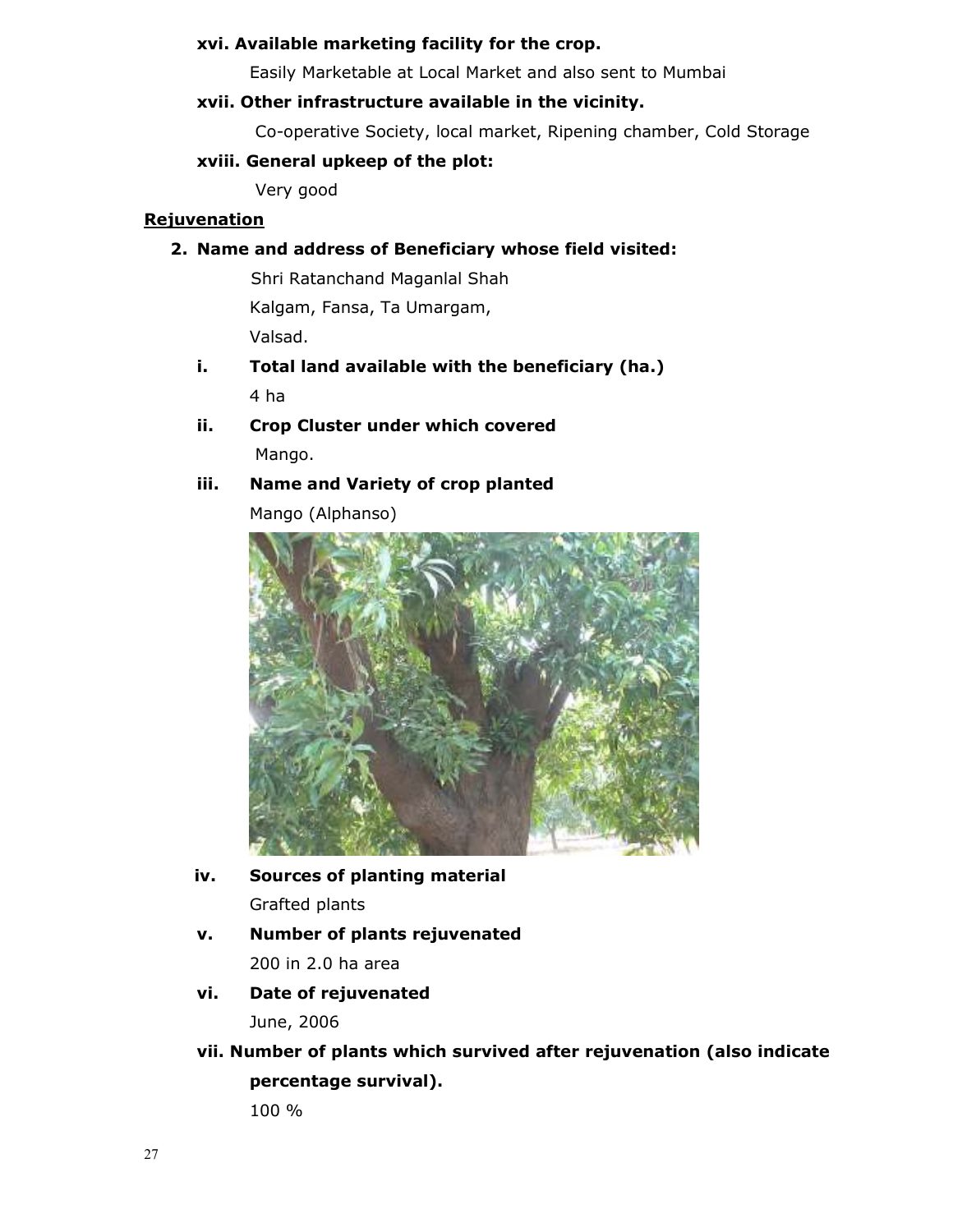## viii. Total amount of subsidy assistance due to the beneficiary :

Rs 30000/-

#### ix. Amount of paid and date of payment

Rs 30000/- Feb -2007

#### x. Mode of payment

Cheque

xi. Source of irrigation water (Bore well/Tube well/ Canal)

Bore well

#### xii. Whether Drip/Sprinkler system in use.

Drip

## xiii. Other inputs provided

No

xiv. Whether assistance availed for organic farming.

No

#### xv. If, so area covered.

N.A.

# xvi. Assistance availed.

nil

#### xvii. Available marketing facility for the crop.

Easily Marketable at Local Market

#### xviii. Other infrastructure available in the vicinity.

 Co-operative society, local market, Ripening chamber and cold storage

# xix. General upkeep of the plot:

Very good

## Area Expansion

#### 3. Name and address of Beneficiary whose field visited:

Shri Yamunaben Ratanchand Shah

Kalgam, Fansa, Ta Umargam,

Valsad.

#### i. Total land available with the beneficiary (ha.)

4 ha

# ii. Crop Cluster under which covered Mango.

# iii. Name and Variety of crop planted

Mango (Alphanso)

#### iv. Sources of planting material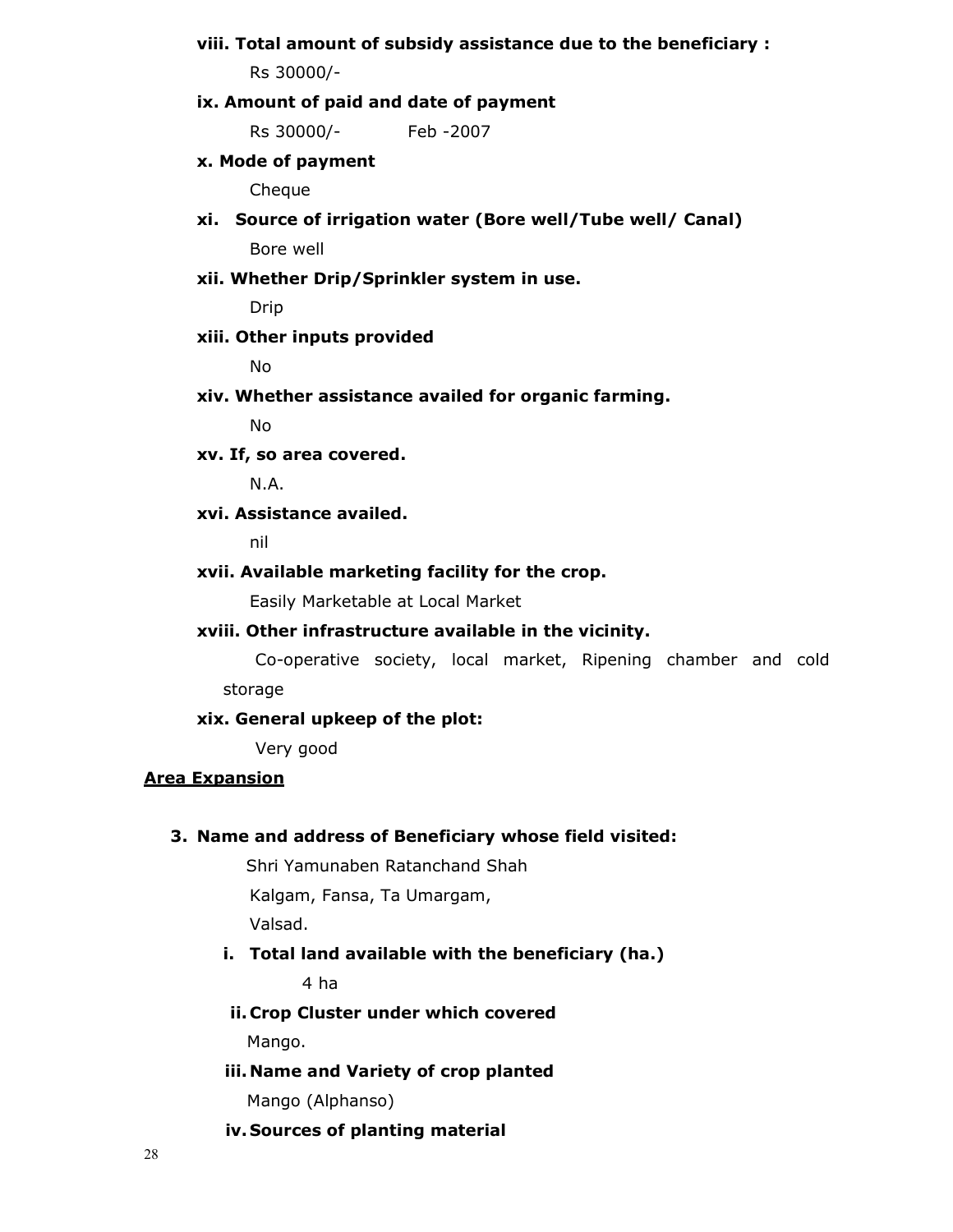Grafted plants

#### v.Number of plants rejuvenated

200 in 2 ha area

#### vi. Date of rejuvenated

2006-07

vii. Number of plants which survived after rejuvenation (also indicate percentage survival).

100 %

viii.Total amount of subsidy assistance due to the beneficiary:

Rs 30000/-

#### ix.Amount of paid and date of payment

Rs 30000/-

#### x.Mode of payment

Cheque

#### xi. Source of irrigation water (Bore well/Tube well/ Canal)

Bore well

#### xii.Whether Drip/Sprinkler system in use.

Drip

#### xiii. Other inputs provided

No

xiv.Whether assistance availed for organic farming.

No

## xv. If, so area covered.

N.A.

#### xvi.Assistance availed.

nil

#### xvii.Available marketing facility for the crop.

Easily Marketable at Local Market

#### xviii. Other infrastructure available in the vicinity.

Co-operative society, local market, Ripening chamber, cold storage

#### xix. General upkeep of the plot:

Very good

## Area Expansion

4. Name and address of Beneficiary whose field visited:

Shri Rajeshbhai Ratanchand Shah

Kalgam, Fansa, Ta Umargam,

Valsad.

## i. Total land available with the beneficiary (ha.)

29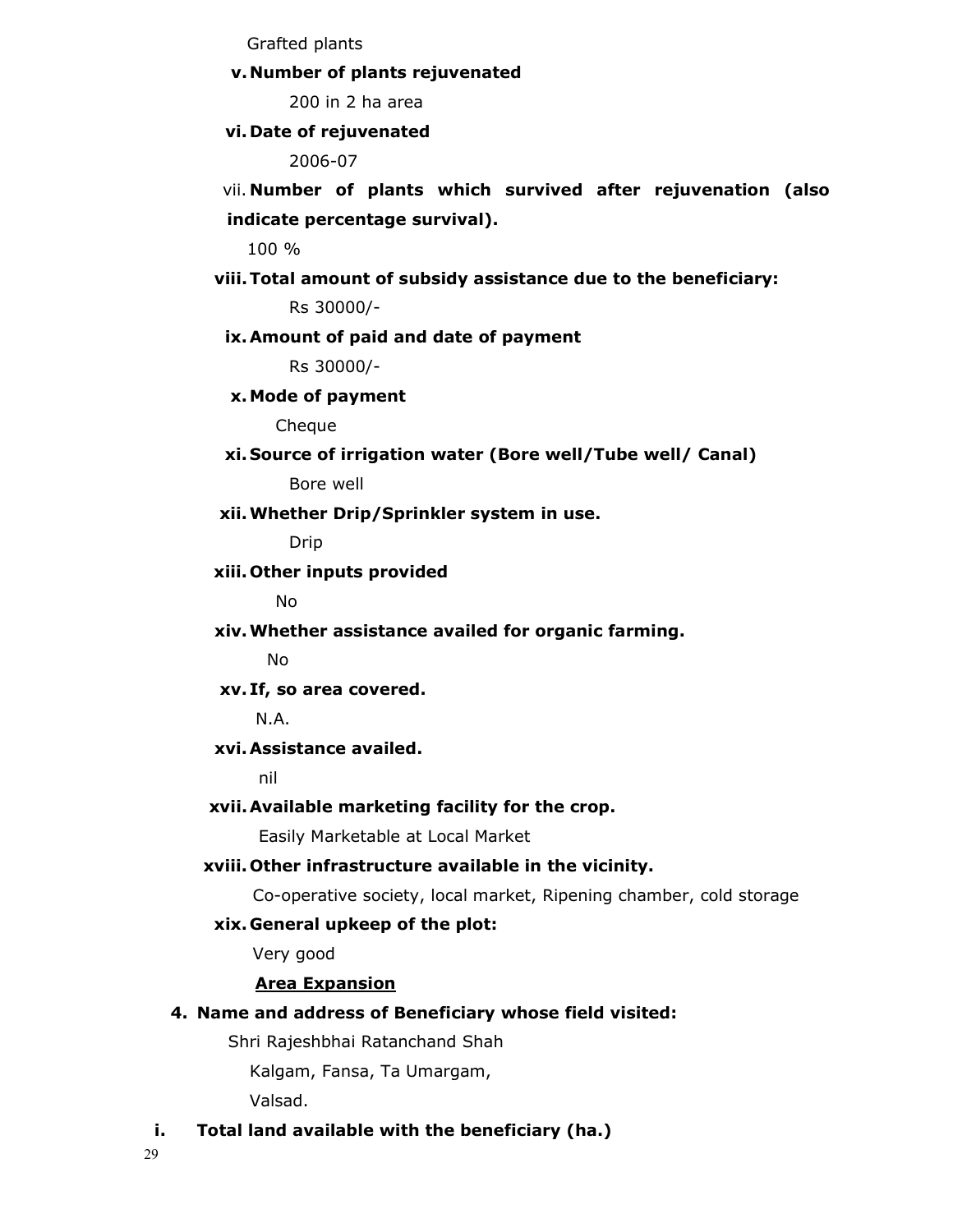4 hac

# ii. Crop Cluster under which covered Mango.

# iii. Name and Variety of crop planted

Mango (Kesar)



iv. Source of planting material

Grafted plants from approved Nursery

v. Number of plants planted and spacing

160 (m x m)

vi. Date of planting

August - 2010

- vii. Number of plants which survived (also indicate percentage survival). 156 (99 %)
- viii. Total amount of subsidy assistance due to the beneficiary as Rs 25168/-

## ix. Amount of paid and date of payment

- Rs. 12568/- Feb-2008
- Rs. 5000/- Aug-2008
- Rs. 7600/- July -2009

## x. Mode of payment

Cheque

- xi. Source of irrigation water (Bore well/Tube well/ Canal) Bore well
- xii. Whether Drip/Sprinkler system in use.

Drip

xiii. Other inputs provided

No

xiv. Whether assistance availed for organic farming.

No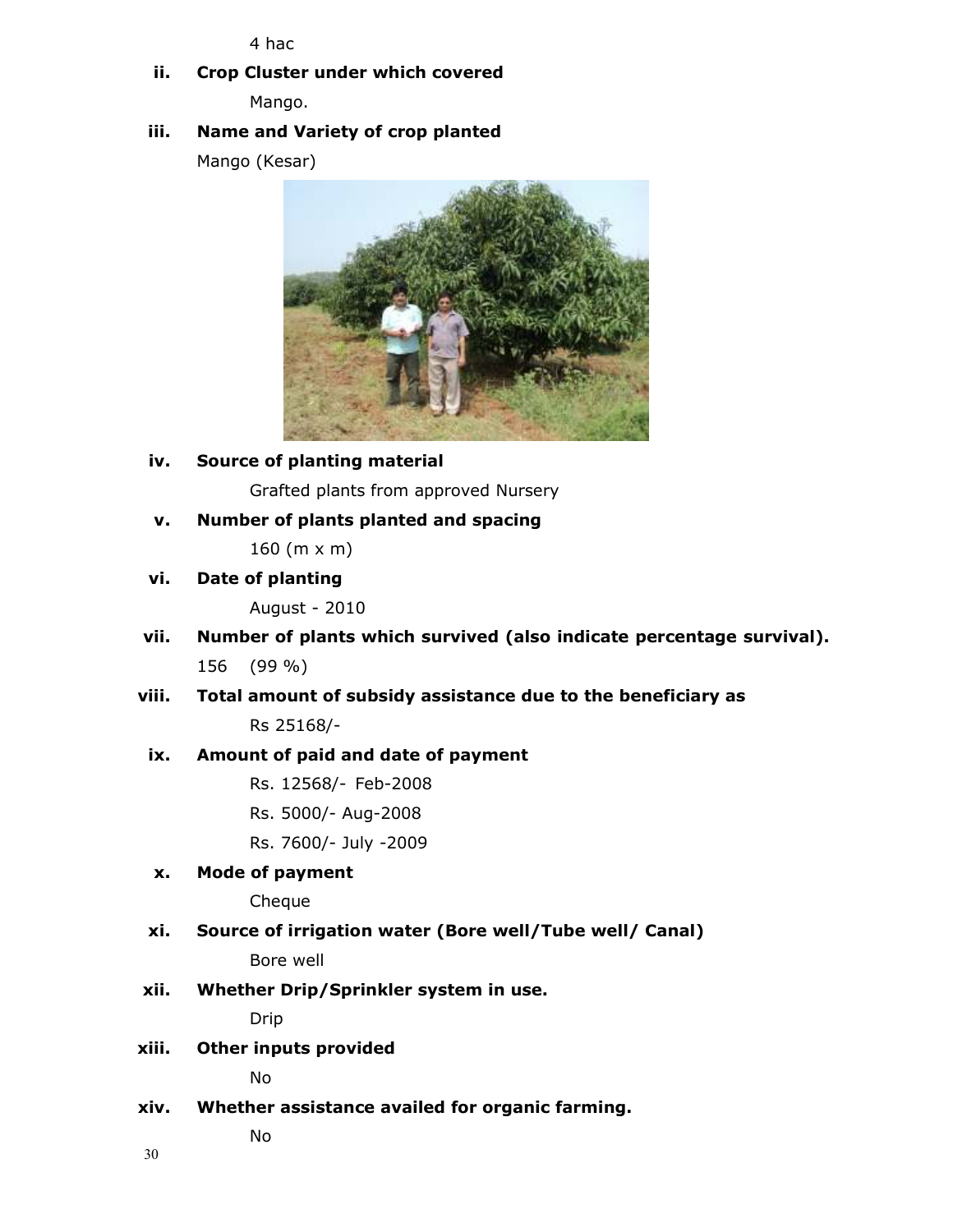## xv. If, so area covered.

N.A.

# xvi. Assistance availed.

nil

# xvii. Available marketing facility for the crop.

Easily Marketable at Local Market

# xviii. Other infrastructure available in the vicinity.

Co-operative society, local market, Ripening chamber, cold storage

# xix. General upkeep of the plot:

Very good

# Area Expansion

## 5. Name and address of Beneficiary whose field visited:

Shri Ratanchand Maganlal Shah

Kalgam, Fansa, Ta Umargam,

Valsad.

# i. Total land available with the beneficiary (ha.)

4 ha

# ii. Crop Cluster under which covered Mango.

iv. Name and Variety of crop planted

Mango (Kesar)

v. Sources of planting material

Grafted plants from reputed and approved nursery

vi. Number of plants planted and spacing

163 (m x m)

vii. Date of planting/rejuvenated

August -2007

# viii. Number of plants which survived (also indicate percentage survival). 99 %

ix. Total amount of subsidy assistance due to the beneficiary as

| Rs 12610/- | Feb-2008  |
|------------|-----------|
| Rs. 5000/- | Aug-2008  |
| Rs. 7600/- | July-2009 |

x. Amount of paid and date of payment

Rs 12610/-

xi. Mode of payment

Cheque

xii. Source of irrigation water (Bore well/Tube well/ Canal)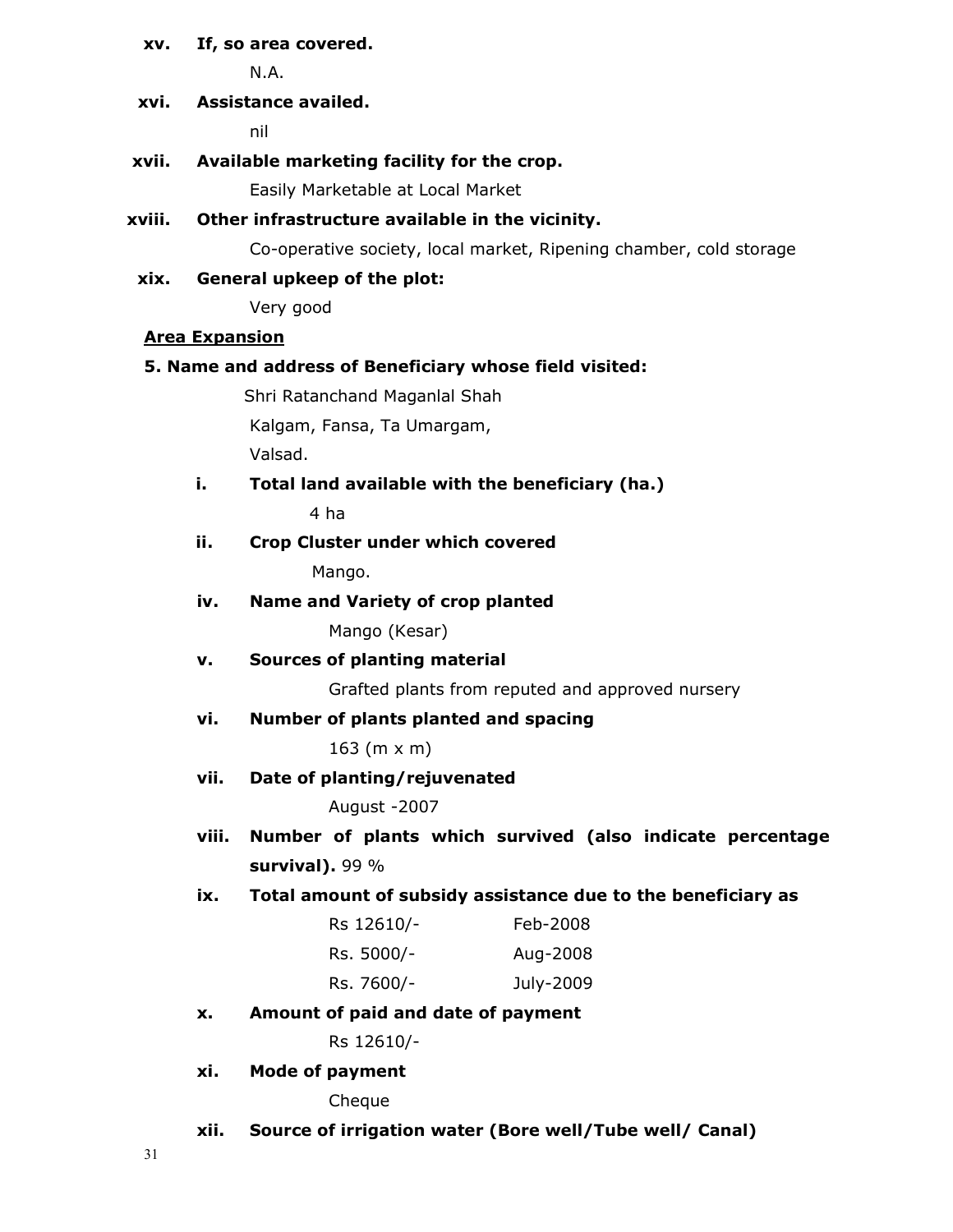Bore well

xiii. Whether Drip/Sprinkler system in use.

Drip

xiv. Other inputs provided

No

xv. Whether assistance availed for organic farming.

No

xvi. If, so area covered.

N.A.

xvii. Assistance availed.

nil

#### xviii. Available marketing facility for the crop.

Easily Marketable at Local Market

#### xix. Other infrastructure available in the vicinity.

Co-operative society, local market, Ripening chamber and cold storage

xx. General upkeep of the plot:

Very good

## Area Expansion

## 6. Name and address of Beneficiary whose field visited:

 Manubhai Dayalji Bhai Patel Namdha, Ta Pardi,

Valsad.

# a. 2. Total land available with the beneficiary (ha.) ha

b. 3. Crop Cluster under which covered Mango.

## ii. Name and Variety of crop planted

Mango (Alphanso)

## iii. Sources of planting material

Grafted plants from reputed approved nursery

## iv. Number of plants planted and spacing

260 plants in 2.6 ha area (10 m x 10 m)

## v. Date of planting/rejuvenated

August 2010

vi. Number of plants which survived (also indicate percentage survival).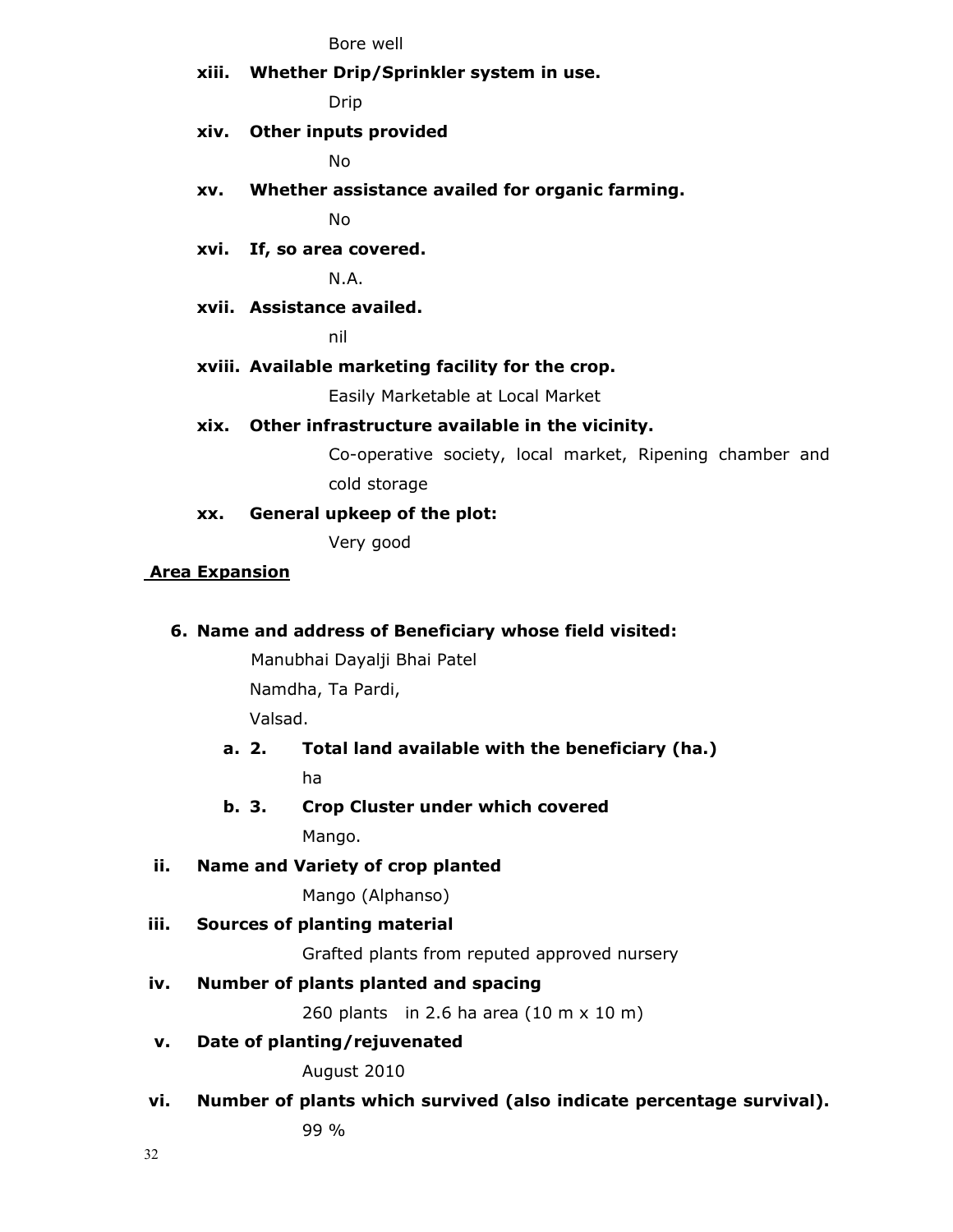| vii.   | Total amount of subsidy assistance due to the beneficiary as  |
|--------|---------------------------------------------------------------|
|        | On process                                                    |
| viii.  | Amount of paid and date of payment: Yet to be paid            |
|        | On process                                                    |
| ix.    | : By Cheque<br><b>Mode of payment</b>                         |
| x.     | Source of irrigation water (Bore well/Tube well/ Canal)       |
|        | Bore well                                                     |
| xi.    | Whether Drip/Sprinkler system in use.                         |
|        | Drip                                                          |
| xii.   | <b>Other inputs provided</b>                                  |
|        | <b>No</b>                                                     |
| xiii.  | Whether assistance availed for organic farming.               |
|        | <b>No</b>                                                     |
| xiv.   | If, so area covered.                                          |
|        | N.A.                                                          |
| XV.    | Assistance availed.                                           |
|        | nil                                                           |
| xvi.   | Available marketing facility for the crop.                    |
|        | Easily Marketable at Local Market                             |
| xvii.  | Other infrastructure available in the vicinity.               |
|        | Co-operative society, local market, Ripening chamber and cold |
|        | storage                                                       |
| xviii. | General upkeep of the plot:                                   |
|        | Very good                                                     |
|        | <b>PHM Projects: Cold Storage</b>                             |
|        | 7. Name & Location:                                           |
|        | Name: Home Agro Industries ltd.                               |
|        | Sarigam Ta. Umargam                                           |
|        | District: Valsad                                              |
|        |                                                               |

# i. Project Cost / Amount Released by DAC/ Expenditure incurred

Project Cost : 500.00 Lakh (2010-11)

Amount Released by DAC : 45.00 Lakh (2010-11) Only First installment disbursed

# ii. Capacity of unit

10000 M.tonnes/day

iii. Commodity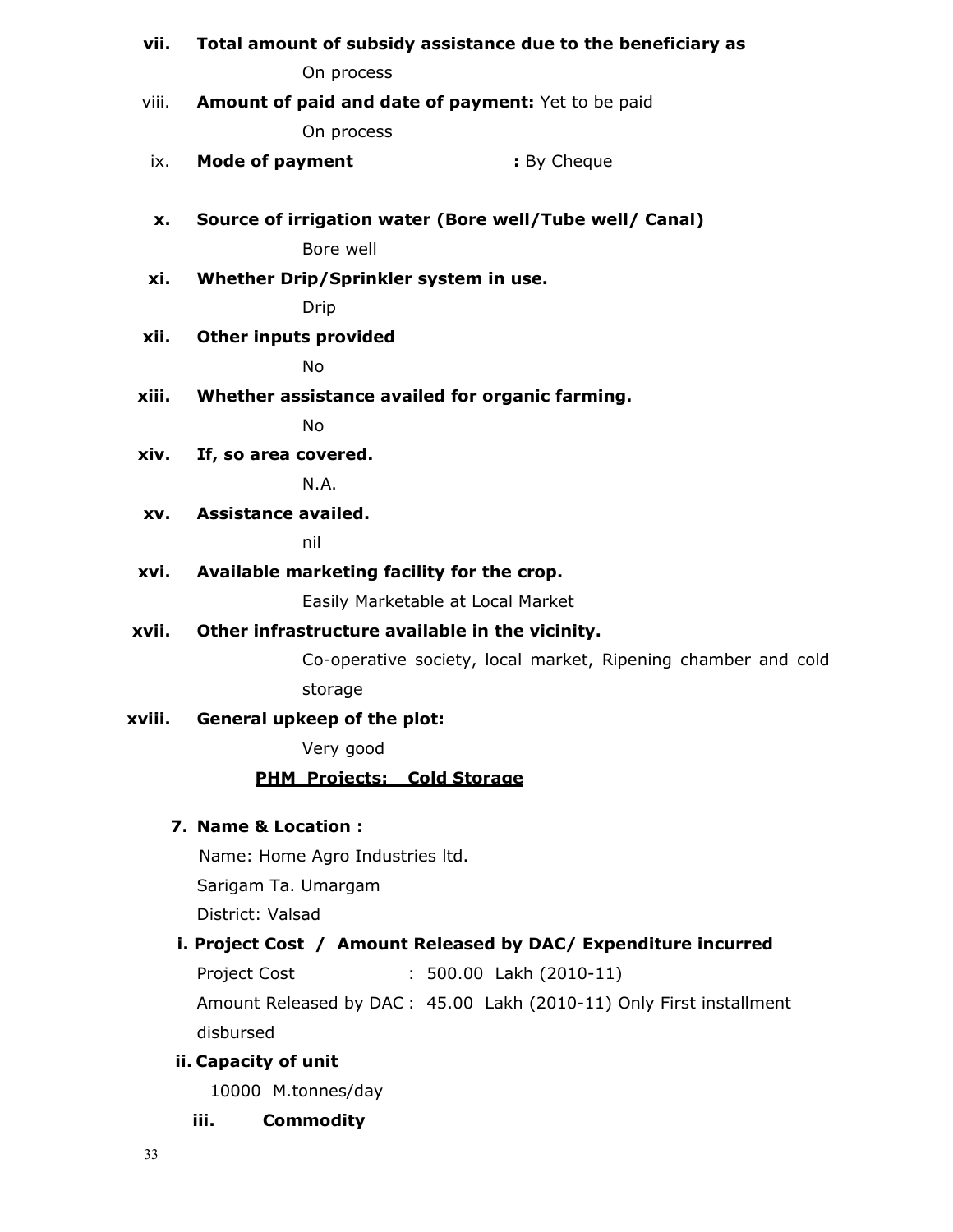Mango, Banana, Potato, Apple, peas, and frozen food (Fruit pulps, peas, okra) etc.

# iv. Condition of infrastructure

Under construction

- v. Whether NHM Logo displayed Yes
- vi. Whether funds disbursed to Agency Yes



# Main Observations of JIT :

- 1. Valsad district is a major hub for mango, sapota, coconut, papaya and vegetables.
- 2. There is good potential for further increase under these fruits for export as the new port is coming up very near to the district. Lots of post harvest management infrastructure is coming up in the district especially cold storage unit, ripening chambers and processing/value addition units. There is also scope for the setting up of wholesale / terminal markets in the district.
- 3. No programme of NBM and CDB was implemented in the district. The programme of Micro irrigation was linked with area expansion of NHM.
- 4. The quality of implementation of NHM programme at field level has been found satisfactory and beneficiaries have appreciated the programme activities.
- 5. It was also observed that there has been good linkages with the micro irrigation programme and all the orchards are linked with micro irrigation.
- 6. The programme of rejuvenation undertaken by Shri Rajeshbhai Ratanchand Shah was very good. He is very progressive farmer and has been awarded by the State Government. some pruned trees are more than 100 years old, though fruiting is very good (aprox. 140 kg/tree). It can be a good venue for training of farmer for rejuvenation. Farmer has also constructed a pack house/on-farm collection centre. However, he is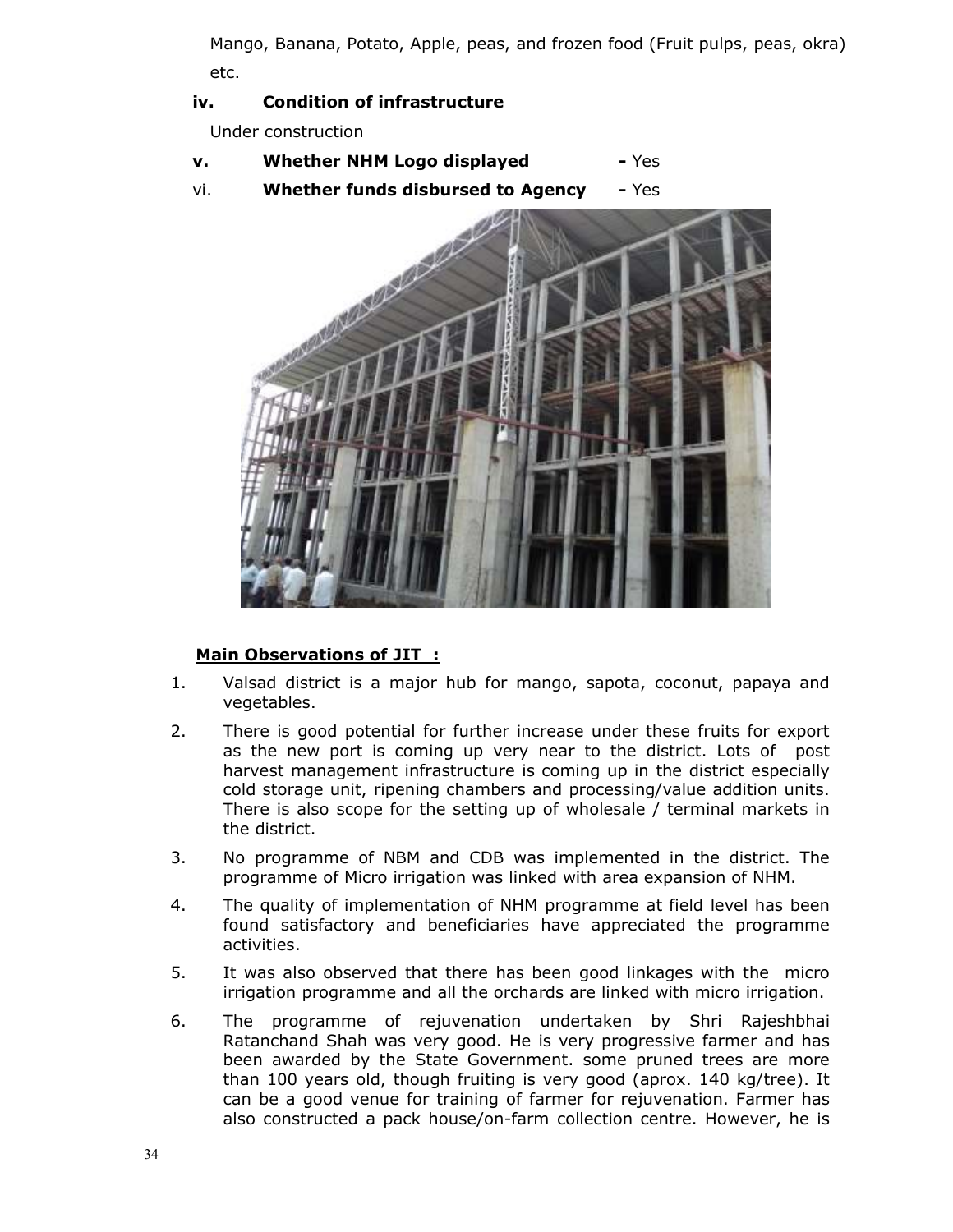yet to receive subsidy under NHM. SHM should release subsidy at the earliest as per NHM norms.

- 7. There is good rainfall in the area, hence there is need for construction of community water tanks/ponds to tap the rain water and also link these structures with permanent water source, wherever feasible to make the water available for horticulture corps in lean period. These community tanks/ponds could be constructed under NHM or under MNREGS and funds for lining could be availed under NHM for the tanks constructed under MNREGS. The community tanks needs to be necessarily linked with Micro Irrigation and horticulture crops.
- 8. Keeping in view the vast area under horticulture crops in the district and additional area being brought under cultivation in NHM, there is good scope for up scaling the PHM and marketing infrastructure in the district. DMC needs to play a pro active role in mobilizing the farmers, entrepreneurs, towards these activities.
- 9. Lots of farmers are doing organic cultivation in the district. The area adopted under organic farming needs to be certified and projects may be submitted under NHM.
- 10. Except few places, the sign board along with NHM logo was not seen in the places visited. The DMC needs to ensure that proper sign board are erected at each site. Deputy Director (Horticulture) of the district has assured to put the sign board at each project site.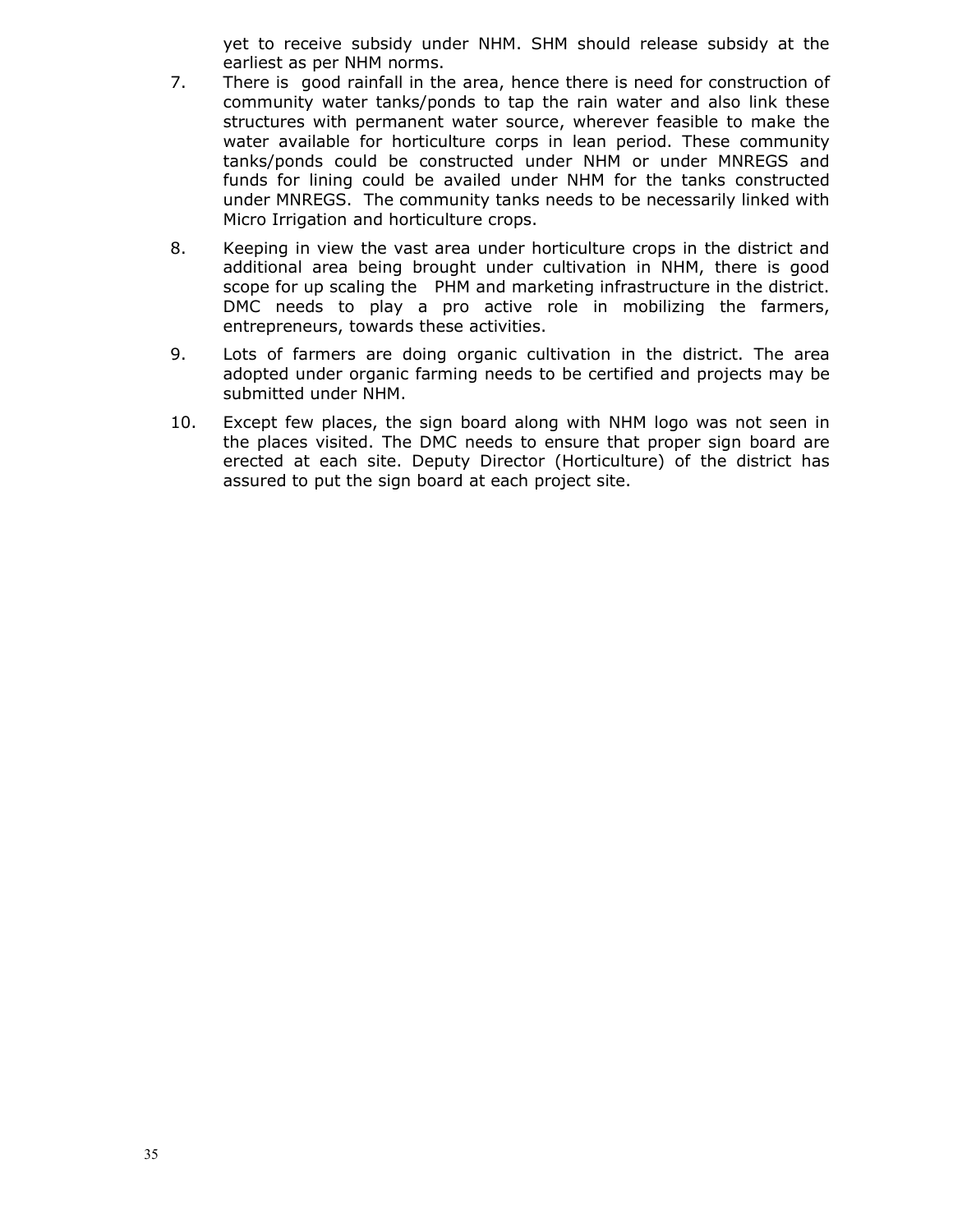## SURAT DISTRICT

 Surat a 'Diamond City' is full of progressive farmers. It has well flourished Textile industry and previously had good belt of cotton growers. Now majority of farmers are doing hi-tech farming, and are growing banana with modern technology. Farmers are growing high value crops with plastic culture technology. There is very good scopes of value addition due to presence of cold storage, ripening chamber and processing units.

| SR.<br>NO. | <b>DETAIL OF DISTRICT</b>                                | AREA/NO.         |
|------------|----------------------------------------------------------|------------------|
| 1.         | <b>Total Cultivated Area in Hectare</b>                  | 259574           |
| 2.         | <b>Irrigation Area covered in Hectare</b>                | 158000           |
| 3.         | <b>Total Land holding Families</b>                       | 127790           |
| (a)        | <b>Marginal Farmers</b>                                  | 46232            |
| (b)        | Small Farmers (No.)                                      | 35615            |
| (c)        | Normal (Big) (No.)                                       | 45943            |
| (d)        | Scheduled Tribe (%)                                      | 35528            |
| (e)        | Scheduled cast (%)                                       | 3854             |
| 4.         | <b>Main Agriculture crops</b>                            | Paddy, Sugarcane |
| 5.         | <b>Horticulture crops</b>                                |                  |
| А.         | <b>Fruits crops</b>                                      |                  |
|            | 1. Mango (ha)                                            | 7135             |
|            | 2. Sapota (ha)                                           | 2040             |
|            | 3. Banana (ha)                                           | 10815            |
|            | 4. Coconut (ha)                                          | 146              |
|            | 5. Papaya (ha)                                           | 1340             |
|            | 6. Others fruits crops (ha)                              | 294              |
| <b>B.</b>  | <b>Vegetables (Kharif, Rabi, Summer)</b><br>(ha)         | 19520            |
| C.         | <b>Spices (Chillies, Ginger, Turmeric</b><br>$etc)$ (ha) | 2249             |
| D.         | Floriculture crops (ha)                                  | 789              |
|            | (Rose, Marigold, Spider Lilly etc)                       |                  |
| E.         | <b>Aromatic &amp; Medicinal Crops (ha)</b>               | 77               |
|            | <b>Total Horticulture Crops in Hectare</b>               | 44405            |

#### DETAIL OF SURAT DISTRICT "HORTICULTURE SCENARIO"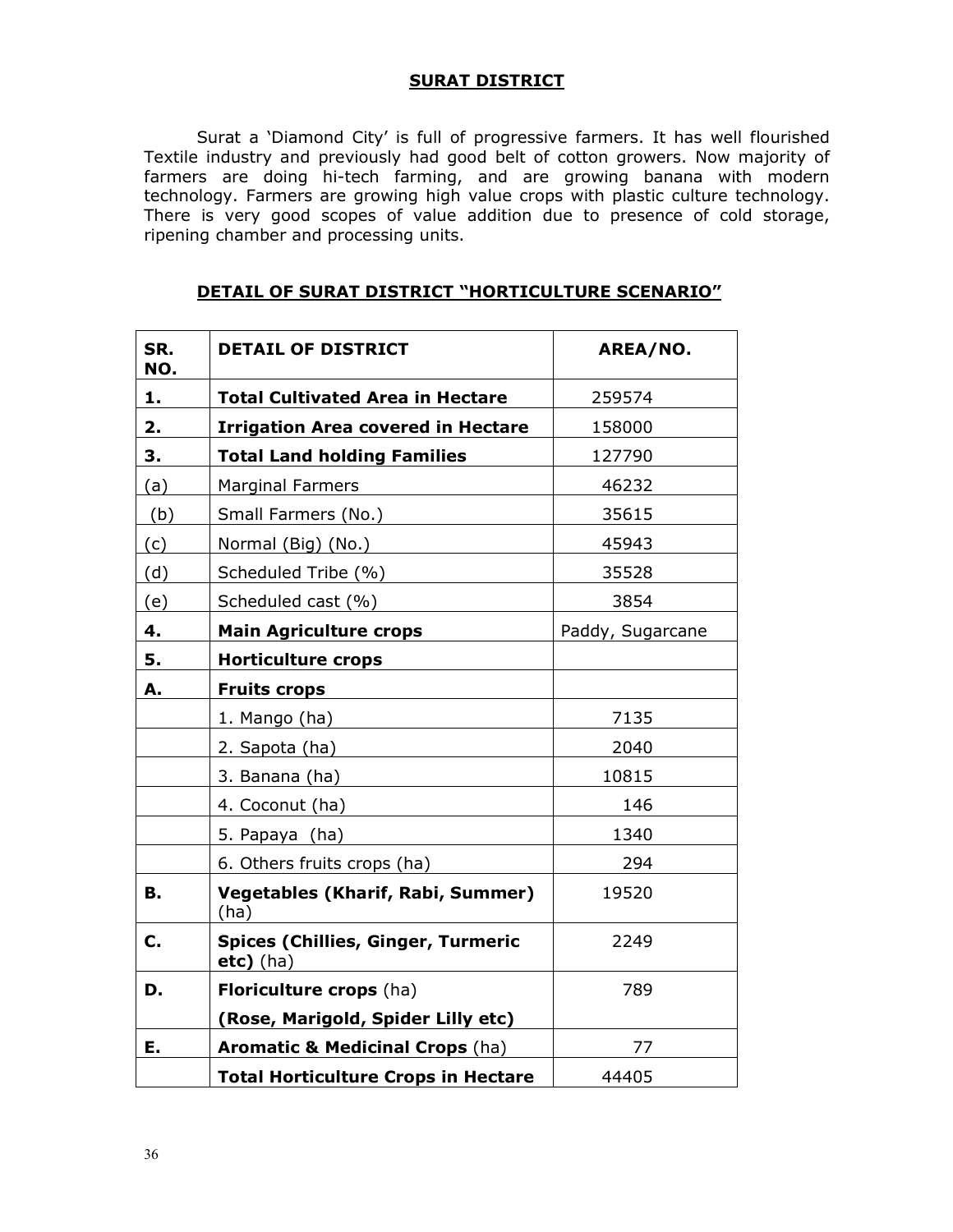## Visit date of JIT Team: 6/10/2010 District: Surat

## Area Expansion

## 1. Name and address of Beneficiary whose field visited:

Maganbhai Narotambhai Patel Gotiya, Palsana, Surat

- i. Total land available with the beneficiary (ha.) 2.61ha
- ii. Crop Cluster under which covered

Banana

iii. Name and Variety of crop planted Banana G-9

iv. Source of planting material

Tissue Culture

v. Number of plants planted and spacing

3100 (1.8 m x 1.8 m)

vi. Date of planting.

June, 2010

vii. Number of plants which survived (also indicate percentage survival).

99 % (replantation done)

viii. Total amount of subsidy assistance due to the beneficiary as (Rs.)

Rs. 31200

ix. Amount of paid and date of payment

Rs. 31200

x. Mode of payment

Cheque

- xi. Source of irrigation water (Bore well/Tube well/ Canal) Bore well
- xii. Whether Drip/Sprinkler system in use.

Drip

xiii. Other inputs provided

Fertilizer, manure, pesticides, IPM/INM

xiv. Whether assistance availed for organic farming.

No

xv. If, so area covered.

N.A.

xvi. Assistance availed.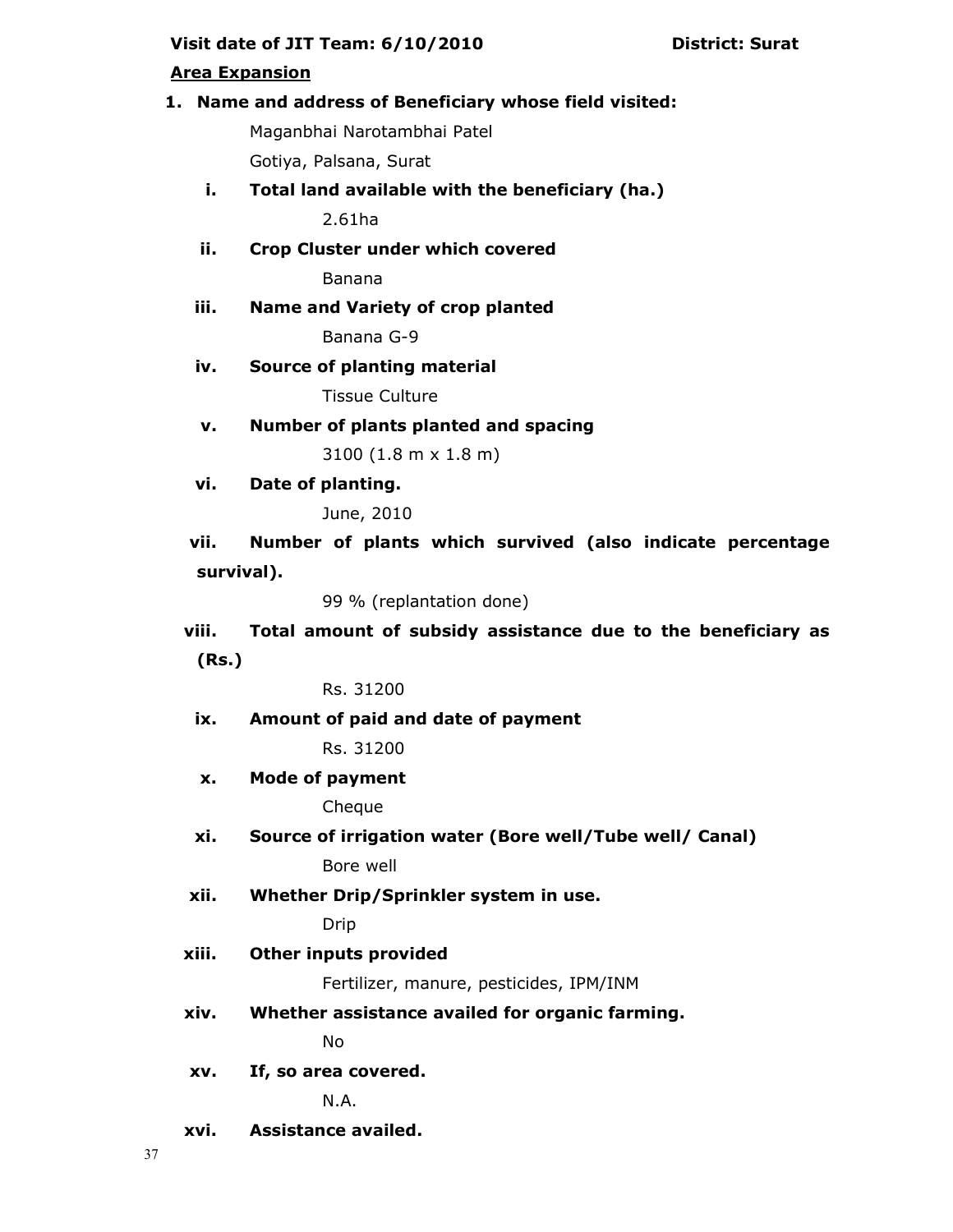nil

xvii. Available marketing facility for the crop.

Contract farming

xviii. Other infrastructure available in the vicinity.

Ripening chamber

xix. General upkeep of the plot:

Very good



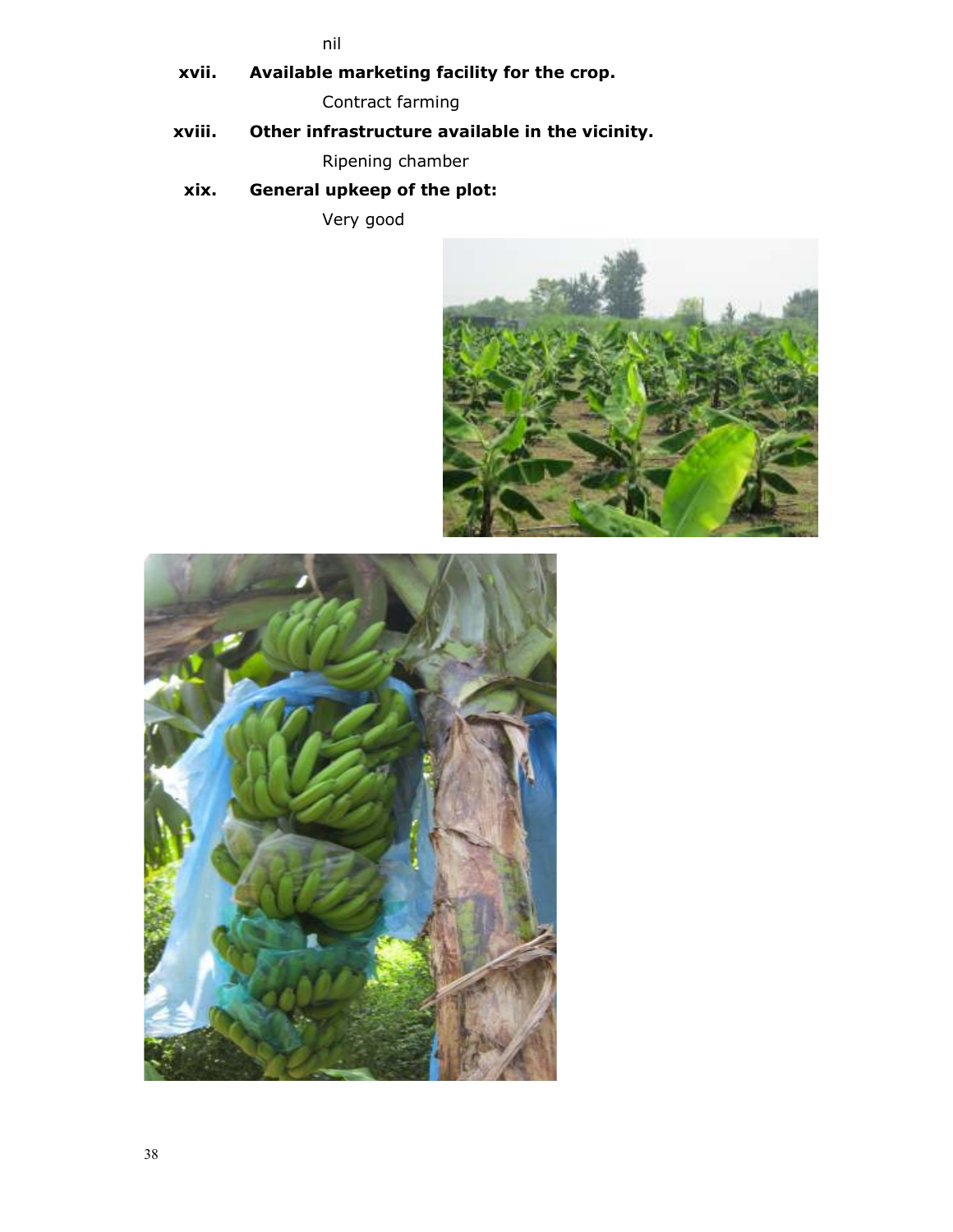### Area Expansion

#### 2. Name and address of Beneficiary whose field visited:

Parimalbhai Balvantbhai

Gotiya, Palsana, Surat

#### i.Total land available with the beneficiary (ha.)

1 ha

# ii. Crop Cluster under which covered

Banana

#### iii. Name and Variety of crop planted

Banana G-9

#### iv.Source of planting material

Tissue Culture (Ratoon)

## v.Number of plants planted and spacing

3100 (1.8 m x 1.8 m)

vi.Date of planting.

July, 2009

#### vii.Number of plants which survived (also indicate percentage survival).

99 % (replantation done)

#### viii. Total amount of subsidy assistance due to the beneficiary as (Rs.)

Rs. 7500

#### ix.Amount of paid and date of payment

Rs. 7500

#### x.Mode of payment

Cheque

#### xi.Source of irrigation water (Bore well/Tube well/ Canal)

Bore well

#### xii.Whether Drip/Sprinkler system in use.

Drip

#### xiii. Other inputs provided.

Fertilizer, manure, pesticides, IPM/INM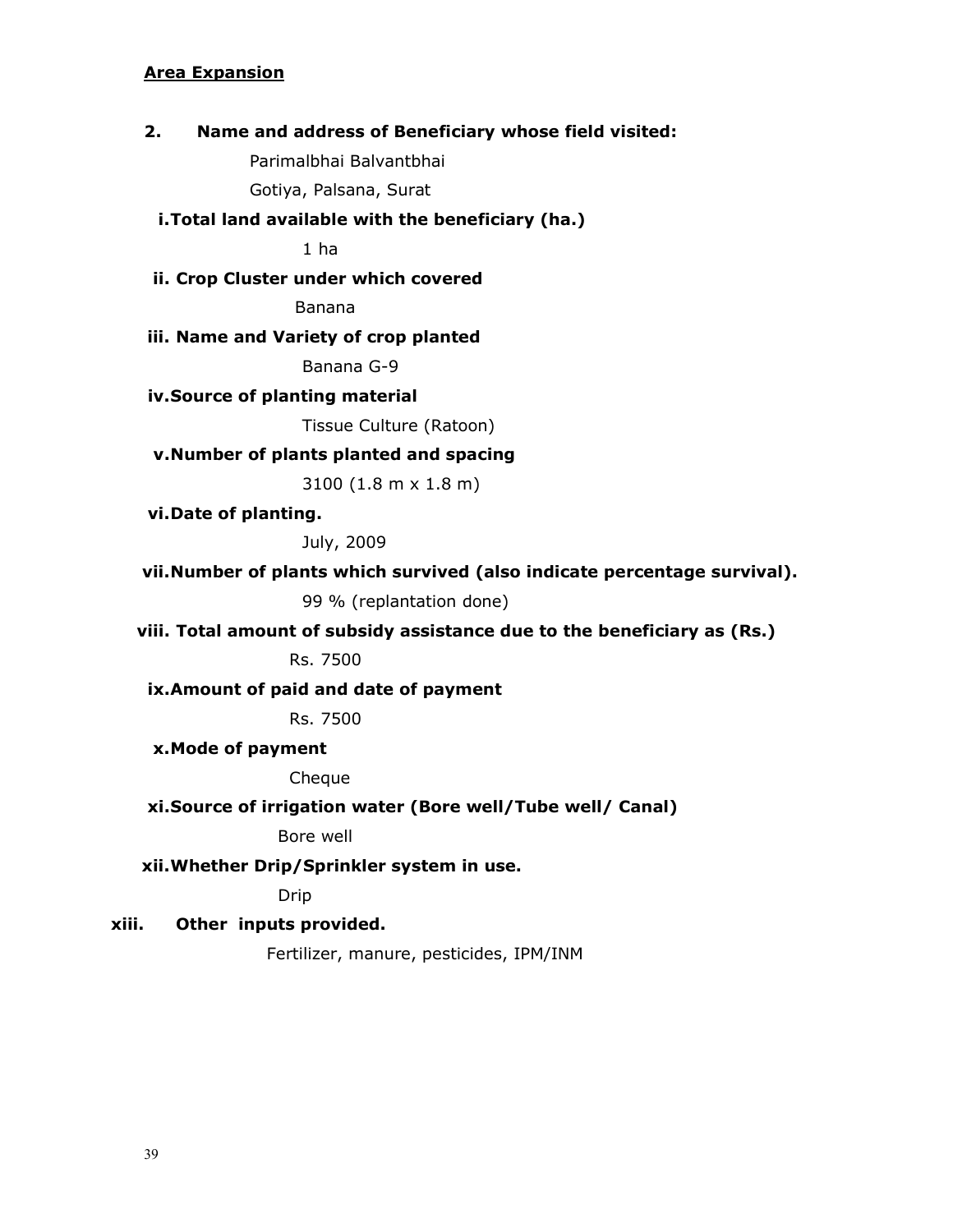



xiv.Whether assistance availed for organic farming.

No

xv. If, so area covered.

N.A.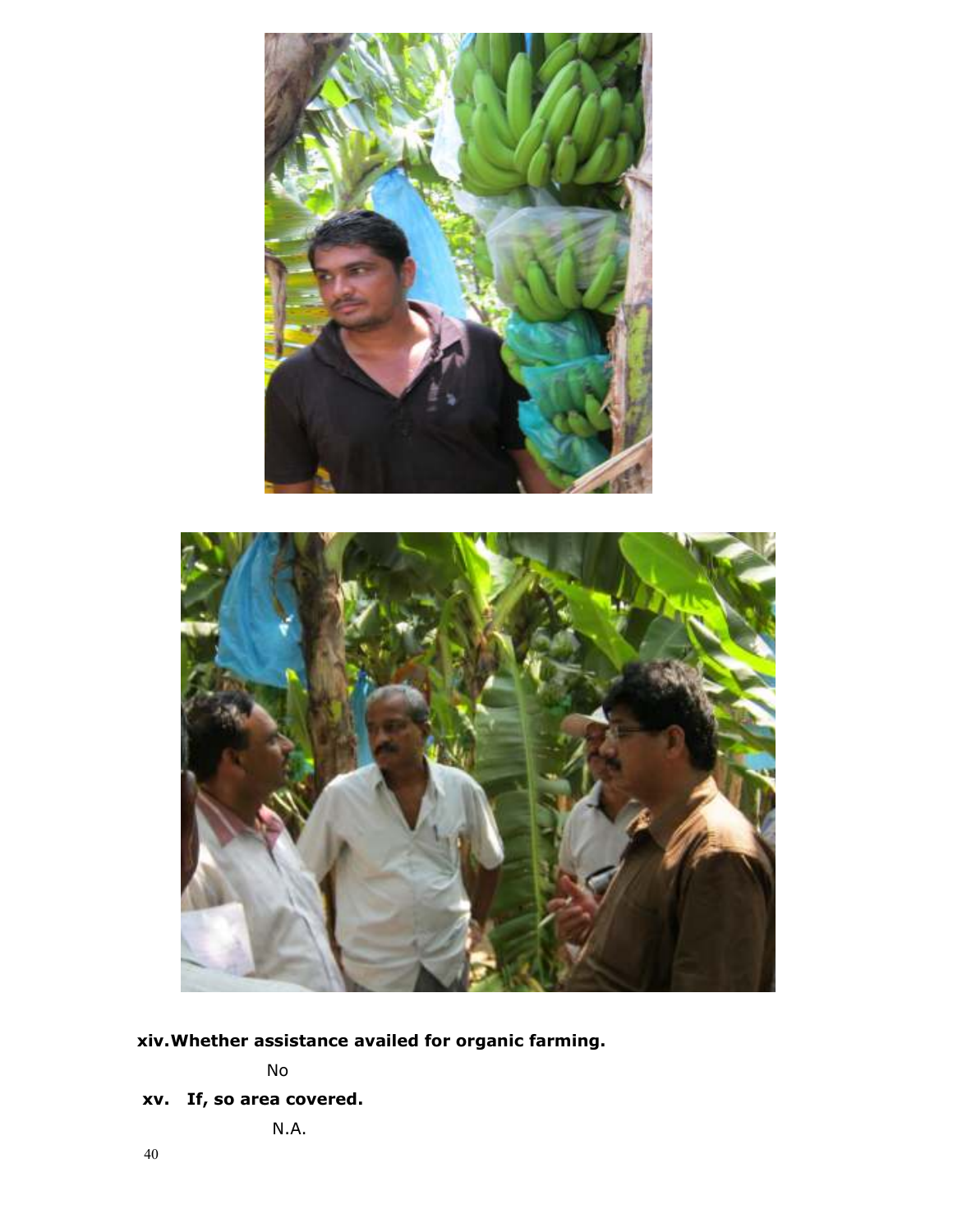## xvi. Assistance availed.

nil

#### xvii.. Available marketing facility for the crop.

Contract farming

#### xviii.. Other infrastructure available in the vicinity.

Ripening chamber

#### xix. General upkeep of the plot:

Very good

#### 3. Name and address of Beneficiary whose field visited:

Shri Laxmi Floritech Laxmiben Sureshbhai Parmar, Tundi, Palsana, Surat

# i. Total land available with the beneficiary (ha.) ha

ii. Crop Cluster under which covered

Green house, Gerbera 1000 s.m.

iii. Name and Variety of crop planted Gerbera

#### iv. Source of planting material

Tissue Culture from reputed company (K.F. biotech)

v. Number of plants planted and spacing

5455 ( )

#### vi. Date of planting.

September 2010

# vii. Number of plants which survived (also indicate percentage survival).

99 % (replantation done)

# viii. Total amount of subsidy assistance due to the beneficiary

Rs. 467500

ix. Amount of paid and date of payment

Rs. 467500

## x. Mode of payment

Cheque

- xi. Source of irrigation water (Bore well/Tube well/ Canal) Bore well
- xii. Whether Drip/Sprinkler system in use.

Green house, Drip, sprinkler, foggers.

xiii. Other inputs provided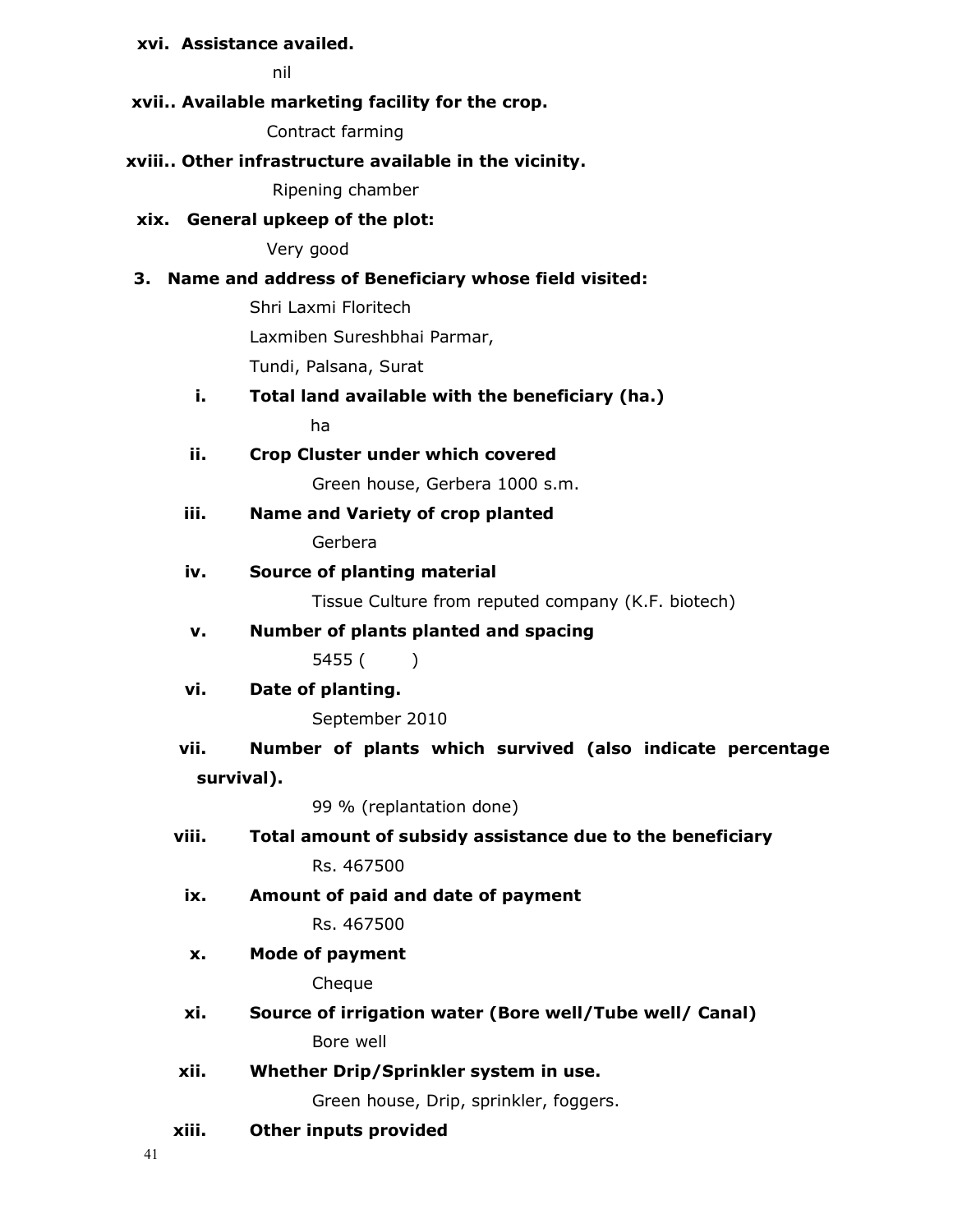No xiv. Whether assistance availed for organic farming. No xv. If, so area covered. N.A. xvi. Assistance availed. nil xvii. Available marketing facility for the crop. All over India xviii. Other infrastructure available in the vicinity. Farmers group have Refer- van, cold storage, pre-cooling system xix. General upkeep of the plot: Very good

# xx. Any other relevant observation by the JIT

Progressive Farmer, Member of Floriculture group for easy marketing



# 4. Name and address of Beneficiary whose field visited:

Ramdev Floritech

Dahyabhai Somabhai Parmar,

Tundi, Palsana, Surat

# i. Total land available with the beneficiary (ha.)

0.21 ha

# ii. Crop Cluster under which covered

Green house, Dutch Rose 1000 sqm

iii. Name and Variety of crop planted

Dutch Rose

iv. Source of planting material

42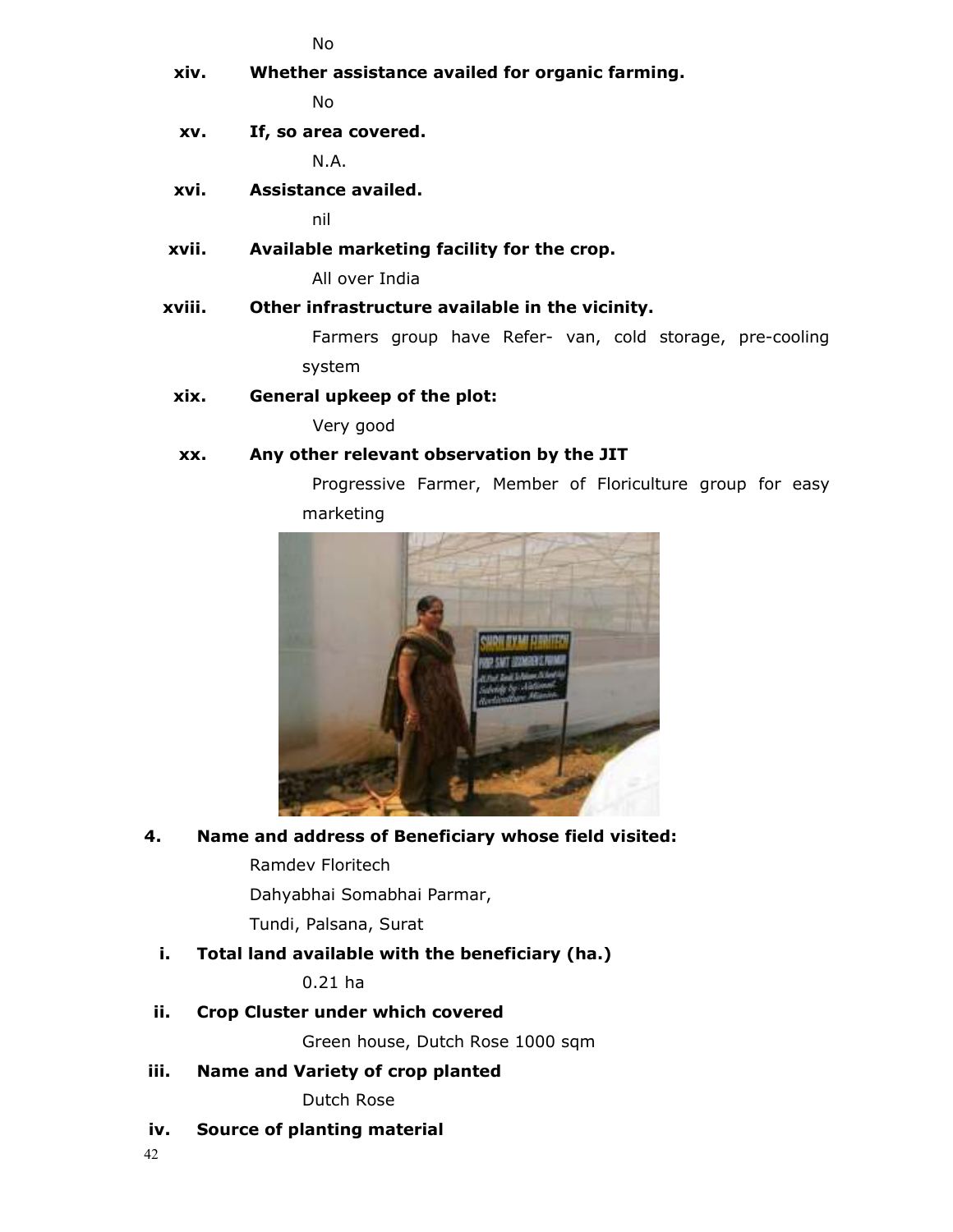v. Number of plants planted and spacing

3500

## vi. Date of planting.

2007-08

- vii. Number of plants which survived (also indicate percentage survival). 95 % (replantation done)
- viii. Total amount of subsidy assistance due to the beneficiary as (Rs.)

Rs. 325000

ix. Amount of paid and date of payment

Rs. 325000

x. Mode of payment

Cheque

xi. Source of irrigation water (Bore well/Tube well/ Canal)

Bore well

xii. Whether Drip/Sprinkler system in use.

Green house Drip, sprinkler, foggers.

xiii. Other inputs provided

No

xiv. Whether assistance availed for organic farming.

No

xv. If, so area covered.

N.A.

xvi. Assistance availed.

nil

xvii. Available marketing facility for the crop.

Nearby city like Surat, Mumbai, Navsari, Valsad

xviii. Other infrastructure available in the vicinity.

Farmers group have Refer- van, cold storage, pre-cooling system

xix. General upkeep of the plot:

Very good

## xx. Any other relevant observation by the JIT

Progressive Farmer, Member of Floriculture group for easy marketing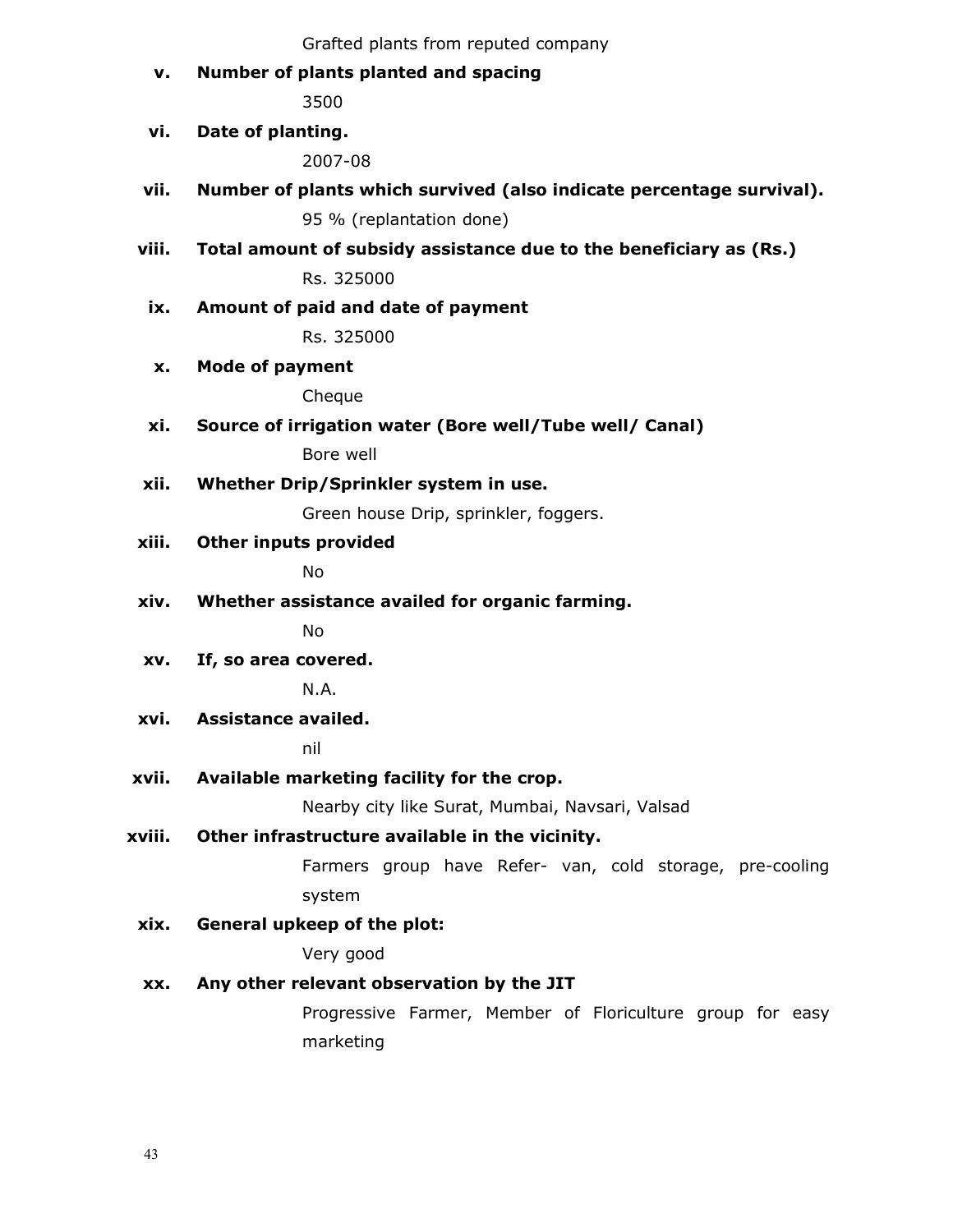



5. Name and address of Beneficiary whose field visited:

Kaushikbhai Ramjibhai Patel,

Parvat, Choryasi, Surat

# i.Total land available with the beneficiary (ha.)

1.90 ha

ii.Crop Cluster under which covered

Banana Tissue (Mulching)

# iii.Name and Variety of crop planted

Banana G-9

## iv.Source of planting material

Tissue Culture plants

# v.Number of plants planted and spacing

3100 ( )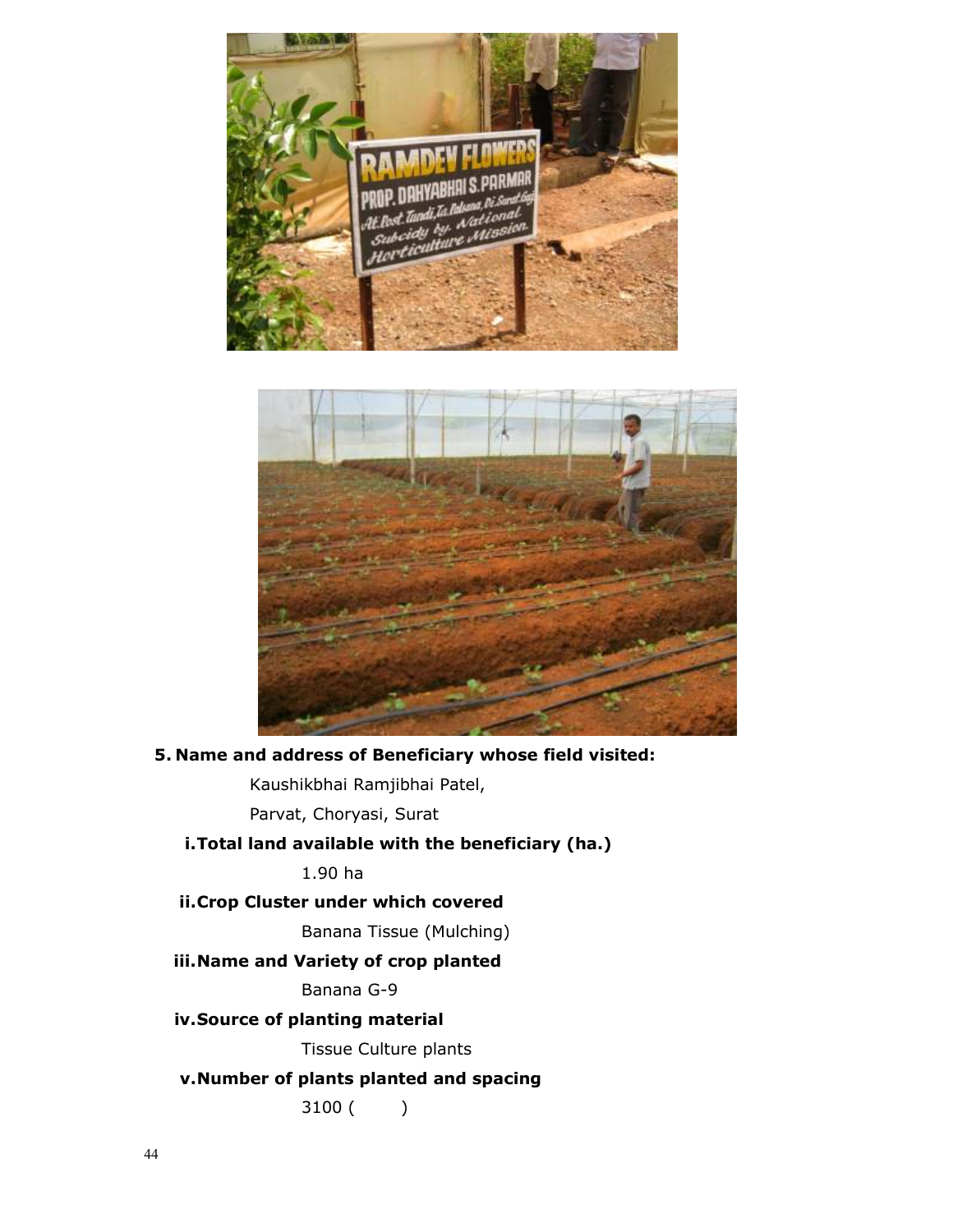## vi.Date of planting.

June, 2010

vii.Number of plants which survived (also indicate percentage survival).

99 % (replantation done)

## viii.Total amount of subsidy assistance due to the beneficiary as (Rs.)

Rs. 23250 (75 %)for 1.00 Ha Under R.K.V.Y.

#### ix.Amount of paid and date of payment

Rs. 23250

x.Mode of payment

Cheque

## xi.Source of irrigation water (Bore well/Tube well/ Canal)

Bore well

## xii.Whether Drip/Sprinkler system in use.

Drip

## xiii.Other inputs provided

Fertilizer, manure, pesticides, IPM/INM

#### xiv.Whether assistance availed for organic farming.

No

#### xv.If, so area covered.

N.A.

## xvi.Assistance availed.

Nil

## xvii.Available marketing facility for the crop.

## Contract farming

# xviii.Other infrastructure available in the vicinity.

Ripening chamber

## xix.General upkeep of the plot:

Very good

## xx.Any other relevant observation by the JIT

Progressive Farmer.

## 6. Name and address of Beneficiary whose field visited:

Umeshbhai Khimjibhai Patel

Parvat, Choryasi, Surat

## i. Total land available with the beneficiary (ha.)

ha

## ii. Crop Cluster under which covered

Banana Tissue with Mulching

## iii. Name and Variety of crop planted

45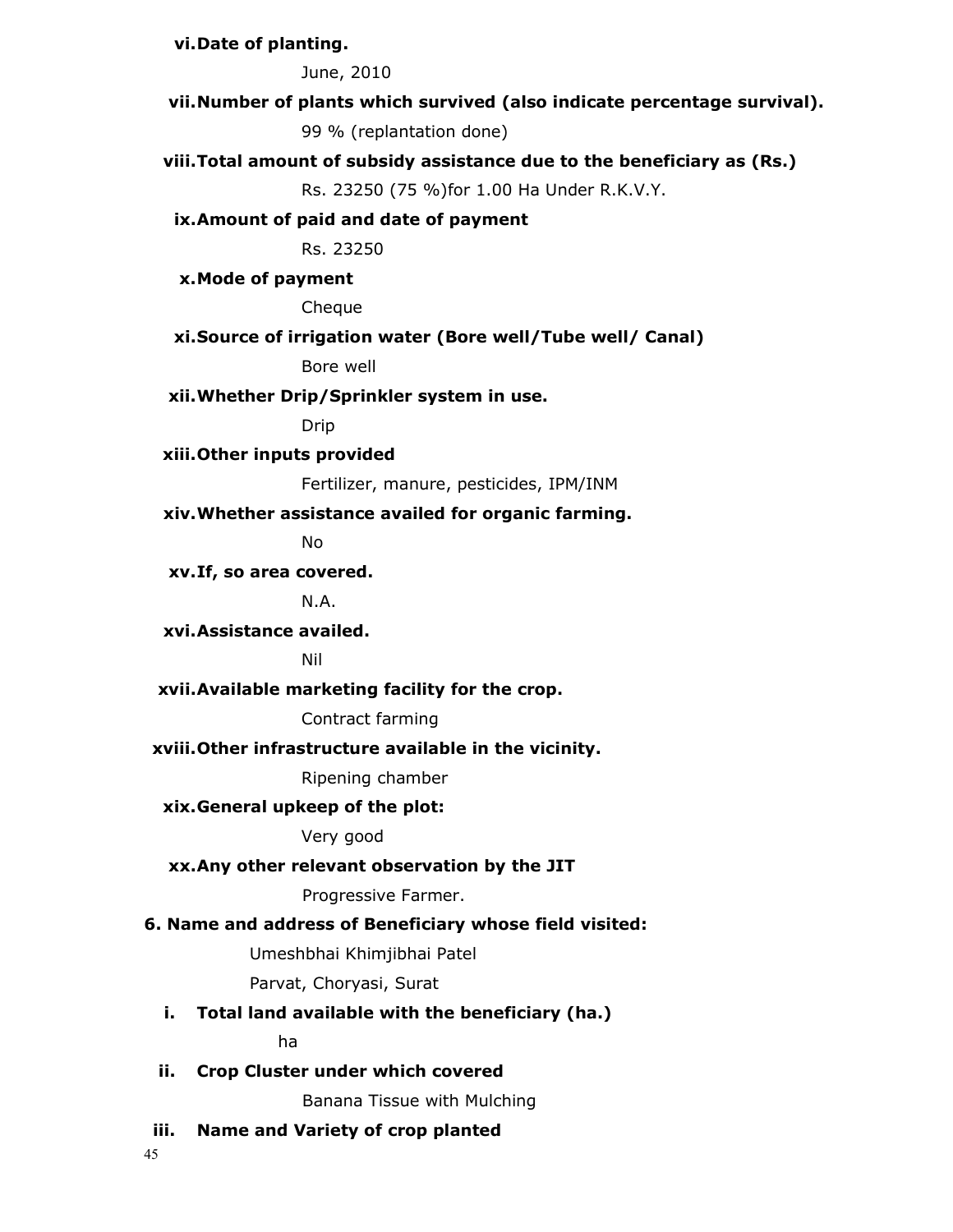#### Banana G-9

iv. Source of planting material

Tissue Culture plants

## v. Number of plants planted and spacing

3100 (1.8 m x 1.8 m)

vi. Date of planting.

June, 2010

vii. Number of plants which survived (also indicate percentage survival).

99 % (replantation done)

viii. Total amount of subsidy assistance due to the beneficiary as (Rs.)

Rs. 23250 (75 %)for 1.00 Ha Under R.K.V.Y.

## ix. Amount of paid and date of payment

Rs. 23250

x. Mode of payment

Cheque

xi. Source of irrigation water (Bore well/Tube well/ Canal)

Bore well

xii. Whether Drip/Sprinkler system in use.

Drip

xiii. Other inputs provided

Fertilizer, manure, pesticides, IPM/INM

xiv. Whether assistance availed for organic farming.

No

xv. If, so area covered.

N.A.

xvi. Assistance availed.

Nil

xvii. Available marketing facility for the crop.

Contract farming

xviii. Other infrastructure available in the vicinity.

Ripening chamber

xix. General upkeep of the plot:

Very good

## xx. Any other relevant observation by the JIT

Progressive Farmer, bunch cover used (blue bag).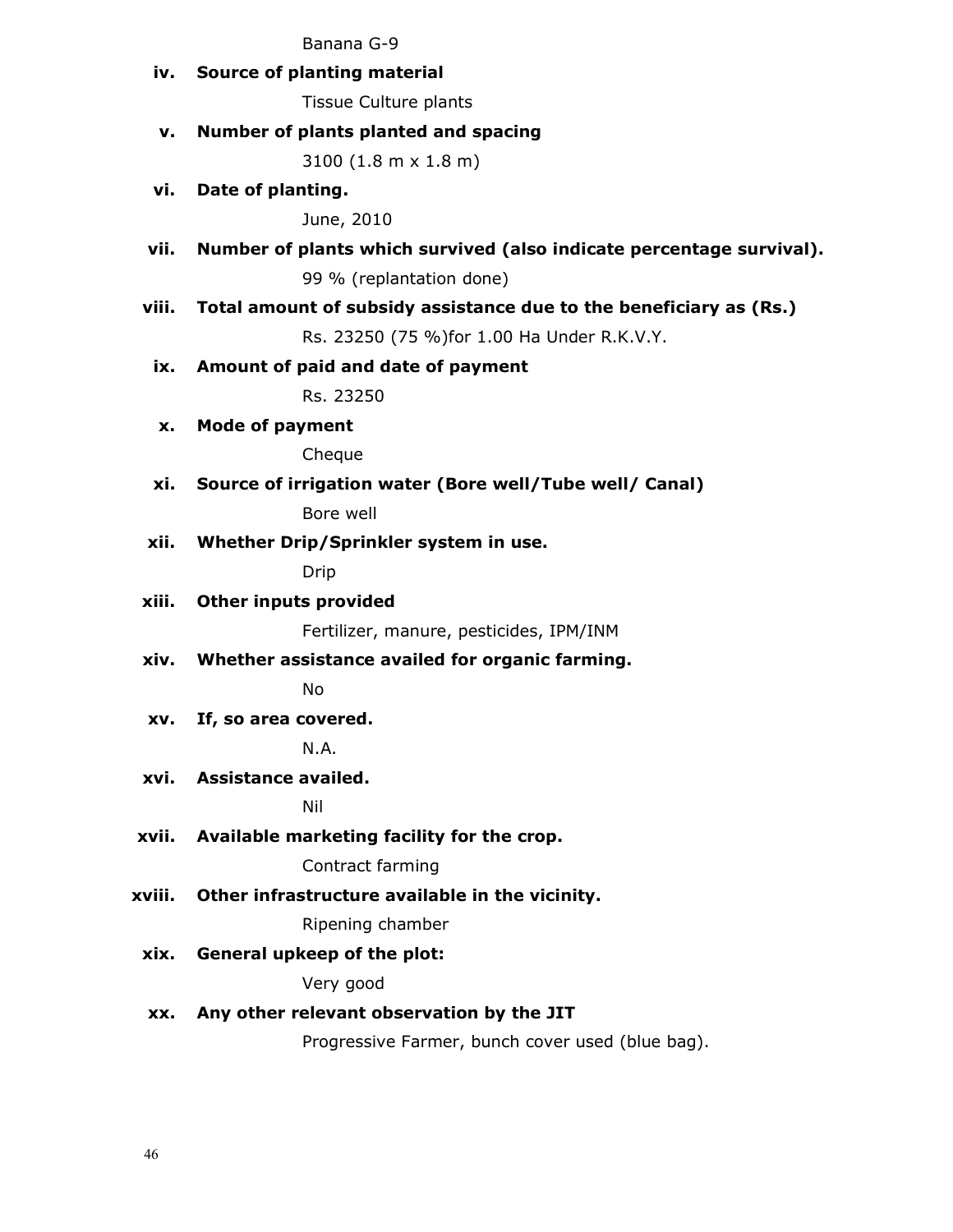

# INM Infrastructure

## 7. Bio Control Lab: Pramukh Agri Clinic

i. Project Cost

Above Rs. 80 lacks

ii. Amount Released by DAC/

Rs. 33.27 lacks

## iii. Expenditure incurred

Above Rs. 80 Lacks



- iv. Whether trained manpower deployed: Yes
- v. Arrangements made to meet recurring cost: From Sales of product
- vi. Name of agents produced :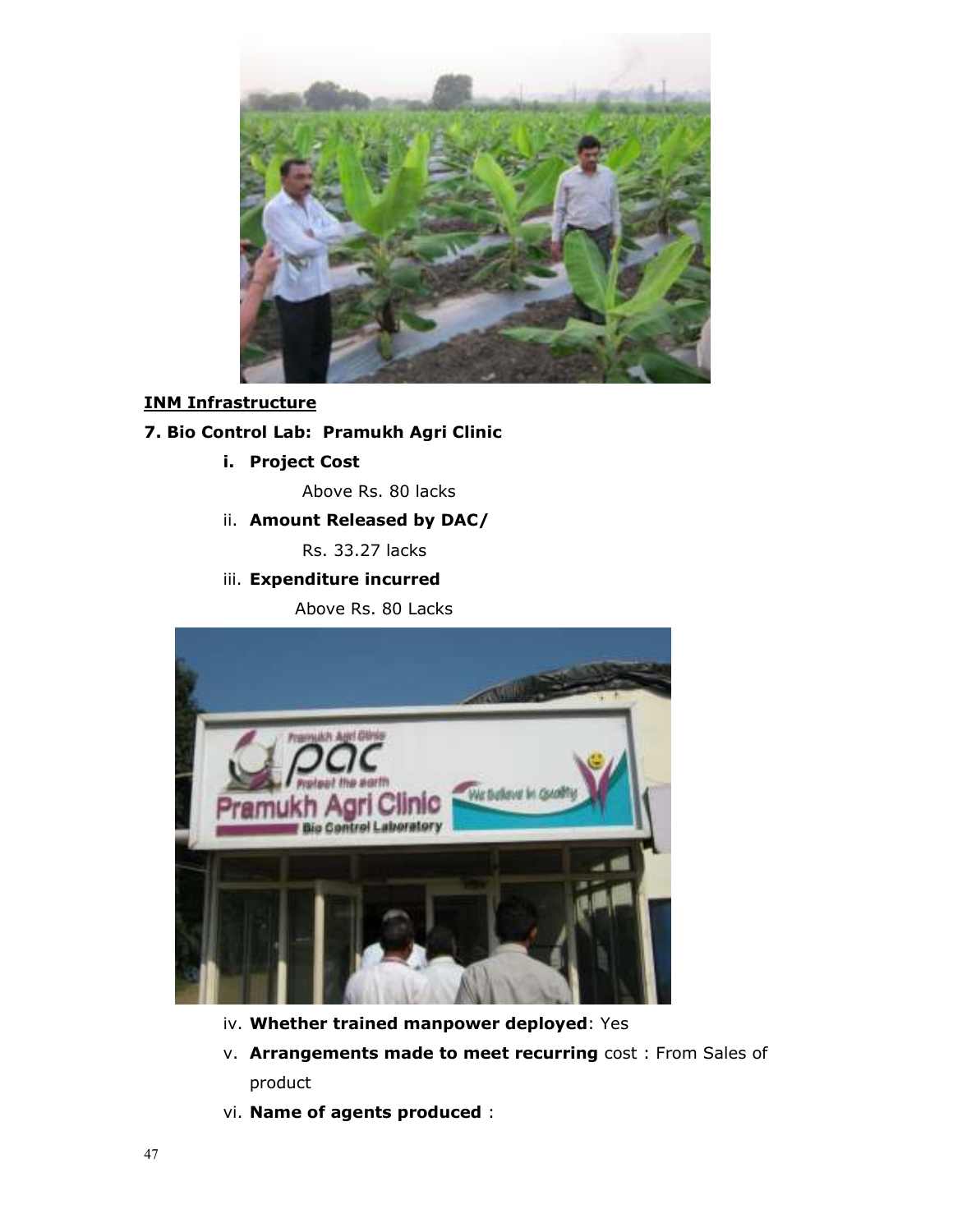- **Biofertilisers, Bio Fungicides**
- **FB Sudo (Bacterial based Bio-fungicide)**
- **FB Nemakill (Fungus based bio-nematicide)**
- **FB Parade (Fungus based bio-insecticide)**
- **FB Tricozone (Fungus based bio-insecticide)**
- **FB Tricohurz (Fungus base insecticide)**



#### vii. Quantity sold:

Sales of bio-product in 2007-08 – Rs. 76.33 lacks Sales of bio-product in 2008-09 – Rs. 2.79 crores Sales of bio-product in 2009-10 – Rs. 76.33 crores

## Amount realized through sale

#### General condition of Lab during the time of inspection

Very Good

#### **PHM Projects**

## 8. Ripening Chamber (private sector)

- i. Name: Sardar Bagayat Seva Sahkari Mandali Ltd, Sardar Baug, Bardoli, District: Surat
- ii. Project Cost / Amount Released by DAC/ Expenditure incurred

| <b>Project Cost</b>      |                   | : Rs. $11.63$ Lakh (2007-08) |
|--------------------------|-------------------|------------------------------|
| Amount Sanctioned by DAC | <b>Contractor</b> | Rs. 4.65 Lakh                |
| Amount Released by DAC   | <b>Contract</b>   | Rs. 2.33 Lakh                |
|                          |                   |                              |

## iii. Capacity of unit

13 tonnes/day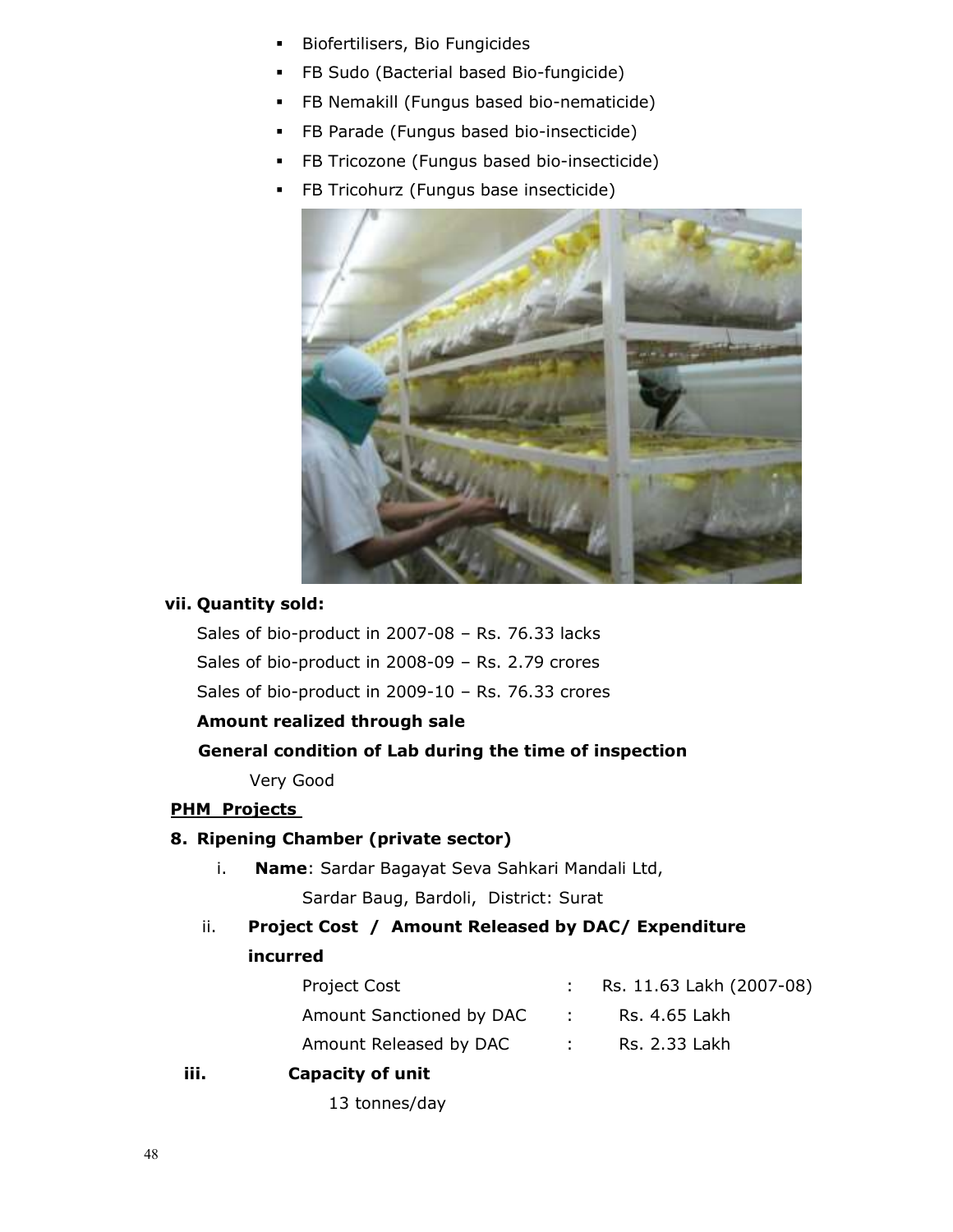

iv. Commodity

Banana

v. Condition of infrastructure

Very Good

| vi. | <b>Whether NHM Logo displayed</b> | - Yes |
|-----|-----------------------------------|-------|
|     |                                   |       |

vii. Whether funds disbursed to Agency - Yes

#### Main Observations of JIT

- 1. Surat district is a major hub for mango, banana, papaya and vegetables. Due to availability of some retailers who are offering contract farming and other facilities like quality inputs, assured markets, during last 3 years, large area has come up under tissue culture banana. As a result, many ripening chambers have also been set up in recent past and most of them under NHM.
- 2. Shri Maganbhai Narotambhai Patel is a progressive Farmer and he used bunch cover (blue bag) to prevent from insects and disease, Pair row system adopted.
- 3. In Surat, many farmers have ventured for floriculture under green houses in a cluster mode. Large no of such units have been supported by NHB and NHM.
- 4. NHB have also funded many Green house projects in Surat district. No programme of NBM and CDB was implemented in the district. The programme of Micro irrigation was linked with area expansion of NHM.
- 5. There is good potential for further increase under fruits like banana and mango for export as the new port is coming up very near to the district. Lots of post harvest management infrastructure is coming up in the district especially cold storage unit, ripening chambers and processing/value addition units. There is also scope for the setting up of wholesale / terminal markets in the district.SHM need to play proactive role in this regard.
- 6. The quality of implementation of the programme at field level has been found satisfactory and beneficiaries have appreciated the programme activities.
- 7. Except few places, the sign board along with NHM logo was not seen in the places visited. The DMC needs to ensure that proper sign board is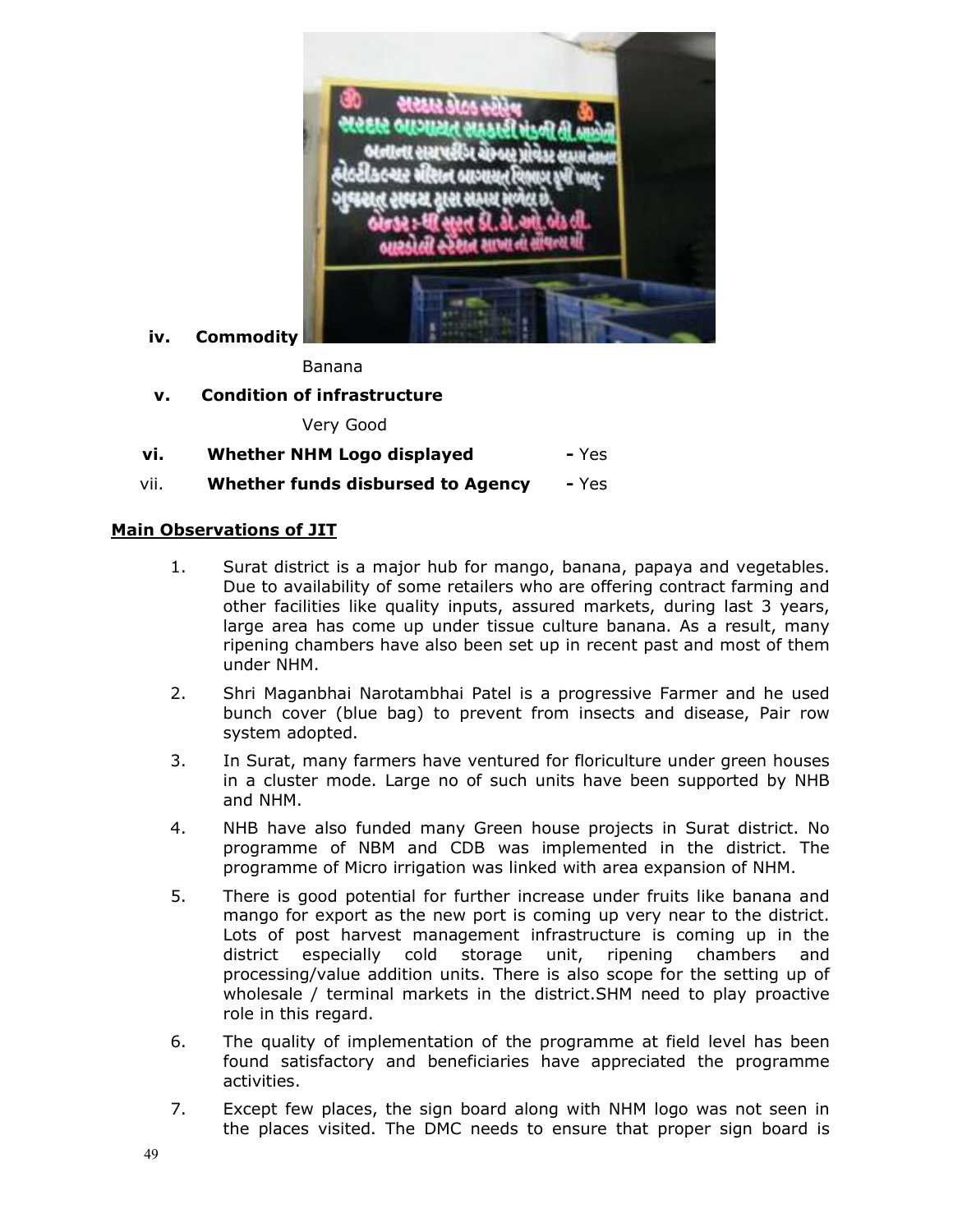erected at each site. Deputy Director (Horticulture) of the district has assured to put the sign board at each project site.

On  $7<sup>th</sup>$  October, 2010 while going to Ahmadabad, the project on bio control lab established by Pruthvi Fertilizer Pvt. Ltd. at Anand was also visited. The project was funded under NHM. In the lab bio control agents like Trichoderma, pseudomonas verticillium and bio fertilizers like Rhizobium, Azospirillium Azotobacter, phosphate solubilizing bacteria etc are being produced. The lab is maintaining quality standards for the products and supplying the bio agents to the farmers of the district.

#### Wrap up Meeting

On 7<sup>th</sup> October, 2010, the team met Shri S. R. Chaudhary, Director, Horticulture and Mission Director, SHM Government of Gujarat at his office and briefed him about the observations of the field visit. Overall progress of NHM programme being implemented in the State was discussed with him. Shri Chaudhary has promised to take necessary corrective steps to expedite the implementation of the scheme. In the meeting Shri R. J. Asari, Mission Director, Bamboo Mission, Department of Forest, Shri Shyamal Tikadar, General Manager, Gujarat Green Revolution Company (GGRC) and Shri D.K Pal, Assistant Director, NHB were also present. In the meeting the progress of implementation of the programme on National Bamboo Mission, National Mission on Micro Irrigation, Coconut Development Board and National Horticulture Board was also discussed and reviewed.

Shri R. J. Asari informed that the National Bamboo Mission is being implemented in the district of Bharuch, Dang, Surat, Tapi and Valsad. Under the Mission during 2007-08 to 2010-11, an amount of Rs. 1015.06 lakh was released and Rs. 9.95 lakh was accrued as interest. Against this, an amount of Rs. 1014.26 lakh has been spent. Under physical progress against the total target of 10334 ha, an area of 13502 ha area has been developed in both forest and non forest lands. He further, mentioned that the grant under the Mission is always received late and is insufficient. The Action Plan is also sanctioned late and is almost 50% of the proposed by the State. He further mentioned that grant should not be deducted for handy craft and marketing for the Kotwalia tribe, which is primitive tribe.

Shri Tikadar informed that the Micro Irrigation programme is being implemented in all the 26 district of the State and is successfully being implemented. He informed that under the programme during 2005-06 to 2009-10, an area of 2.49 lakh ha has been covered under drip and sprinkler system in horticulture and non horticulture crops and 1.53 lakh beneficiaries have covered under the programme. Regarding the financial achievement he informed that against the total release of Rs. 252.6 crore, an amount of Rs.233.82 crore was spent during 2005-06 to 2009-10.

Shri D. K. Pal, Assistant Director, NHB informed that to cater the need of the farmers of Gujarat. NHB has two officers located in Ahmadabad and Surat. He informed that under the scheme of development of commercial horticulture through production and post harvest management, so far, for the project upto Rs. 20.00 lakh and LOI has been issued to 4492 projects and subsidy has been released to 1312 projects. For the projects above Rs. 20.00 lakh so far, 355 projects have been inspected. Under the scheme on capital investment subsidy construction/modernisation/expansion of cold storages for horticulture produce during 2008-09 to 2010-11, 12 units have been funded through NABARD with estimated subsidy of Rs. 293.11 lakh.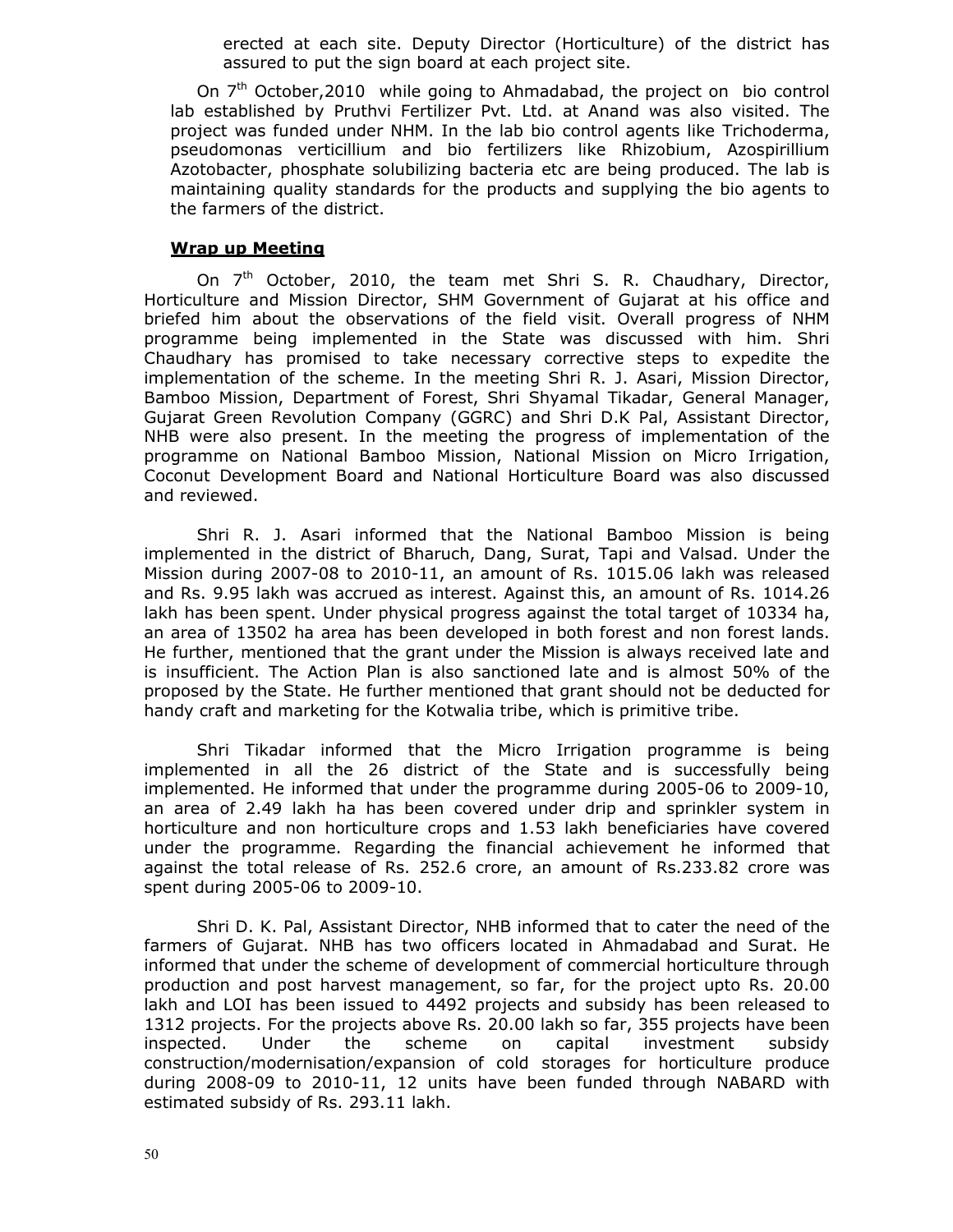## Recommendations based on observations made during field visit and review of overall progress of NHM scheme in the State.

- i. Overall progress of implementation of the NHM programme in these three districts is satisfactory. However, keeping in view the potential for horticulture development in these districts, more efforts needs to be made by the District Mission Committees (DMC), especially in the area of post harvest management and marketing. The entire production cluster needs to be linked with PHM & Marketing infrastructure including existing & new one.
- ii. The District Horticulture Mission Committee needs to monitor the progress of implementation of the NHM programme. Proper coordination between the District Mission Committee and GGRC, who is responsible for implementation of Micro Irrigation scheme, needs to be ensured.
- iii. A good progress has been made under the mission in area expansion of fruits like mango, banana and papaya in these districts. Efforts should be made by SHM to promote PHM projects, especially ripening chambers for banana. Success story for these crops should be prepared and submitted to NHM.
- iv. Farmers are also coming forward for the cultivation of flowers under green houses. Such projects need to be taken up in a cluster mode. Efforts should also be made for cultivation of vegetables under green houses in the peri urban area of metros and big cities, so that good quality vegetables is available for the urban consumers.
- v. Under rejuvenation, there is very slow progress in the State. Hence, needs to be expedited. The programme of rejuvenation undertaken by Shri Rajeshbhai Ratanchand Shah at village Kalgam, Tahsil, Umargaon of district Valsad is worth replicating. It can be a good venue for training of farmers for rejuvenation.
- vi. The cultivation of tissue culture banana by some farmers in Surat district by adopting pair row system and bunch cover (blue bag) to prevent from insects, pests and disease, is also worth replicating.
- vii. Though Bharuch, Anand and Narmada districts are covered for crop insurance for banana, Surat district is not notified for the same. SHM needs to take up the matter with the concerned authority.
- viii. A large number of projects have been sanctioned to 4 State Agriculture Universities. However, the pace of implementation of these projects is very slow. Therefore, SHM may nominate Dr. L. R. Verma, who is also the member of JIT, to monitor and review the progress of these projects sanctioned to SAUs and submit a report to SHM.
- ix. Pit diggers to be allowed under mechanization.
- x. NIT, Surat has been declared by NHB as resources Institute for appraising the PHM projects. Therefore, SHM may also avail the services of this Institute.
- xi. More projects needs to be submitted for creation of PHM and Marketing infrastructure. However, cold storage projects to be appraised as per the new standards recommended by NHB.
- xii. In order to ensure that farmers apply the appropriate/prescribed quality and quantity of inputs in the area expansion programme, necessary monitoring mechanism is put in place. DMC needs to ensure that necessary quality checks for supply of planting material to farmers are under taken by the experts.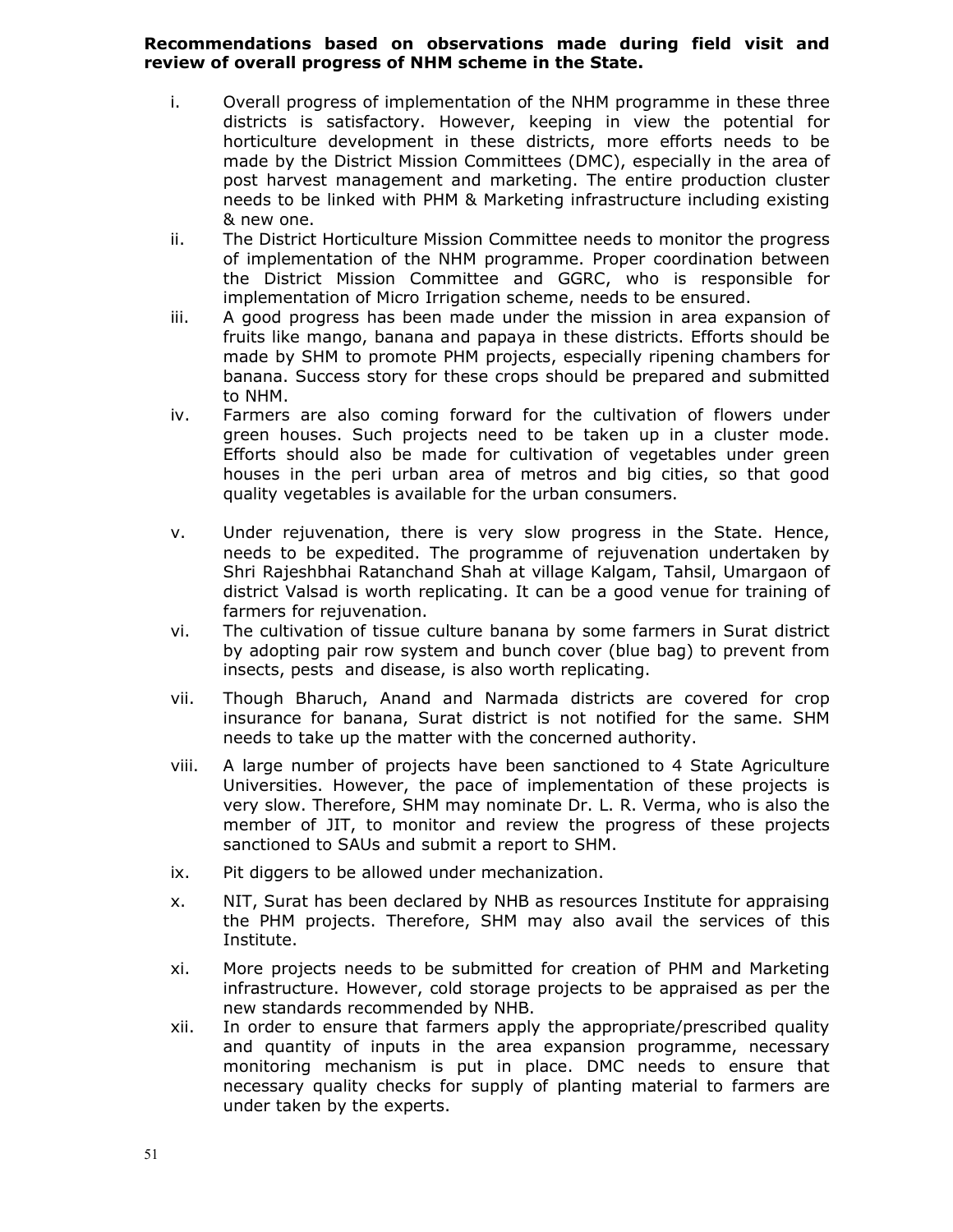- xiii. Programmes of adoption of organic farming should be linked with the vermi compost units and certification in the identified and compact clusters and not in an isolated manner. The comprehensive guideline on organic farming issued recently needs to be strictly adopted.
- xiv. The District Mission Committee of all the 3 districts have maintained the records of various activities taken up under NHM, assistance being provided in the forms of package to farmers under different components, block wise and village wise details of farmers, area covered and items provided. However, Khasra No. also needs to be indicated in all cases. This needs to be maintained for real time monitoring.
- xv. Proper technical guidance from the nearby stations/centre of State Agriculture University, PFDC, NRC, Krishi Vigyan Kendra and ATMA should be obtained by the field level implementing officers and implemented in the field.
- xvi. Farmers should be advised to go for intercropping of legumes or vegetables in the newly established orchards.
- xvii. Rigorous skill up gradation training of staff is needed to develop their technical competence. Staff engaged in the implementation of NHM programme at Head quarter and field level should be imparted orientation training in different aspects of horticulture. For this purpose, training calendar for 2011-12, should be drawn up.
- xviii. For smooth functioning of the NHM programme, there is urgent need for creating a batch of dedicated staff with electronic connectivity and expertise at the SHM headquarter as Project Coordination Unit (PCU) for rigorous monitoring and coordination with District authorities and NHM. At district head quarter, there is also need of creation of a Project Implementation Unit (PIU) for implementation of NHM programme in a Mission mode. SHM officers should regularly visit the project area in the field for inspection & verifications.
- xix. Proper sign board with NHM logo indicating the name of beneficiary, activity, cost, assistance provided, year, etc. needs to be displayed at each work site.
- xx. To ensure transparency in implementation of various activities under NHM, details about the activities approved in the village, cost of work, subsidy available, name of beneficiaries, area covered and year of implementation needs to be displayed at the common places in the village viz. Panchayat Bhavan, School Building etc.
- xxi. Since, sufficient staff is not available for monitoring of NHM programme; SHM can appoint the domain specific consultants under TSG component.
- xxii. As per NHM guidelines, there is provision for engagement of experienced persons in technical support group at SHM head quarter or if need be few of them can even be posted in the districts on contractual basis.
- xxiii. The annual report of the NHM programme and success stories of various NHM interventions needs to be submitted to DAC at the earliest.

\*\*\*\*\*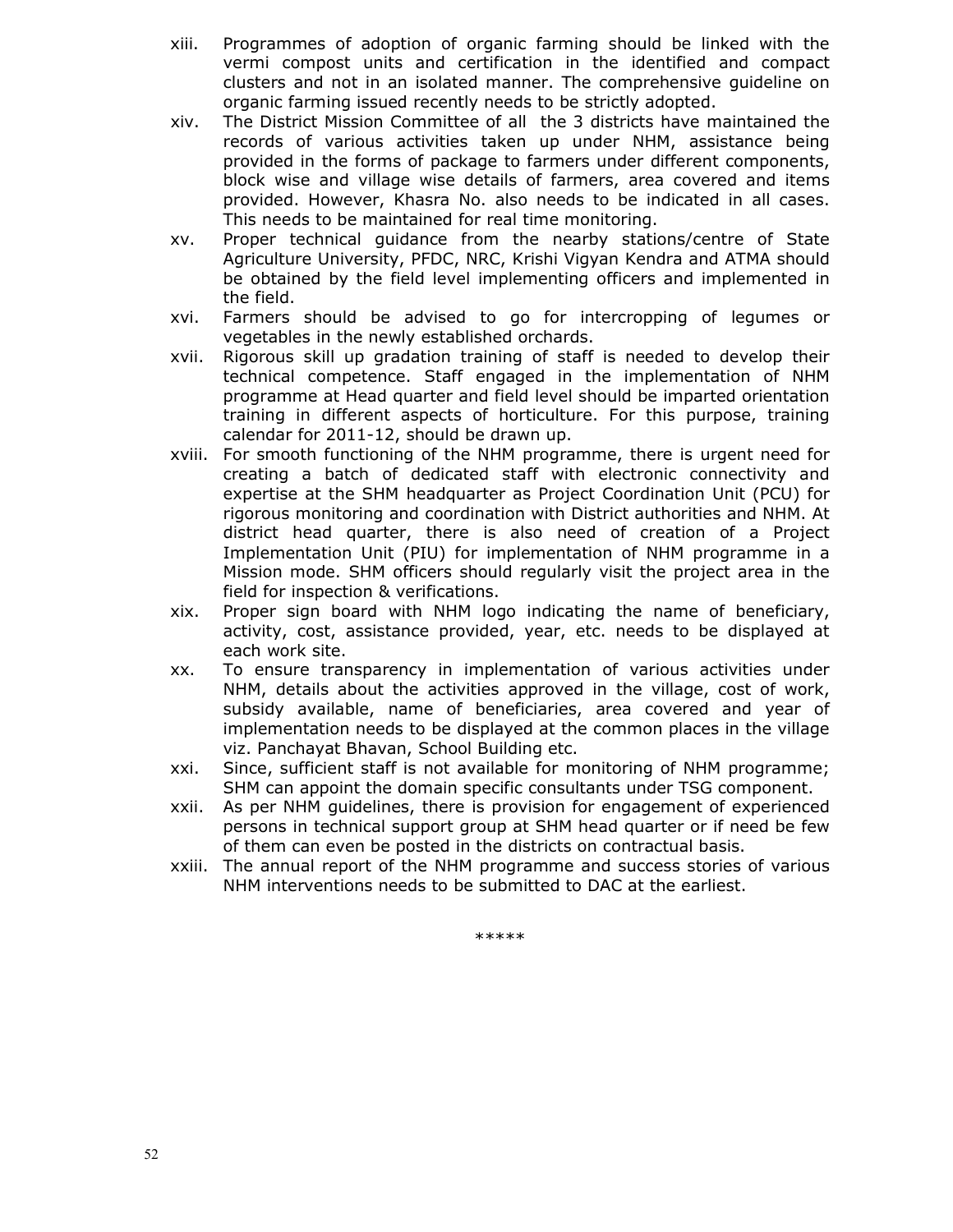# Details of various project activities taken up under NHM in Gujarat during 2005-06 to 2009-10.

# 1. Nursery/ Vegetable seed production/ Seed Infrastructure

| Year                 | Number of<br><b>Nurseries</b> | <b>Total Subsidy</b><br>Cost<br>(Rs. in<br>Lakhs) | Amount<br><b>Released</b><br>(Rs. in<br>Lakhs) | <b>Expenditure</b><br><b>Incurred</b><br>(Rs. in<br>Lakhs) |
|----------------------|-------------------------------|---------------------------------------------------|------------------------------------------------|------------------------------------------------------------|
| 2005-06              | Small-9                       | 26.98                                             | 26.98                                          | 26.98                                                      |
|                      | Model-3                       | 54.00                                             | 54.00                                          | 54.00                                                      |
| 2006-07              | Small-5                       | 13.50                                             | 13.50                                          | 13.50                                                      |
|                      | Model-3                       | 54.00                                             | 54.00                                          | 54.00                                                      |
| 2007-08              | Small-1                       | 1.50                                              | 1.50                                           | 1.50                                                       |
|                      | Model-2                       | 11.91                                             | 11.91                                          | 11.91                                                      |
| 2008-09              | Small-5                       | 15.00                                             | 15.00                                          | 15.00                                                      |
|                      | Model-1                       | 18.00                                             | 18.00                                          | 18.00                                                      |
| 2009-10              | Small-4                       | 10.50                                             | 10.50                                          | 10.50                                                      |
|                      | Model-3                       | 30.86                                             | 30.86                                          | 30.86                                                      |
| 2010-11              | Small-4                       | 8.10                                              | 2.05                                           | 2.05                                                       |
| (Up to Aug-<br>2010) | Model-2                       | 19.00                                             | 5.00                                           | 5.00                                                       |
|                      | <b>TOTAL</b>                  | 263.35                                            | 243.3                                          | 243.3                                                      |

| > Name of Project: Nurseries Establishment |  |  |  |
|--------------------------------------------|--|--|--|
|--------------------------------------------|--|--|--|

# **Status of Nurseries Project**

| Sr.<br>No.     | <b>Name</b><br>οf<br>project         | <b>Name of</b><br><b>Implementing</b><br><b>Agency and</b><br><b>Location</b>                                                                      | Amount<br><b>Released</b><br>and<br><b>Expenditure</b><br><b>Incurred</b><br>(Rs. in<br>Lakhs) | <b>Status of</b><br>the<br>project | <b>Year of</b><br><b>Implementation</b> |  |  |
|----------------|--------------------------------------|----------------------------------------------------------------------------------------------------------------------------------------------------|------------------------------------------------------------------------------------------------|------------------------------------|-----------------------------------------|--|--|
|                | <b>Public Sector (Model Nursery)</b> |                                                                                                                                                    |                                                                                                |                                    |                                         |  |  |
| $\mathbf{1}$   | Model<br>Nursery                     | Regional<br>Horticultural<br>Research Station,<br>ASPEE College of<br>Horticulture and<br>Forestry, Navsari<br>Agricultural<br>University, Navsari | 18.00                                                                                          | Completed                          | 2005-06                                 |  |  |
| $\overline{2}$ | Model<br>Nursery                     | Department of<br>Horticulture, College<br>of Agriculture,<br>Junagadh<br>Agricultural<br>University,                                               | 18.00                                                                                          | Completed                          | 2005-06                                 |  |  |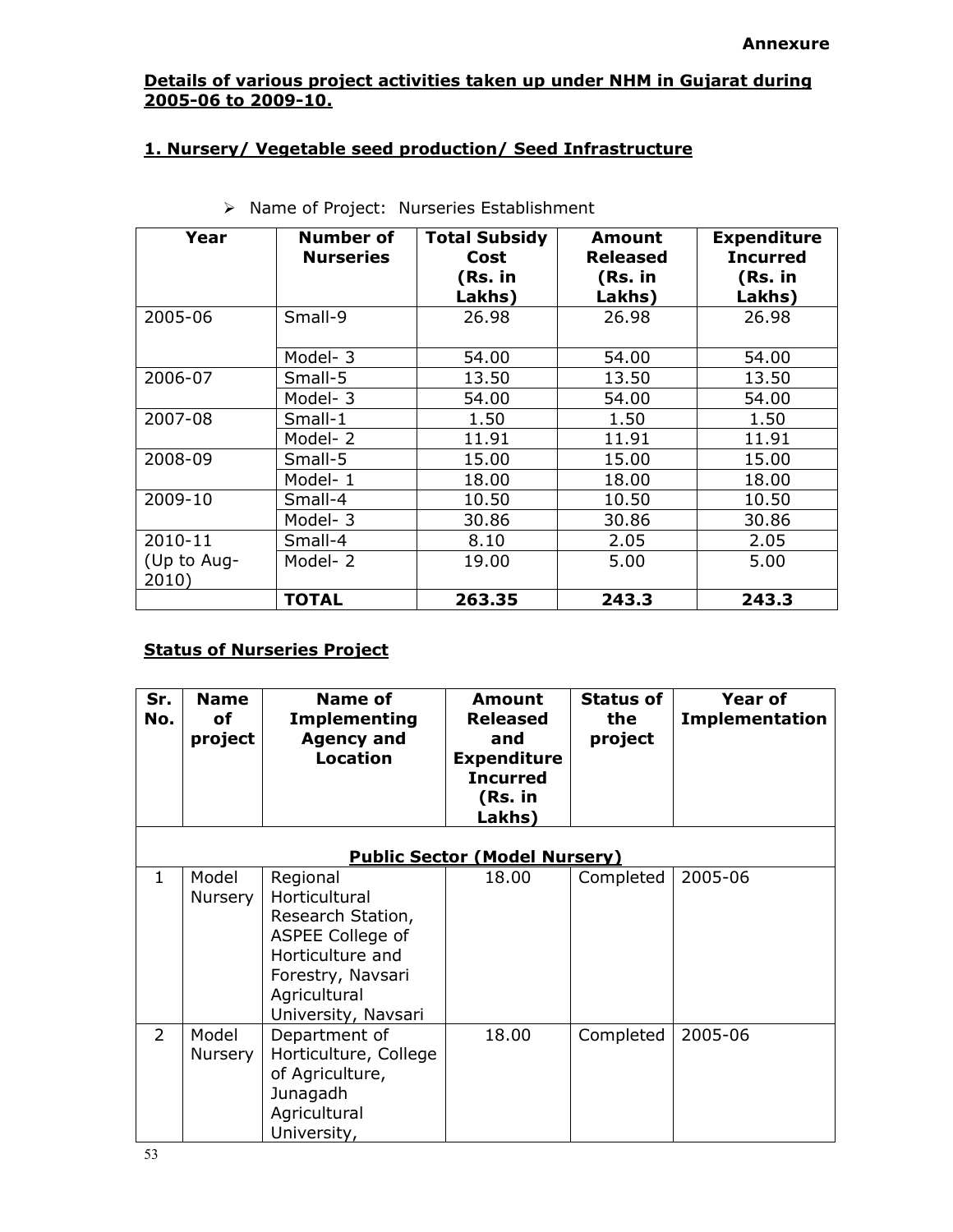|    |         | Junagadh                                    |                    |           |         |
|----|---------|---------------------------------------------|--------------------|-----------|---------|
| 3  | Model   | Department of                               | 18.00              | Completed | 2005-06 |
|    | Nursery | Horticulture B.A.                           |                    |           |         |
|    |         | College of                                  |                    |           |         |
|    |         | Agriculture, Anand                          |                    |           |         |
|    |         | Agricultural<br>University, Anand           |                    |           |         |
| 4  | Model   | <b>Main Spices</b>                          | 18.00<br>Completed |           | 2006-07 |
|    | Nursery | Research,                                   |                    |           |         |
|    |         | SardarKrishinagar                           |                    |           |         |
|    |         | Dantiwada                                   |                    |           |         |
|    |         | Agricultural                                |                    |           |         |
|    |         | University, Jagudan,                        |                    |           |         |
|    |         | Dist.-Mehsana                               |                    |           |         |
| 5  | Model   | C. P. College of                            | 18.00              | Completed | 2006-07 |
|    | Nursery | Agriculture,                                |                    |           |         |
|    |         | SardarKrishinagar                           |                    |           |         |
|    |         | Dantiwada                                   |                    |           |         |
|    |         | Agricultural<br>University,                 |                    |           |         |
|    |         | Dantiwada, Dist.-                           |                    |           |         |
|    |         | Banaskantha                                 |                    |           |         |
| 6  | Model   | For Floriculture and                        | 18.00              | Completed | 2006-07 |
|    | Nursery | Landscaping,                                |                    |           |         |
|    |         | ASPEE College of                            |                    |           |         |
|    |         | Horticulture and                            |                    |           |         |
|    |         | Forestry, NAU,                              |                    |           |         |
|    |         | Navsari                                     |                    |           |         |
| 7  | Model   | For Medicinal and                           | 18.00              | Completed | 2008-09 |
|    | Nursery | Aromatic Plants,                            |                    |           |         |
|    |         | ASPEE College of<br>Horticulture and        |                    |           |         |
|    |         | Forestry, NAU,                              |                    |           |         |
|    |         | Navsari                                     |                    |           |         |
| 8  | Model   | Krishi Vigyan                               | 18.00              | Completed | 2009-10 |
|    | Nursery | Kendra,                                     |                    |           |         |
|    |         | S.D. Agricultural                           |                    |           |         |
|    |         | University,                                 |                    |           |         |
|    |         | At.-Khedbrahma,                             |                    |           |         |
|    |         | Dist.-Sabarkantha                           |                    |           |         |
|    |         | <b>Public sector Sector (Small Nursery)</b> |                    |           |         |
|    |         |                                             |                    |           |         |
| 1. | Small   | Research Station,                           | 3.00               | Completed | 2005-06 |
|    | Nursery | Junagadh,                                   |                    |           |         |
|    |         | Agricultural                                |                    |           |         |
|    |         | University, Mahuva                          |                    |           |         |
| 2  | Small   | Department of                               | 3.00               | Completed | 2005-06 |
|    | Nursery | Botany, College of                          |                    |           |         |
|    |         | Agriculture,                                |                    |           |         |
|    |         | Junagadh<br>Agricultural                    |                    |           |         |
|    |         | University,                                 |                    |           |         |
|    |         | Junagadh                                    |                    |           |         |
| 3  | Small   | Research Station,                           | 3.00               | Completed | 2005-06 |
|    | Nursery | Navsari Agricultural                        |                    |           |         |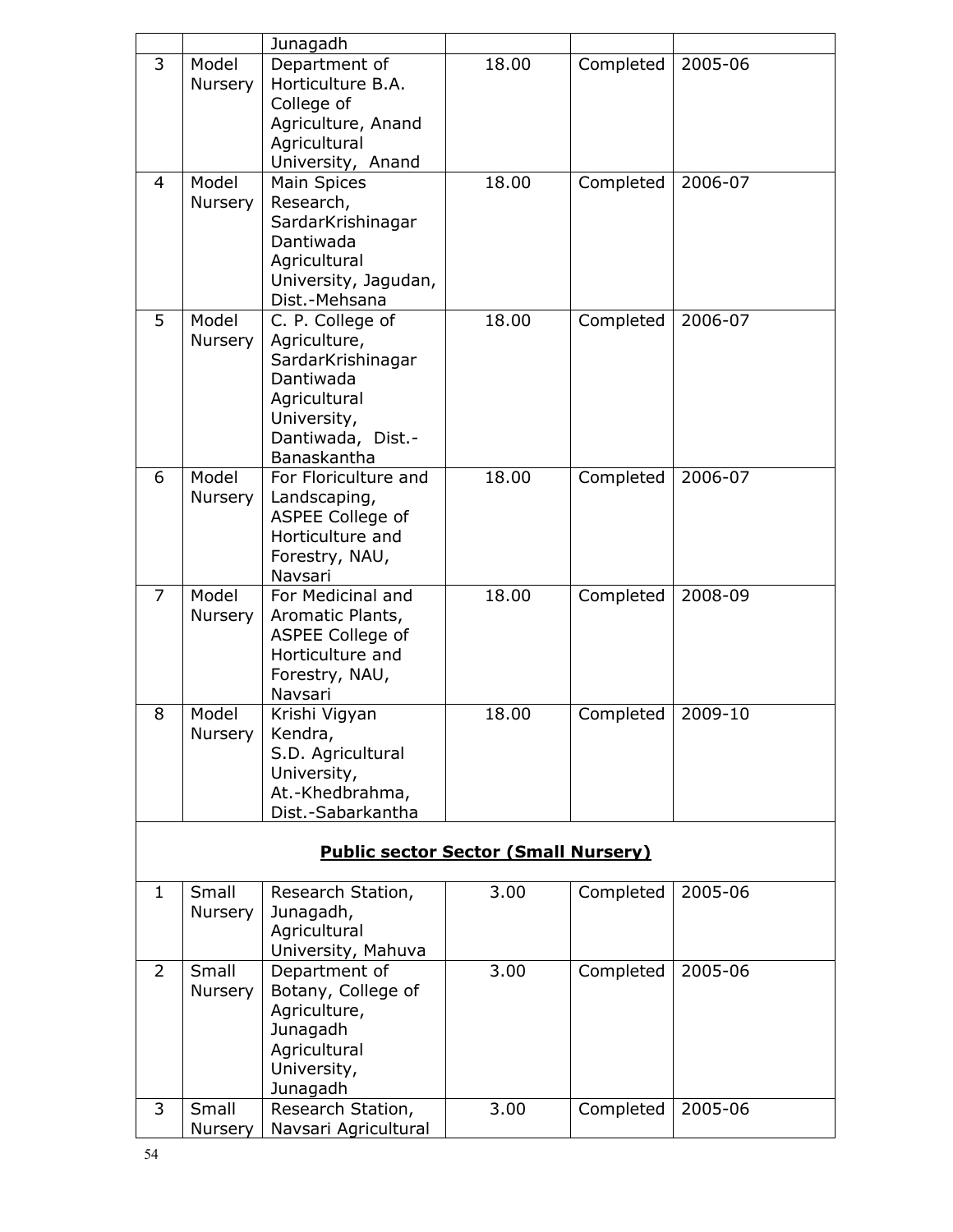|    |                  | University, Gandevi,<br>Dist.-Navsari                                                                                          |      |           |         |
|----|------------------|--------------------------------------------------------------------------------------------------------------------------------|------|-----------|---------|
| 4  | Small<br>Nursery | 3.00<br>Research Station,<br>Junagadh<br>Agricultural<br>University, Dhari,<br>Dist.-Amreli                                    |      | Completed | 2005-06 |
| 5  | Small<br>Nursery | Krishi Vigyan<br>Kendra,<br>SardarKrishinagar<br>Dantiwada<br>Agricultural<br>University,<br>Khedbrahma, Dist.-<br>Sabarkantha | 2.98 | Completed | 2005-06 |
| 6  | Small<br>Nursery | Department of<br>Horticulture,<br>B. A. College of<br>Agriculture, Anand<br>Agricultural<br>University, Anand,<br>Dist.-Anand. | 3.00 | Completed | 2005-06 |
| 7  | Small<br>Nursery | Agricultural<br>Research Station,<br><b>Anand Agricultural</b><br>University, Devataj                                          | 3.00 | Completed | 2005-06 |
| 8  | Small<br>Nursery | Model Farm, Anand<br>Agricultural<br>University,<br>Vadodara                                                                   | 3.00 | Completed | 2005-06 |
| 9  | Small<br>Nursery | Krishi Vigyan<br>Kendra At. Paria,<br>Navsari Agricultural<br>University, Navsari                                              | 3.00 | Completed | 2005-06 |
| 10 | Small<br>Nursery | Krishi Vigyan<br>Kendra, Ambheti,<br>Ta: Kaparada,<br>Dist: Valsad                                                             | 3.00 | Completed | 2006-07 |
| 11 | Small<br>Nursery | Krishi Vigyan<br>Kendra, Ganpat<br>Vidhyanagar,<br>Kherva,<br>Dist. Mehsana                                                    | 3.00 | Completed | 2006-07 |
| 12 | Small<br>Nursery | Nursery for fruit and<br>vegetable, Krishi<br>Vigyan Kendra<br>Junagadh<br>Agricultural<br>University,<br>Dist.-Amreli         | 3.00 | Completed | 2006-07 |
| 13 | Small<br>Nursery | Narmada Irrigation<br>Research, Anand<br>Agricultural<br>University,                                                           | 3.00 | Completed | 2006-07 |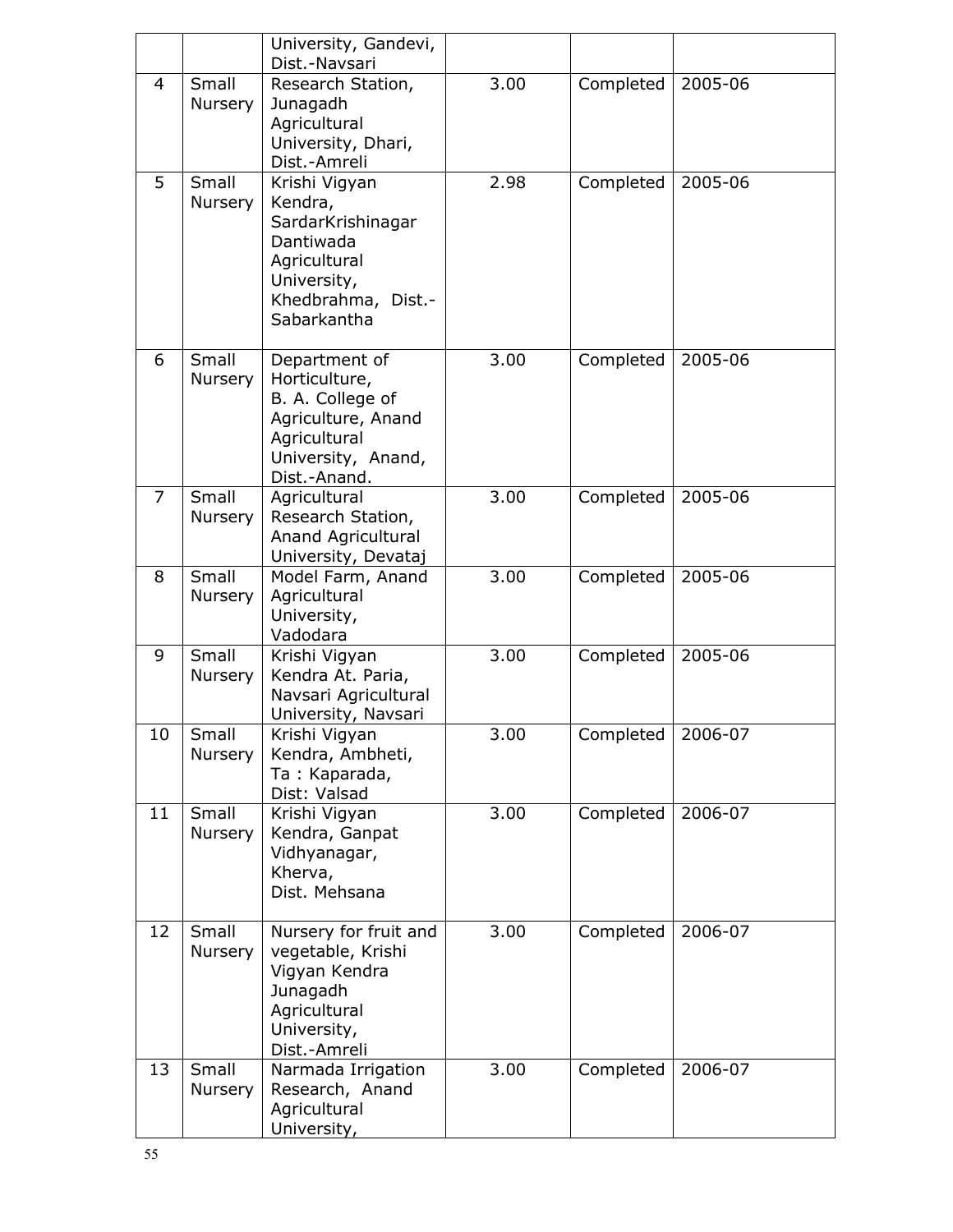|                               |                         | Khandha, Dist.<br>Vadodara                                                                   |                                       |           |         |  |
|-------------------------------|-------------------------|----------------------------------------------------------------------------------------------|---------------------------------------|-----------|---------|--|
| 14                            | Small<br>Nursery        | At Achaliya,<br>Navsari Agriculture<br>University, Dist:<br><b>Bharuch</b>                   | 3.00                                  | Completed | 2008-09 |  |
| 15                            | Small<br><b>Nursery</b> | Krishi Vigyan<br>Kendra, Navsari<br>Agriculture<br>University, Navsari,<br>Dist.-Navsari     | 3.00                                  | Completed | 2008-09 |  |
| 16                            | Small<br><b>Nursery</b> | <b>District Agriculture</b><br>Officer, District<br>Panchayat Bhavan,<br>Juna Thana, Navsari | 3.00                                  | Completed | 2008-09 |  |
| Small<br>17<br><b>Nursery</b> |                         | Krishi Vigyan<br>Kendra,<br>At- Dethali, Ta-<br>Matar,<br>Dist-Kheda                         | 3.00                                  | Completed | 2009-10 |  |
| 18                            | Small<br>Nursery        | Krishi Vigyan<br>Kendra,<br>Mangalbharti<br>Golagamdi,<br>Ta- Sankheda, Dist-<br>Vadodara    | 3.00                                  | Completed | 2009-10 |  |
| 19                            | Small<br>Nursery        | Agricultural<br>Research Station,<br>At-Thasra, AAU,<br>Dist.-Kheda                          | 3.00                                  | Completed | 2009-10 |  |
|                               |                         |                                                                                              | <b>Private sector (Model Nursery)</b> |           |         |  |
| 1                             | Model<br>Nursery        | Suresh S. Rathod<br>At. Fariyadka,<br>Ta. & Dist<br>Bhavnagar                                | 7.89                                  | Completed | 2007-08 |  |
| $\overline{2}$                | Model<br>Nursery        | Samir Farm and<br>Nursery<br>At. Ambheti, Ta.<br>Gandevi<br>Dist. Navsari                    | 7.15                                  | Completed | 2007-08 |  |
| 3                             | Model<br>Nursery        | Neelam Seed<br>Corporation, Anand,<br>Dist.-Anand                                            | 4.76                                  | Completed | 2007-08 |  |
| 4                             | Model<br>Nursery        | M/s .Krupli Farm &<br>Nursery,<br>At. Dulsad, Dist.-<br>Valsad                               | 5.36                                  | Completed | 2009-10 |  |
| 5                             | Model<br>Nursery        | M/S Chaudhary<br>Ghemarbhai<br>Govabhai,<br>At.-Pamol, Ta.-<br>Vijapur                       | 7.50                                  | Completed | 2009-10 |  |

Dist.-Mehsana

6 Model Jignesh Farm & Sanctioned: Continued 2010-11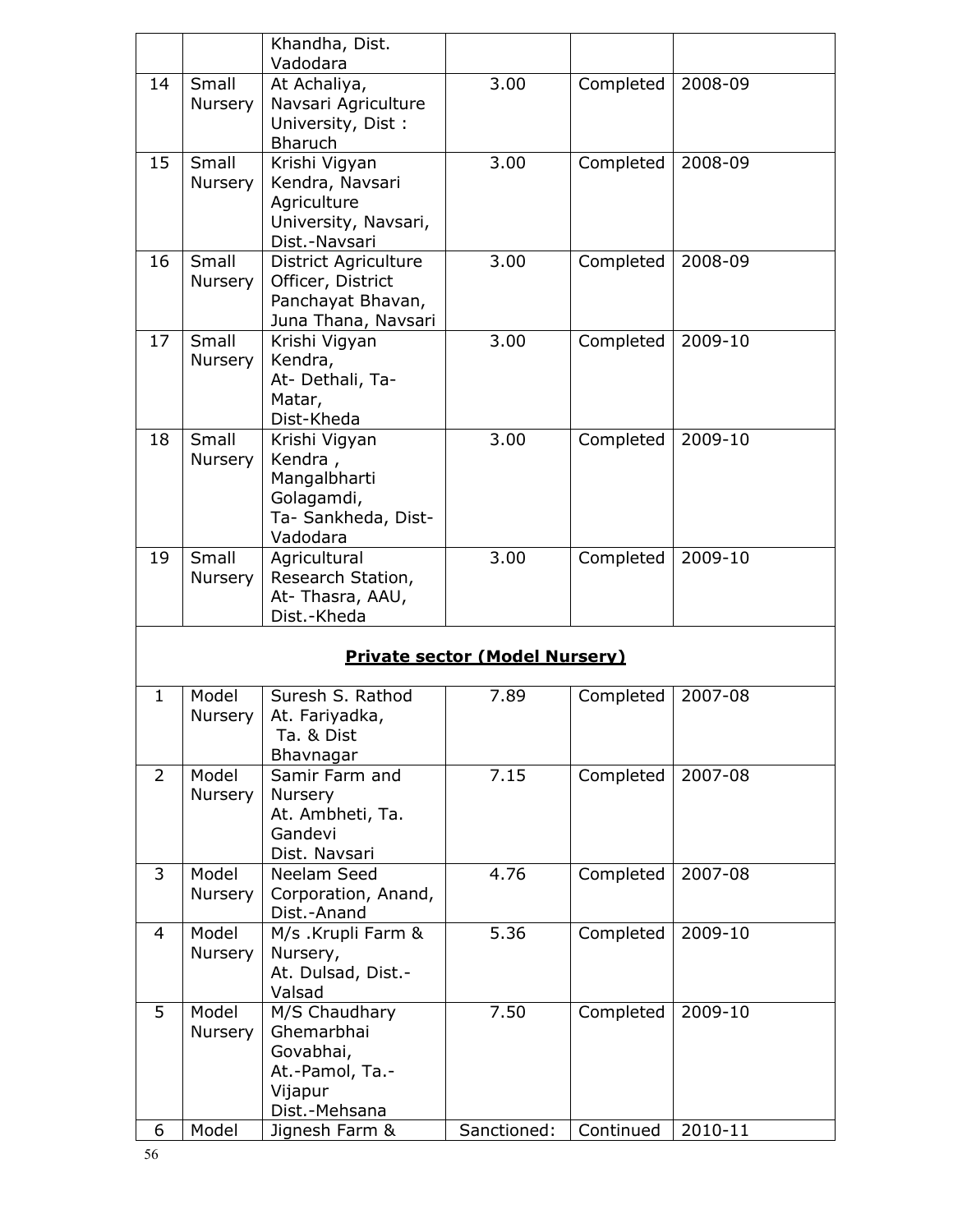|                | Nursery                                                                                            | 10<br>Nursery, At.-Ajarai,<br>Released:<br>Tal.-Gandevi,<br>Dist.-Navsari<br>5.00        |                                      |           |         |  |  |  |  |
|----------------|----------------------------------------------------------------------------------------------------|------------------------------------------------------------------------------------------|--------------------------------------|-----------|---------|--|--|--|--|
| $\overline{7}$ | Model<br>Sagar Farm &<br>Nursery, At.-<br>Nursery<br>Vadsagar, Tal.-<br>Gandevi,<br>Dist.-Navsari  |                                                                                          | Sanctioned:<br>10.29<br>Released:0   | Continued | 2010-11 |  |  |  |  |
|                | <b>Private sector (Small Nursery)</b>                                                              |                                                                                          |                                      |           |         |  |  |  |  |
| $\mathbf{1}$   | Small<br>Nursery                                                                                   | M/S Chaudhary<br>Ghemarbhai<br>Govabhai,<br>At.-Pamol, Ta.-<br>Vijapur<br>Dist.-Mehsana  | 1.50                                 | Completed | 2006-07 |  |  |  |  |
| 2              | Small<br>Patel Manibhai<br>Iswarbhai<br>Nursery<br>At. Vasai, Ta.<br>Vijapur<br>Dist. Mehsana      |                                                                                          | 1.50                                 | Completed | 2007-08 |  |  |  |  |
| 3              | Small<br>Dahyabhai<br>Narnanbhai Patel<br>Nursery<br>At. Titodar,<br>Ta. Vijapur, Dist.<br>Mehsana |                                                                                          | 3.00                                 | Completed | 2008-09 |  |  |  |  |
| 4              | Small<br>Nursery                                                                                   | Babubhai<br>Pratapbhai Morvadia<br>At. Dungarpur<br>Dist. Junagadh                       | 3.00                                 | Completed | 2008-09 |  |  |  |  |
| 5              | Small<br>Nursery                                                                                   | Bhikhabhai Jivabhai<br>Bhutadiya,<br>At. - Changa, Ta.-<br>Vadgam,<br>Dist.- Banaskantha | 1.50                                 | Completed | 2009-10 |  |  |  |  |
| 6              | Small<br>Nursery                                                                                   | Shree Ram Farm &<br>Nursery,<br>At. Vadsar, Ta.-<br>Gandevi, Dist.<br>Navsari            | Sanction<br>1.60<br>Releases<br>0.80 | Continue  | 2010-11 |  |  |  |  |
| $\overline{7}$ | Small<br>Nursery                                                                                   | Tulsi Farm &<br>Nursery, At.<br>Khundh, Tal.-<br>Chikhli,<br>Dist.-Navsari               | Sanction 2.5<br>Releases<br>1.25     | Continue  | 2010-11 |  |  |  |  |
| 6              | Small<br>Nursery                                                                                   | Vasundhara Farm &<br>Nursery,<br>At. Motibhamti Ta.-<br>Vansda, Dist.<br>Navsari         | Sanction<br>2.00<br>Releases 0.0     | Continue  | 2010-11 |  |  |  |  |
| 7              | Small<br>Nursery                                                                                   | Urmilaben Nursery,<br>At. Kaccholi, Tal.-<br>Gandevi, Dist.-                             | Sanction<br>2.00<br>Releases 0       | Continue  | 2010-11 |  |  |  |  |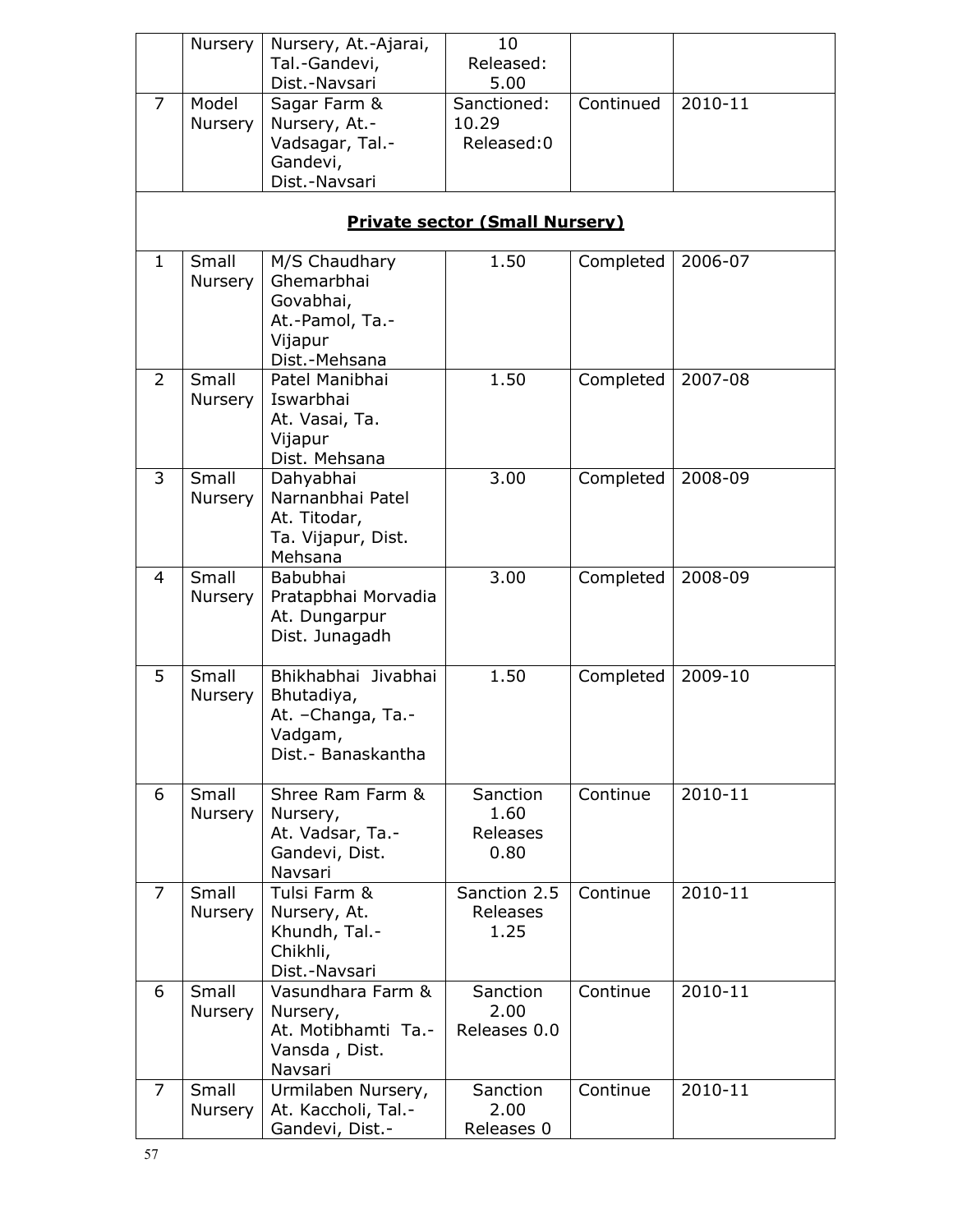# 2. Vegetable Seed Production

| Year     | Name of<br><b>Project</b><br>and<br><b>Location</b> | <b>Crops for</b><br>which<br><b>seeds</b><br>produced | Amount<br><b>Released</b><br>(Rs. in<br>Lakhs) | <b>Expenditure</b><br><b>Incurred</b><br>(Rs. in<br>Lakhs) | <b>Seed</b><br><b>Produced</b> | Quantity<br>sold |
|----------|-----------------------------------------------------|-------------------------------------------------------|------------------------------------------------|------------------------------------------------------------|--------------------------------|------------------|
| $2010 -$ | Vegetable                                           | Okra,                                                 | 2.50                                           | 2.50                                                       | Continue                       | Continue         |
| 11       | Seed                                                | Cluster                                               |                                                |                                                            |                                |                  |
|          | Production                                          | bean,                                                 |                                                |                                                            |                                |                  |
|          | Main                                                | <b>Bottle</b>                                         |                                                |                                                            |                                |                  |
|          | Vegetable                                           | gourd,                                                |                                                |                                                            |                                |                  |
|          | Research                                            | Cow pea,                                              |                                                |                                                            |                                |                  |
|          | Station,                                            | Chilli,                                               |                                                |                                                            |                                |                  |
|          | Anand                                               | Brinjal,                                              |                                                |                                                            |                                |                  |
|          | Agricultural                                        | Cucumber                                              |                                                |                                                            |                                |                  |
|          | University,                                         |                                                       |                                                |                                                            |                                |                  |
|          | Anand                                               |                                                       |                                                |                                                            |                                |                  |

# 3. Technology Dissemination through FLD

| Sr<br><b>No</b> | <b>Name of</b><br><b>Project &amp; Year</b>                     | <b>Implementing</b><br>agency & Location                                                     | <b>Total</b><br>project<br>Cost<br>(Rs. in<br>Lakh) | <b>Amount</b><br><b>Released</b><br>by DAC<br>(Rs. in<br>Lakh) | <b>Expenditure</b><br>incurred<br>(Rs. in<br>Lakh) |
|-----------------|-----------------------------------------------------------------|----------------------------------------------------------------------------------------------|-----------------------------------------------------|----------------------------------------------------------------|----------------------------------------------------|
|                 |                                                                 | <b>Year-2005-06</b>                                                                          |                                                     |                                                                |                                                    |
| $\mathbf{1}$    | Technology<br>dissemination<br>through on farm<br>Demonstration | Krishi Vigyan Kendra,<br>Khedbrahma,<br>SDAU,<br>Dantiwada                                   | 7.60                                                | 7.60                                                           | 7.60                                               |
|                 |                                                                 | <b>Year-2006-07</b>                                                                          |                                                     |                                                                |                                                    |
| $\mathbf{1}$    | Front<br>line<br>demonstration<br>vegetable<br>on<br>crops      | <b>B.</b><br>A.<br>college<br>of<br>Agriculture<br>Anand<br>Agriculture University,<br>Anand | 1.60                                                | 1.60                                                           | 1.60                                               |
| $\overline{2}$  | line<br>Front<br>demonstration<br>Horticulture<br>on<br>crops   | Vegetable Research<br>Station,<br>Junagadh<br>Agriculture University,<br>Junagadh            | 2.85                                                | 2.85                                                           | 2.85                                               |
|                 |                                                                 | <b>Year-2007-08</b>                                                                          |                                                     |                                                                |                                                    |
| $\mathbf{1}$    | Front<br>line<br>demonstration<br>Horticulture<br>on<br>crops   | KVK,<br>At.<br>Devataj<br>Anand<br>Agriculture<br>University, Anand                          | 1.80                                                | 1.80                                                           | 1.80                                               |
|                 |                                                                 | <b>Year-2009-10</b>                                                                          |                                                     |                                                                |                                                    |
| $\mathbf{1}$    | FLD of Okra Guj<br>$Hy.-2$                                      | Junagadh Agricultural<br>University, Junagadh.                                               | 3.42                                                | 3.42                                                           | 3.42                                               |
|                 | <b>TOTAL:-</b>                                                  |                                                                                              | 17.27                                               | 17.27                                                          | 17.27                                              |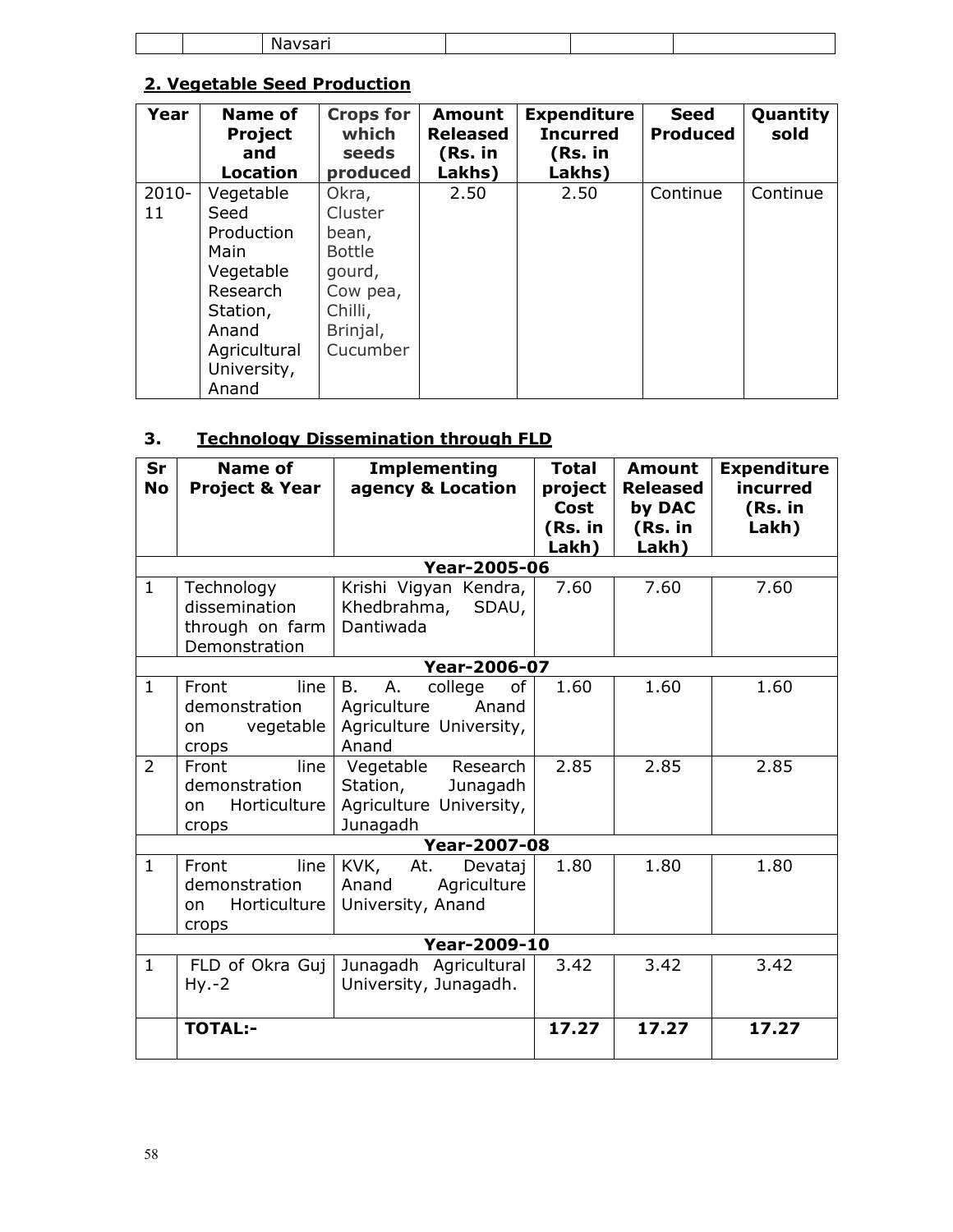| Sr.            | <b>Name of HRD projects</b>                                                                                 | <b>Name of</b>                                     | <b>Total Project</b>                                                                |
|----------------|-------------------------------------------------------------------------------------------------------------|----------------------------------------------------|-------------------------------------------------------------------------------------|
| No.            |                                                                                                             | <b>Implementing</b><br><b>Agency</b><br>& Location | Cost/Amount<br>Released/<br><b>Expenditure</b><br><b>Incurred</b><br>(Rs. in Lakhs) |
|                | <b>Year-2006-07</b>                                                                                         |                                                    |                                                                                     |
| $\mathbf{1}$   | Fruit, flower & vegetable shows &<br>technical seminar on vegetable<br>cultivation technology               | NAU, Navsari                                       | 2.45                                                                                |
| $\overline{2}$ | National Workshop on mango<br>production technology                                                         | NAU, Navsari                                       | 1.60                                                                                |
| 3              | Short term training program for farm<br>women on fruits & vegetable<br>preservation                         | NAU, Navsari                                       | 1.61                                                                                |
| 4              | Short term training program for pre &<br>post harvest technology of fruit crops                             | NAU, Navsari                                       | 0.945                                                                               |
| 5              | Short term training program for pre &<br>post harvest technology of vegetable<br>crops                      | NAU, Navsari                                       | 0.55                                                                                |
| 6              | Establishment of HRD center through<br>Hi-tech Horticulture training                                        | C.P. college of<br>Agri. SDAU<br>Dantiwada         | 25.65                                                                               |
| 7              | Training on packaging for identified<br>farmers for the development of export<br>quality product            | <b>GAIC</b><br>Ahmadabad                           | 0.43                                                                                |
| 8              | Training program for entrepreneurs in<br>tissue culture                                                     | Deptt. Of Botany,<br>JAU, Junagadh                 | 12.70                                                                               |
|                | <b>Year-2007-08</b>                                                                                         |                                                    |                                                                                     |
| $\mathbf{1}$   | International Horticulture Expo-2008,<br>New Delhi                                                          | Proposal from<br>GAIC, Ahmadabad                   | 10.00                                                                               |
| $\overline{2}$ | Training in post harvest tech. for value<br>addition in Date                                                | Date Research<br>center, Mundra,<br>Kutch          | 10.00                                                                               |
| 3              | Florex India-2007                                                                                           | WIFA, Pune                                         | 1.03                                                                                |
|                | <b>Year-2008-09</b>                                                                                         |                                                    |                                                                                     |
| $\mathbf{1}$   | Farmer oriented work shop<br>1. Organic farming in Horticulture<br>crops                                    | AAU, Anand                                         | 1.00                                                                                |
| 2              | Project on gardener 's training                                                                             | KVK, Ambheti<br>Ta: Kaprada Di.<br>Valsad          | 13.525                                                                              |
| 3              | Project on Hi-tech organic farming                                                                          | KVK Randheja                                       | 0.60                                                                                |
| 4              | Project on training on medicinal &<br>aromatic plants                                                       | KVK Randheja                                       | 0.65                                                                                |
| 5              | IFlora Expo-2008nternational<br>Exhibition organized by Media to Day<br>Pvt. Ltd, New Delhi - Stall booking | NCIC complex,<br>New Delhi                         | 3.19                                                                                |
| 6              | Flora Expo-2008 International                                                                               | NCIC complex,                                      | 0.60                                                                                |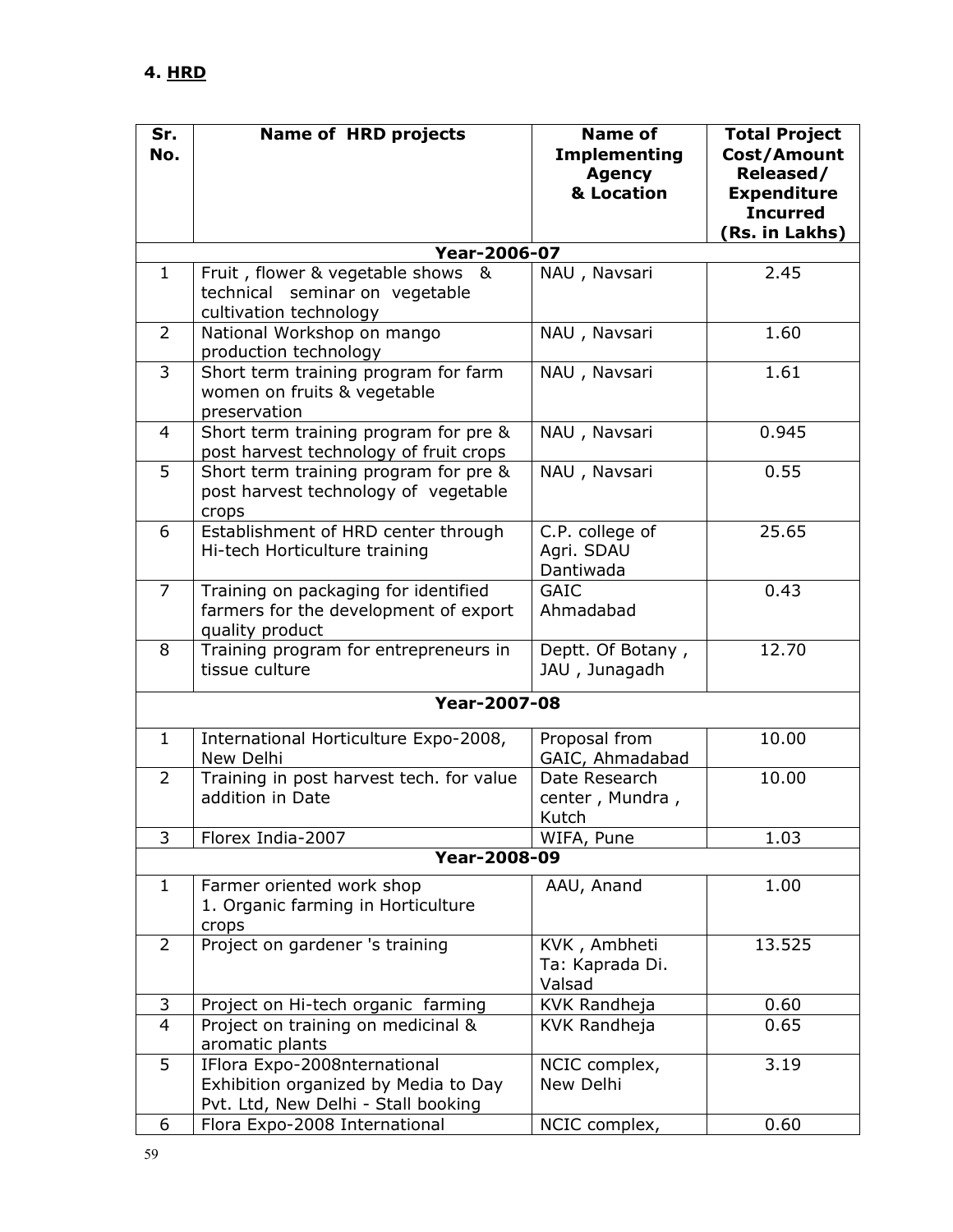|                | Exhibition organized by Media to Day   | <b>New</b>          |      |
|----------------|----------------------------------------|---------------------|------|
|                | Pvt. Ltd, New Delhi Decoration, Poster | New Delhi           |      |
|                | & extension activities by Gujarat      |                     |      |
|                |                                        |                     |      |
| $\overline{7}$ | Floriculture Association, Navsari      |                     |      |
|                | HRD Training - on food and health      | AMA, Auditorium,    | 0.19 |
|                | security for a better tomorrow -Saket  | Ahmedabad           |      |
|                | project ltd. Ahmedabad                 |                     |      |
|                | <b>Year-2009-10</b>                    |                     |      |
| $\mathbf{1}$   | HRD Training - on food security        | AMA, Auditorium,    | 0.08 |
|                | through water security -Saket project  | Ahmedabad           |      |
|                | ltd. Ahmedabad                         |                     |      |
| $\overline{2}$ | Workshop on organic farming.           | Anand Agricultural  | 0.10 |
|                |                                        | University, Anand   |      |
| 3              | Seminar on Horticultural Crops in the  | S. D. Agricultural  | 0.50 |
|                | North Gujarat: Opportunity and Thrusts | University, S. K.   |      |
|                |                                        | Nagar               |      |
| 4.             | Seminar on Date palm                   | KVK, Sadau, Dist.-  | 0.39 |
|                |                                        | Kutch               |      |
| 5.             | Pomegranate Training                   | Suryanagar Co-      | 0.11 |
|                |                                        | operative Society,  |      |
|                |                                        | Idar,               |      |
|                |                                        | Dist.-Sabarkantha   |      |
| 6.             | Awareness Programme                    | KVK, Ambuja         | 0.18 |
|                |                                        | Foundation,         |      |
|                |                                        | Kodinar, Dist.-     |      |
|                |                                        | <b>JUnagadh</b>     |      |
| 7.             | Awareness Programme                    | APEDA, New          | 0.13 |
|                |                                        | Mumbai              |      |
|                | Year-2010-11                           |                     |      |
| $\mathbf{1}$   | Farmer's Training on Vegetable         | K.V.K.-Dethali,     | 0.08 |
|                | <b>Transplanting Growing</b>           | Gujarat Vidhyapith, |      |
|                |                                        | Ta: Matara,         |      |
|                |                                        | District: Kheda     |      |
| $\overline{2}$ | Workshops on Crop Production of        | Department of       | 1.50 |
|                | <b>Horticultural Crops</b>             | Biocontrol, Anand   |      |
|                |                                        | Agriculture         |      |
|                |                                        | University, Anand   |      |
| 3              | Farmer's Training on Green House       | NIPHT's,            | 1.50 |
|                | under NHM-2010-11                      | Horticulture        |      |
|                |                                        | Training Centre,    |      |
|                |                                        | Pune                |      |
| 4              | Seminar On Vegetable Crop Cultivation  | K.V.K.-Ambheti,Ta:  | 0.29 |
|                |                                        | Kaparada, District: |      |
|                |                                        | Valsad              |      |
| 5              | National Seminar on Production         | K.V.K.-Ganapat      | 1.50 |
|                | Technology and Marketing of Acid Lime  | University, Ta:     |      |
|                | in India                               | Kherva, District:   |      |
|                |                                        | Mehsana             |      |
| 6              | Training of Farmers                    | KVK-                | 0.50 |
|                |                                        | Mangalbharati,      |      |
|                |                                        | At: - Golagamadi,   |      |
|                |                                        | Ta:- Sankheda,      |      |
|                |                                        | Dist: - Vadodara    |      |
|                | <b>TOTAL</b>                           |                     | 5.37 |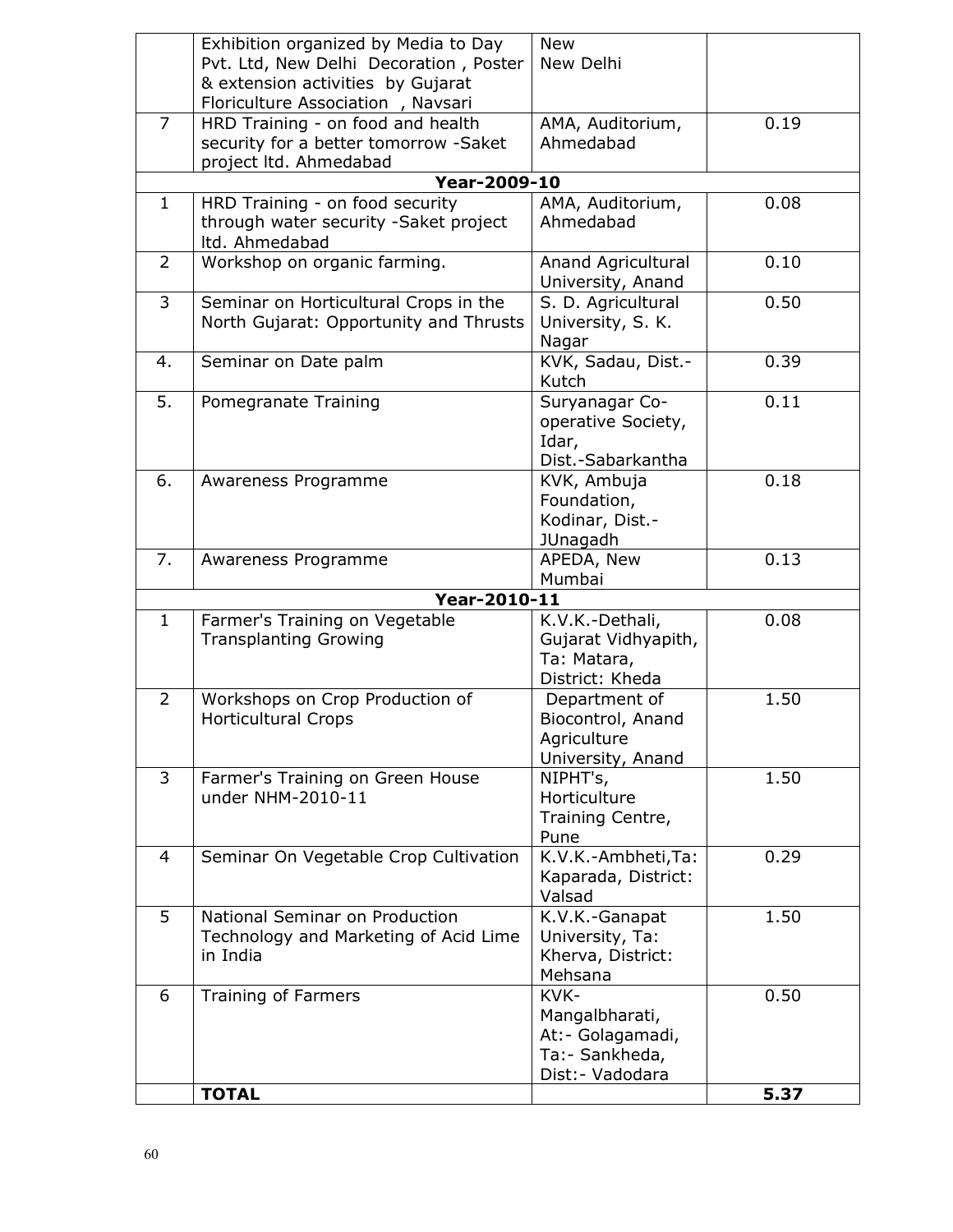# 5. Creation of Water Resources

> Name of Implementing Agency: Gujarat Land Development

corporation, Gandhinagar

> Location of Project: All the Districts of NHM

| Sr.            | Year         | <b>Amount</b>      | <b>Developed</b>                | <b>Expenditure</b>         |
|----------------|--------------|--------------------|---------------------------------|----------------------------|
| No.            |              | <b>Released by</b> | water recourses<br>on community | incurred<br>(Rs. in Lakhs) |
|                |              | <b>DAC</b>         | <b>basis</b>                    |                            |
| $\mathbf{1}$   | 2006-07      | 425                | 116                             | 287.40                     |
| $\overline{2}$ | 2007-08      | 400                | 61                              | 520.14                     |
| 3              | 2008-09      | 700                | 141                             | 704.59                     |
| $\overline{4}$ | 2009-10      | 722.87             | 127                             | 712.48                     |
| 5              | 2010-11 (Up  | 750.00             | 105                             | 442.55                     |
|                | to July-     |                    |                                 |                            |
|                | 2010)        |                    |                                 |                            |
|                | <b>TOTAL</b> | 2997.87            | 550                             | 2667.16                    |

## IPM/INM Infrastructure:

# 6. Bio Control Lab: (Rs. In Lakh)

| S<br>r.<br>N<br>о. | Name of<br><b>Implementing</b><br><b>Agency &amp;</b><br><b>Location of</b><br><b>Project</b> | Year of<br>Implem<br>entation | <b>Total</b><br><b>Subsidy</b><br>Cost | Amount<br><b>Released by</b><br>DAC/<br><b>Expenditure</b><br>incurred |
|--------------------|-----------------------------------------------------------------------------------------------|-------------------------------|----------------------------------------|------------------------------------------------------------------------|
| $\mathbf{1}$       | Dry farming<br>Research Station,<br>SDAU, Dantiwada                                           | 2007-08                       | 27.49                                  |                                                                        |
| $\overline{2}$     | Pramukh Agri<br>Clinic, At. Madhi,<br>Ta. Bardoli<br>Dist. Surat                              | 2007-08<br>2008-09            | 16.30<br>16.67<br>33.27                |                                                                        |
| 3                  | Department of<br>Entomology, JAU,<br>Junagadh                                                 | 2008-09                       | 80.00                                  |                                                                        |
| 4                  | Pruthvi Fertilizer<br>Pvt Ltd. Unit Pro<br><b>Bio International</b>                           | 2008-09<br>2009-10            | 37.50<br>17.75<br>55.25                |                                                                        |
| 5                  | <b>Anand Agriculture</b><br>University, Anand                                                 | 2009-10                       | 80.00                                  |                                                                        |
|                    | TOTAL                                                                                         |                               | 276.01                                 |                                                                        |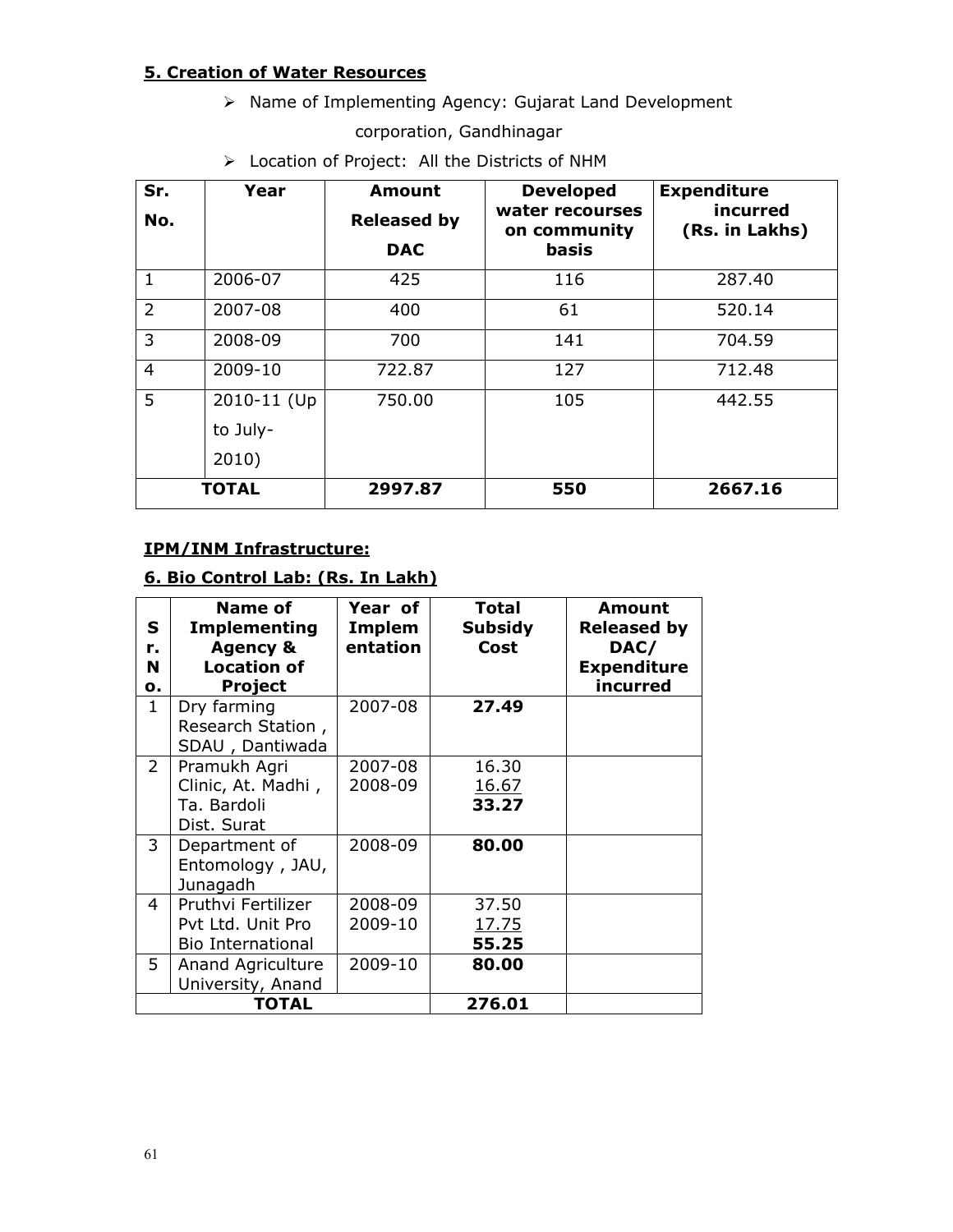# 7. Plant Health Clinic :

| Sr.<br>No.     | <b>Name of Implementing Agency &amp;</b><br><b>Location of Project</b> | Year of<br>Implementa<br>tion | Amount<br><b>Released by</b><br>DAC/<br><b>Expenditure</b><br>incurred |
|----------------|------------------------------------------------------------------------|-------------------------------|------------------------------------------------------------------------|
| $\mathbf{1}$   | Rapid tissue testing lab, JAU, Junagadh                                | 2006-07                       | 9.00                                                                   |
| $\overline{2}$ | Agri. Experimental station, Paria, Valsad,<br>NAU, Navsari             | 2007-08                       | 13.50                                                                  |
| 3              | KVK, Vyara, Surat, NAU, Navsari                                        | 2007-08                       | 15.50                                                                  |
| $\overline{4}$ | B.A. College of Agriculture, AAU, Anand                                | 2008-09                       | 10.00                                                                  |
| 5              | Krishi Vigyan Kandra, At. Datheli, Ta. Matar,<br>Dist .Kheda           | 2009-10                       | 20.00                                                                  |
|                | TOTAL                                                                  |                               | 68.00                                                                  |

# 8. Leaf tissue culture analysis Lab.

| Sr.<br>No.     | <b>Name of Implementing Agency &amp;</b><br><b>Location of Project</b>                                           | Year of<br>Implementa<br>tion | <b>Total Project</b><br>Cost/ Amount<br><b>Released by</b><br>DAC/<br><b>Expenditure</b><br>incurred |
|----------------|------------------------------------------------------------------------------------------------------------------|-------------------------------|------------------------------------------------------------------------------------------------------|
| $\mathbf{1}$   | Micronutrient project (ICAR) Anand                                                                               | 2006-07                       | 20.00                                                                                                |
|                | Agricultural University, Anand                                                                                   |                               |                                                                                                      |
| $\overline{2}$ | Loyola Centre for Research and<br>Development<br>St. Xavier's College Campus, Navrangpura,<br>Ahmedabad- 380 009 | 2009-10                       | 2.15                                                                                                 |
| 3              | KVK, At. Dethli, Ta. Matar, Dist. Kheda                                                                          | 2010-11                       | 20.00                                                                                                |
|                | TOTAL                                                                                                            |                               | 42.15                                                                                                |

# 9. Organic farming/Vermi composting Units

| Sr.<br>No. | <b>Name of Implementing Agency &amp;</b><br><b>Location of Project</b> | <b>Year of Implementation</b> |  |  |  |
|------------|------------------------------------------------------------------------|-------------------------------|--|--|--|
|            | Agricultural Finance Corporation Ltd.,                                 | 2010-11                       |  |  |  |
|            | Mumbai                                                                 |                               |  |  |  |
|            | TOTAL                                                                  |                               |  |  |  |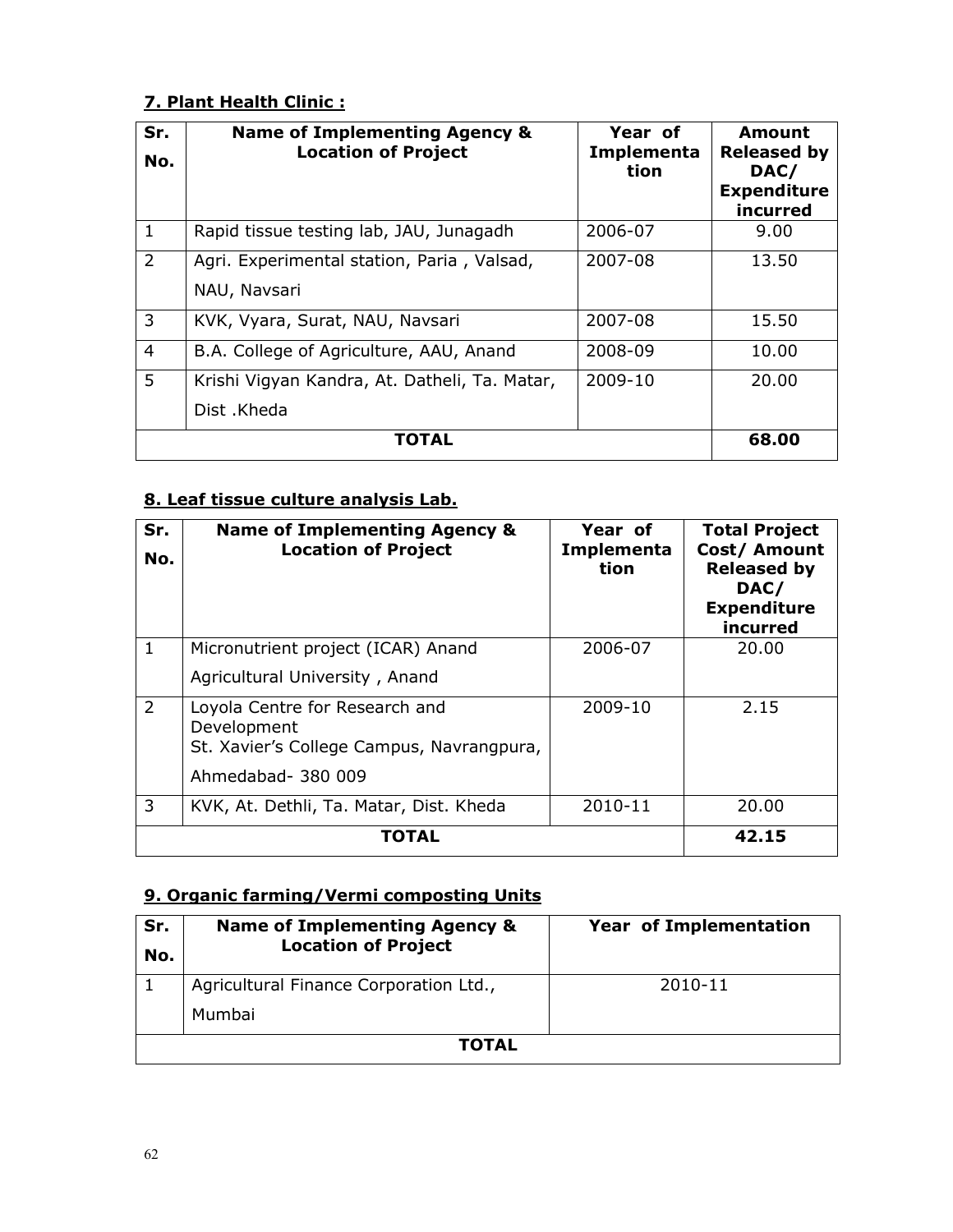# 10. Post Harvest Management

(Pack house/Cold Storage/CA storage/ Ref. Van/Primary/mobile Processing Unit)

| Sr.<br><b>No</b> | <b>Name of</b><br><b>Project</b>                | <b>Name of</b><br><b>Implementing</b><br><b>Agency &amp; Location</b><br>of Project   | <b>Total</b><br><b>Project</b><br>Cost/<br><b>Amoun</b><br>t<br><b>Releas</b><br>ed by | <b>Project</b><br><b>Status</b> | Year of<br><b>Impleme</b><br>ntation |
|------------------|-------------------------------------------------|---------------------------------------------------------------------------------------|----------------------------------------------------------------------------------------|---------------------------------|--------------------------------------|
|                  |                                                 |                                                                                       | DAC/<br><b>Expend</b><br>iture<br>incurre<br>d                                         |                                 |                                      |
|                  |                                                 | <b>Cold Storage</b>                                                                   |                                                                                        |                                 |                                      |
| $\mathbf{1}$     | Cold Storage<br>(Private<br>Sector)             | Laxmi cold storage<br>At. Sabalpur, Ta.<br>Modasa Dist.<br>Sabarkantha                | 48.00                                                                                  | Completed                       | 2006-07                              |
| $\overline{2}$   | Cold Storage<br>(Private<br>Sector)             | Palbro International<br>Pvt. Ltd. At.<br>Tadkuva, Ta, Vyara,<br>Surat                 | 24.00                                                                                  | Completed                       | 2007-08                              |
| 3                | Cold storage<br>(Private<br>Sector)             | Kisan Cold storage<br>At. Tatithaya Ta.<br>Palsana Di. Surat                          | 42.50                                                                                  | Completed                       | 2007-08                              |
| $\overline{4}$   | Cold storage<br>(Private<br>Sector)             | Ambika Cold<br>storage At. Shinol<br>Ta. Dhansura Di.<br>Sabarkantha                  | 50.00                                                                                  | Completed                       | 2008-09                              |
| 5                | Cold storage<br>(Private<br>Sector)             | Balram Cold storage<br>At. Vadgam Ta.<br>Dhansura Di.<br>Sabarkantha                  | 50.00                                                                                  | Completed                       | 2008-09                              |
| 6                | Cold storage<br>(Private<br>Sector)             | expansion - Ambika<br>cold storage At.<br>Navagam, Ta.<br>Kapadvanj, Di.<br>Kheda     | 15.00                                                                                  | Completed                       | 2008-09                              |
| 7                | Modified cold<br>storage<br>(Private<br>Sector) | Saurastra - Kutch<br>Vividhilaxi Co. Op.<br>Mandali. Bhavnagar                        | 113.00                                                                                 | Completed                       | 2008-09                              |
| 8                | Cold storage<br>(Private<br>Sector)             | Saurastra cold<br>storage<br>Opp. Of market<br>yard,<br>Opp. Of central<br>warehouse, | 25.24                                                                                  | Completed                       | 2009-10                              |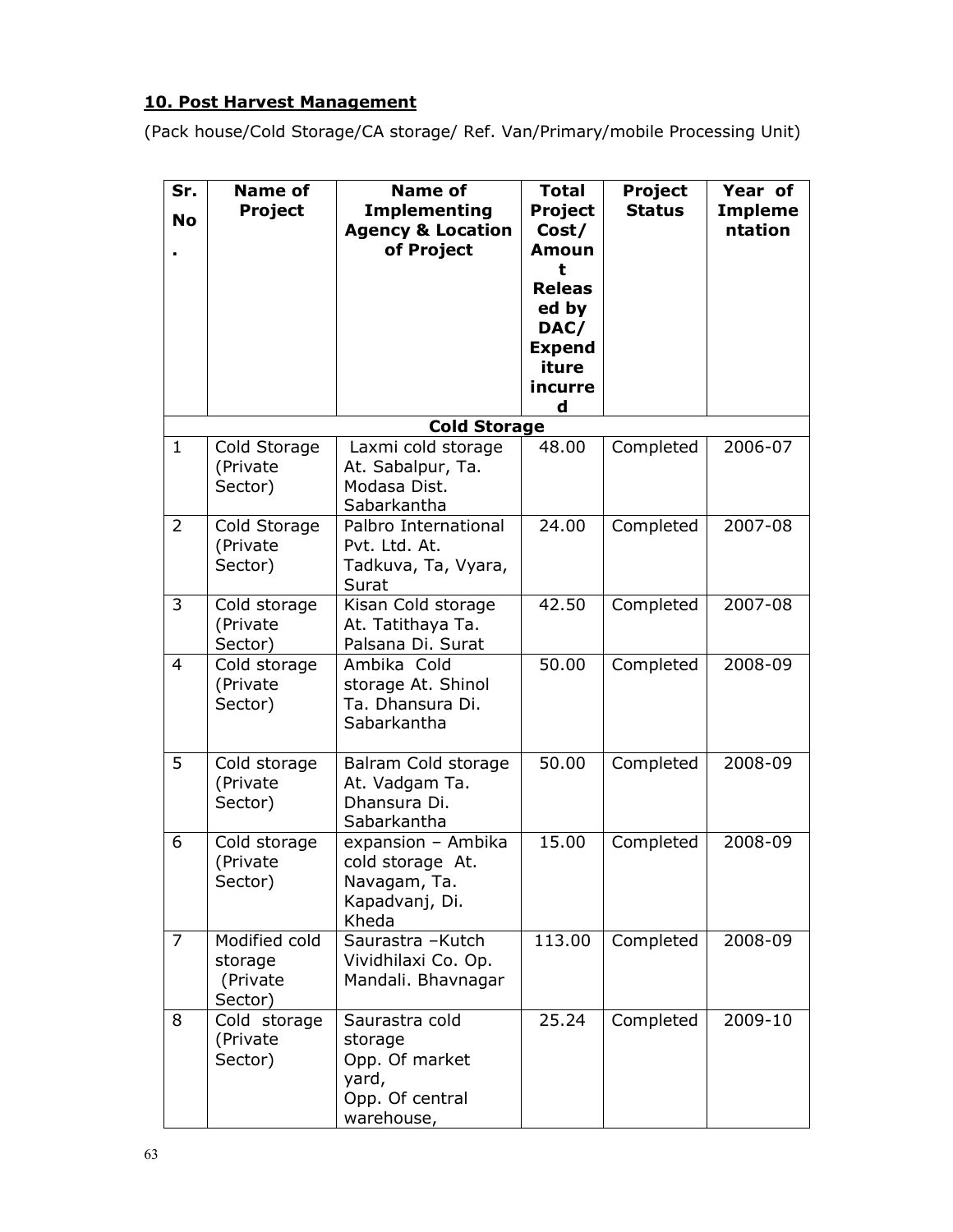|    |                                                     | Village: Hapa,<br>Taluka: Jamnagar                                                                               |       |           |         |
|----|-----------------------------------------------------|------------------------------------------------------------------------------------------------------------------|-------|-----------|---------|
| 9  | Cold storage<br>(Private<br>Sector)                 | Rajendra Agro<br>Storage<br>Kalavad Road,<br>GIDC, Metoda,<br>Plot No.G.539,<br>Taluka: Lodhika<br>Dist.: Rajkot | 41.00 | Completed | 2009-10 |
| 10 | Cold storage<br>(Private<br>Sector)                 | Krushi Cold Storage<br>At: Sabalpur,<br>Modasa-Himatnagar<br>Road,<br>Taluka: Modasa,<br>Dist.: Sabarkantha      | 50.00 | Completed | 2009-10 |
| 11 | Cold storage<br>(Private<br>Sector)                 | Dharti Cold Storage<br>At: Mahadevpura,<br>Taluka: Modasa,<br>Dist.: Sabarkantha                                 | 50.00 | Completed | 2009-10 |
| 12 | Cold storage<br>(Private<br>Sector)                 | Hariom Cold Storage<br>At: Harsol,<br>Taluka: Talod, Dist.:<br>Sabarkantha                                       | 50.00 | Completed | 2009-10 |
| 13 | cold storage<br>(Private<br>Sector)                 | Arbuda Cold Storage<br>At: Kansari,<br>Dhanera Road,<br>Taluka: Deesa,<br>Dist.: Banaskantha                     | 50.00 | Completed | 2009-10 |
| 14 | cold storage<br>(Private<br>Sector)                 | Shri Laxman Cold<br>Storage<br>At: Kansari,<br>Dhanera Road,<br>Taluka: Deesa,<br>Dist.: Banaskantha             | 50.00 | Completed | 2009-10 |
| 15 | cold storage<br>(Private)<br>Sector)                | Siddhi Cold Storage<br>Private Limited At:<br>Lorwada,<br>Taluka: Deesa,<br>Dist.: Banaskantha                   | 50.00 | Completed | 2009-10 |
| 16 | cold storage<br>(Private<br>Sector)                 | Rahi Cold Storage<br>At: Jorapura, Tharad<br>Road,<br>Taluka: Deesa,<br>Dist.: Banaskantha                       | 50.00 | Completed | 2009-10 |
| 17 | Expansion of<br>cold storage<br>(Private<br>Sector) | Jai Mataji Cold<br>Storage<br>At: Rajpur, Ranpur<br>Road,<br>Taluka: Deesa,<br>Dist.: Banaskantha                | 35.88 | Completed | 2009-10 |
| 18 | Cold storage<br>(Private<br>Sector)                 | Shree Jay Hanuman<br>Cold Storage<br>At: Kansari,<br>Dhanera Road,<br>Taluka: Deesa,<br>Dist.: Banaskantha       | 50.00 | Completed | 2009-10 |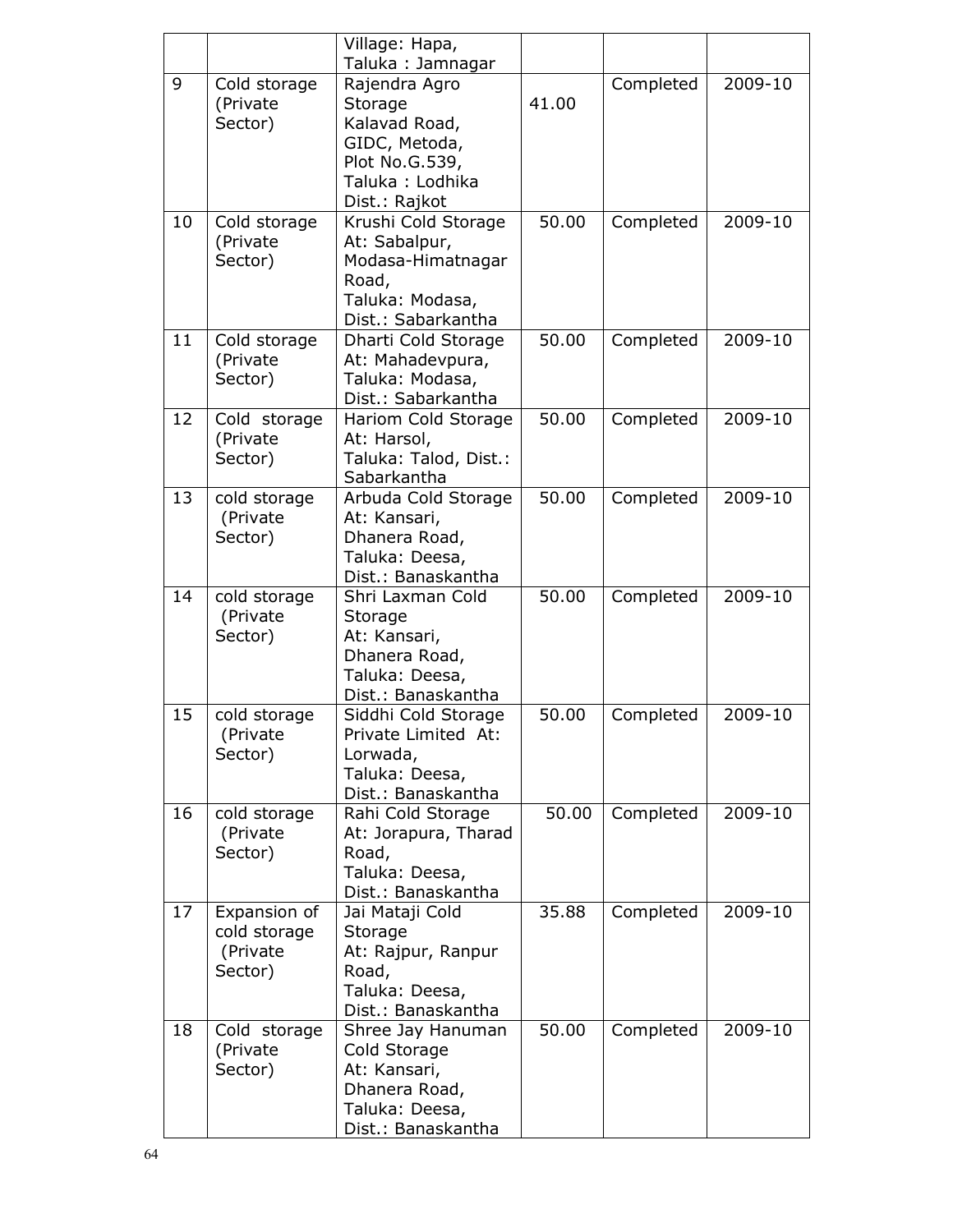| 19 | cold storage<br>(Private<br>Sector)                 | Gokul Freezing<br>House Pvt. Ltd.<br>At: Parbatpura,<br>Taluka: Mansa,<br>Dist.: Gandhinagar        | 50.00 | Completed | 2009-10 |
|----|-----------------------------------------------------|-----------------------------------------------------------------------------------------------------|-------|-----------|---------|
| 20 | Expansion of<br>Cold Storage<br>(Private<br>Sector) | M/S Prabhukishan<br>Agro Products P.<br>Ltd., At.<br>Sampa, Taluka:<br>Dehgam,<br>Dist: Gandhinagar | 50.00 | Completed | 2009-10 |
| 21 | Cold storage<br>(Private<br>Sector)                 | Ramjyoti Shitalaya<br>Pvt. Ltd., At:<br>Sampa, Taluka:<br>Dehgam, Dist.:<br>Gandhinagar             | 45.33 | Completed | 2009-10 |
| 22 | Cold storage<br>(Private<br>Sector)                 | M/s Rameshwar cold<br>storage<br>At. Dama, Tal<br>.Deesa Dist:<br>Banaskantha.                      | 69.95 | Completed | 2009-10 |
| 23 | Cold storage<br>(Private<br>Sector)                 | M/s Shri Sainath<br>Cold Storage, At:<br>Dama, Tal: Deesa<br>Dist: Banaskantha                      | 50.00 | Completed | 2009-10 |
| 24 | Cold storage<br>(Private<br>Sector)                 | M/s Vaishnodevi<br>Cold Storage,<br>At: Malgadh,<br>Tal: Deesa, Dist:<br>Banaskantha                | 50.00 | Completed | 2009-10 |
| 25 | Cold storage<br>(Private<br>Sector)                 | M/s Shree Ambica<br>Cold Storage,<br>At: Kant, Tal:<br>Deesa,<br>Dist: Banaskantha                  | 50.00 | Completed | 2009-10 |
| 26 | Cold storage<br>(Private<br>Sector)                 | M/s Jay Satima Cold<br>Storage,<br>At: Jorapura, Tal:<br>Deesa,<br>Dist: Banaskantha                | 50.00 | Completed | 2009-10 |
| 27 | Cold storage<br>(Private<br>Sector)                 | M/s Gajanand Cold<br>Storage,<br>At: Ranpur, Tal:<br>Deesa,<br>Dist: Banaskantha                    | 50.00 | Completed | 2009-10 |
| 28 | Cold storage<br>(Private<br>Sector)                 | M/s Kamdhenu Cold<br>Storage,<br>At: Jorapur, Tal:<br>Deesa,<br>Dist: Banaskantha                   | 50.00 | Completed | 2009-10 |
| 29 | Cold storage<br>(Private<br>Sector)                 | M/s Bansidhar Cold<br>Storage,<br>At: Malgadh, Tal:<br>Deesa,<br>Dist: Banaskantha                  | 50.00 | Completed | 2009-10 |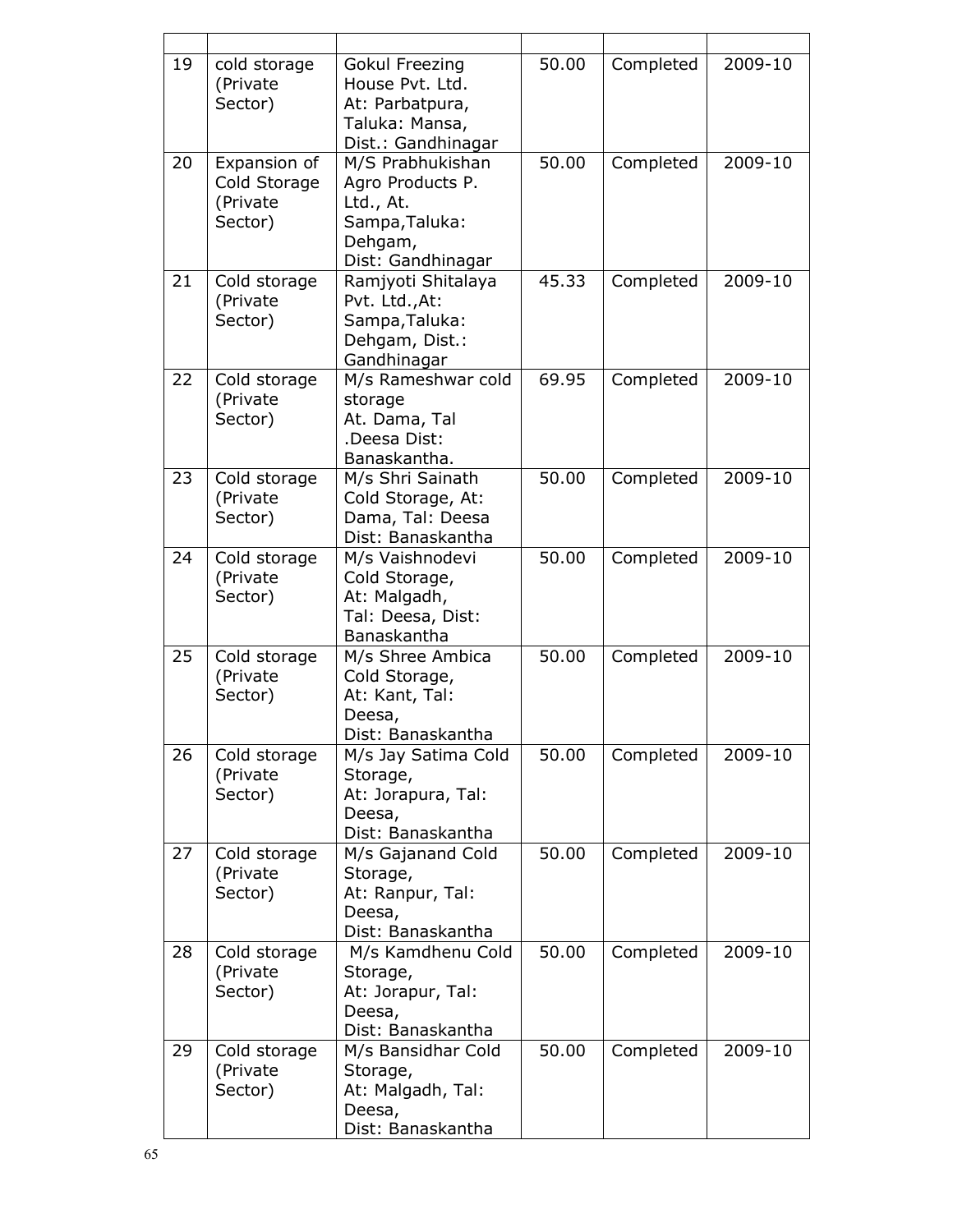| 30             | Cold storage<br>(Private<br>Sector)                  | M/s Parmeshwar<br>Cold Storage,<br>At: Jorapur, Tal:<br>Deesa,<br>Dist: Banaskantha                                                                             | 50.00  | Completed | 2009-10 |
|----------------|------------------------------------------------------|-----------------------------------------------------------------------------------------------------------------------------------------------------------------|--------|-----------|---------|
| 31             | Cold storage<br>(Private<br>Sector)                  | $M/s$ Jay<br>Dwarkadhish Cold<br>Storage, At: Dama,<br>Tal: Deesa, Dist:<br>Banaskantha                                                                         | 50.00  | Completed | 2009-10 |
| 32             | Cold storage<br>(Private<br>Sector)                  | M/s Jay Narayan<br>Cold Storage,<br>At: Kansari, Tal:<br>Deesa,<br>Dist: Banaskantha                                                                            | 50.00  | Completed | 2009-10 |
| 33             | Expansion of<br>Cold storage<br>(Private<br>Sector)  | M/s Shree Ajanta<br>Cold Storage,<br>At: Bhoyan, Tal:<br>Deesa,<br>Dist: Banaskantha                                                                            | 42.02  | Completed | 2009-10 |
|                |                                                      | <b>TOTAL</b>                                                                                                                                                    | 1601.9 |           |         |
|                |                                                      |                                                                                                                                                                 | 2      |           |         |
|                |                                                      | <b>Processing Unit/Pack house/Repining chamber</b>                                                                                                              |        |           |         |
| $\mathbf{1}$   | Primary<br>Processing<br>unit (Private<br>Sector)    | <b>Primary Processing</b><br>unit, Mehta Agro<br>food product,<br>Amalsad, Gandevi,<br>Navsari                                                                  | 1.56   | Completed | 2008-09 |
| $\overline{2}$ | Minimal<br>Processing<br>Unit (Private<br>Sector)    | Minimal Processing<br>Unit M/s Prafulbhai<br>R. Patel                                                                                                           | 6.00   | Completed | 2008-09 |
| 3              | Primary<br>Processing<br>unit (Private<br>Sector)    | <b>Primary Processing</b><br>unit of Mango,<br>Guava, Chiku and<br>Banana by Deep<br>Fresh Frozen<br>Products, Gandevi<br>, Navsari (Tribal)                    | 7.99   | Completed | 2008-09 |
| 4              | Patchouli<br>Processing<br>unit (Private<br>Sector)  | Patchouli Processing<br>unit M/s Pranav<br>Narendra Shethaji                                                                                                    | 1.50   | Completed | 2008-09 |
| 5              | Refrigerated<br>Van (Private<br>Sector)              | Refrigerated Van -<br>Laxmi cold chain At.<br>Tundi, Palsana,<br>Surat                                                                                          | 3.28   | Completed | 2008-09 |
| 6              | Integrated<br>project on<br>pack (Private<br>Sector) | Integrated project<br>on pack House,<br>Multi grading,<br>packing centre and<br>Ripening chambers<br>of Banana, Krishna<br>Bagayat Sahkari<br>Mandali, Panetha, | 9.325  | Completed | 2008-09 |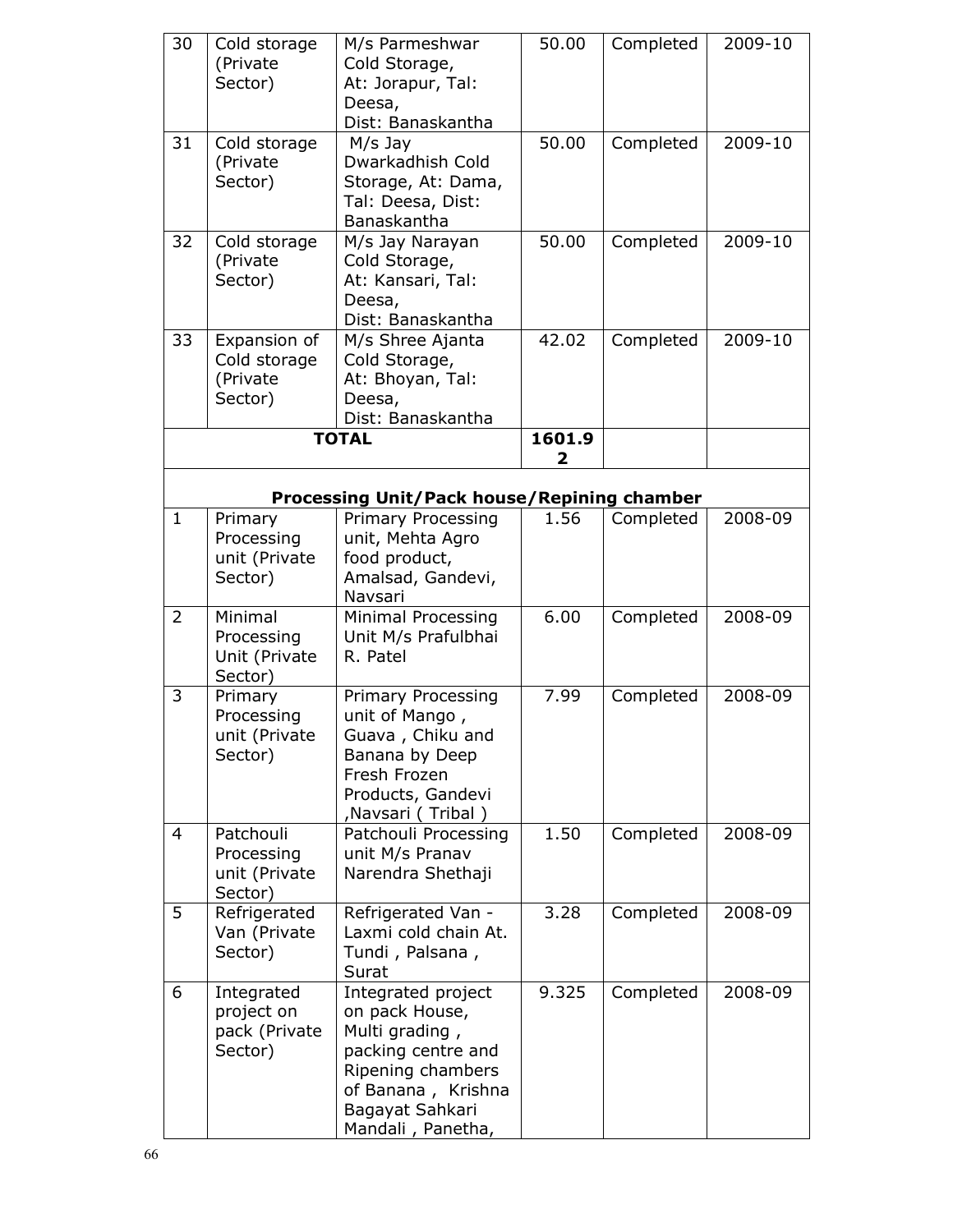|    |                                                                          | Zagdiya, Bharuch                                                                                                                                             |                                                     |           |         |
|----|--------------------------------------------------------------------------|--------------------------------------------------------------------------------------------------------------------------------------------------------------|-----------------------------------------------------|-----------|---------|
| 7  | Pack House<br>(Private Sect)                                             | Pack House - Payal<br>Flora by M/s Payal<br>Flora at Paradi<br>(Arak)<br>Di. Navsari                                                                         | 1.75                                                | Completed | 2008-09 |
| 8  | Apani Mandi<br>/marketing<br>(Private<br>Sector)                         | Apani Mandi/<br>marketing<br>infrastructure -<br>Amalsad vibhag<br>Vividh karyakari<br>Khedut mandali,<br>Amalsad,                                           | 3.75                                                | Completed | 2007-08 |
| 9  | Ripening<br>chamber(Priv<br>ate Sector)                                  | <b>Mahavir Fruit</b><br>Agency<br>Plot No. D/204-205,<br>Radhakrishna Raw<br>House, Kamrej Char<br>Rasta,<br>At: Kholwad,<br>Taluka: Kamrej,<br>Dist.: Surat | 20.00                                               | Completed | 2009-10 |
| 10 | Ripening<br>chamber(Priv<br>ate Sector)                                  | Mother Shree Cold<br>Storage<br>Plot No. 49/50,<br>Phase-II,<br>B/H Jai hind Metals,<br>GIDC, Naroda,<br>Ahmedabad-<br>382330                                | 12.91                                               | Completed | 2009-10 |
| 11 | Ripening<br>chamber(Priv<br>ate Sector)                                  | <b>PALBRO</b><br>International<br>At: Tadkuva,<br>Taluka: Vyara, Dist:<br>Surat                                                                              | 14.96                                               | Completed | 2009-10 |
| 12 | Ripening<br>chamber(Priv<br>ate Sector)                                  | Mohanlal Ishwardas<br>Village: Shakt-<br>Shanala<br>Taluka: Morbi, Dist:<br>Rajkot                                                                           | 10.57                                               | Completed | 2009-10 |
| 13 | Ripening<br>Chamber &<br>Integrated<br>Cold Chain<br>(Private<br>Sector) | Shreeji Fruits & Agro<br>Food Processors, At-<br>Pipodara GIDC,<br>Ta. Mangrol, Dist.-<br>Surat                                                              | Sanctio<br>ned:11<br>1.76<br>Release<br>d:<br>55.60 | Completed | 2010-11 |
| 14 | Ripening<br>chamber(Priv<br>ate Sector)                                  | Sardar Bagayat<br>Sahkari Mandali<br>Ltd., Sardar Baug,<br>Station Road, Dist.-<br>Surat                                                                     | Sanctio<br>ned:4.6<br>5<br>Release<br>d 2.33        | Completed | 2010-11 |
| 15 | Ripening<br>Chamber &<br>Integrated<br>Cold Chain                        | Mahavir Banana<br>Ripening & Cold<br>Storage, At-Kamrej,<br>Dist.-Surat                                                                                      | Sanctio<br>ned:<br>86.58<br>Release                 | Completed | 2010-11 |